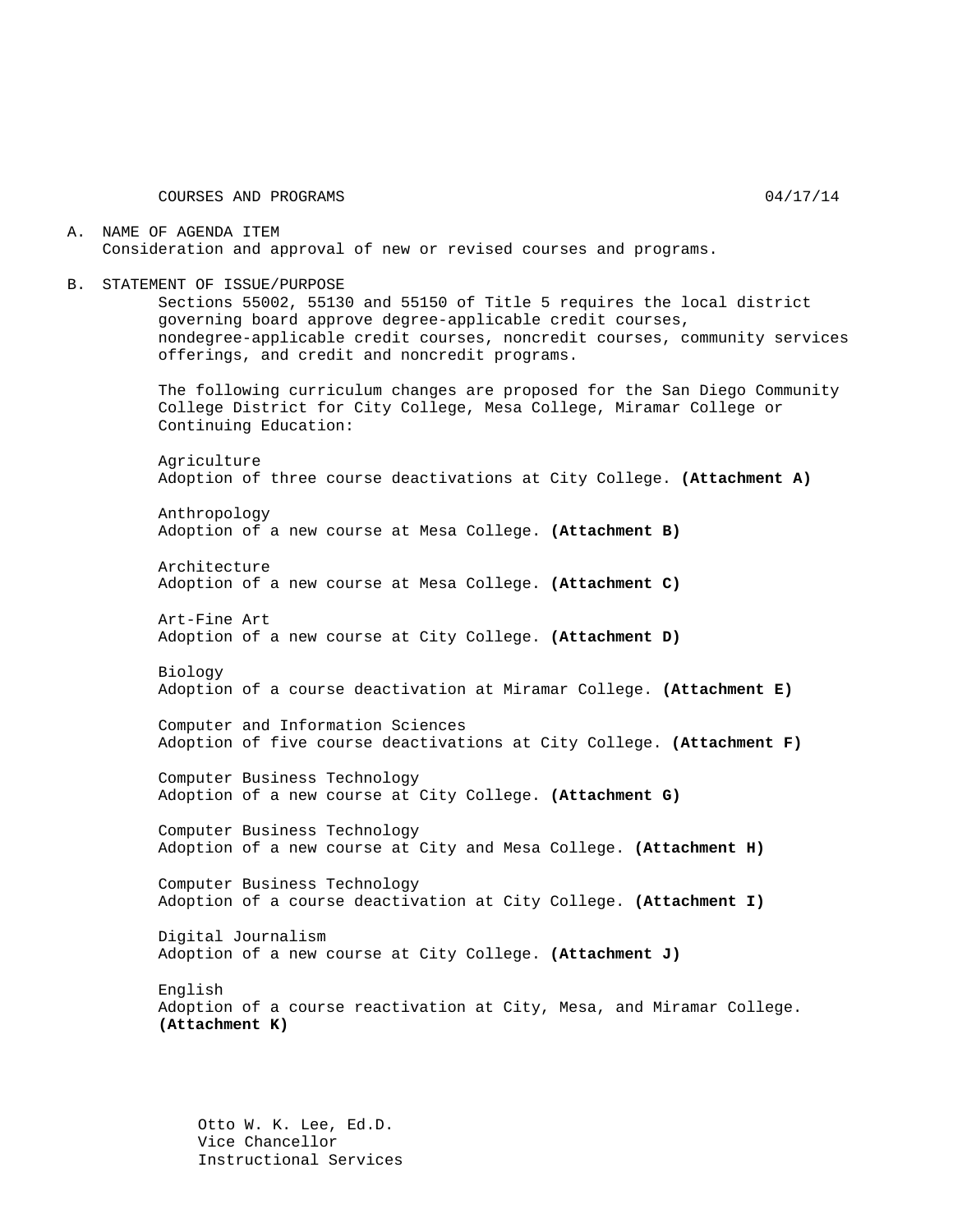B. STATEMENT OF ISSUE/PURPOSE (continued) 1. Background and Purpose: (continued) Fire Protection Technology Adoption of three course deactivations at Miramar College. **(Attachment L)** Information, Network, and Web Technologies Adoption of two new courses at City College. **(Attachment M)** Information, Network, and Web Technologies Adoption of six course deactivations at City College. **(Attachment N)** Journalism Adoption of a new course at Mesa College. **(Attachment O)** Mecomtronics Adoption of two course deactivations at City College. **(Attachment P)** Pipefitting (County Pipetrades) Adoption of 18 course deactivations at City College. **(Attachment Q)** Plumbing (County Pipetrades) Adoption of 22 course deactivations at City College. **(Attachment R)** Radiologic Technology Adoption of four new courses at Mesa College. **(Attachment S)** Administration of Justice Adoption of a program revision at Miramar College. **(Attachment T)** Agriculture Adoption of a program revision at City College. **(Attachment U)** Apprenticeship Adoption of a program revision at City College. **(Attachment V)** Apprenticeship Adoption of a program deactivation at City College. **(Attachment W)** Automotive Technology Adoption of a new program at Miramar College. **(Attachment X)** Automotive Technology Adoption of a program revision at Miramar College. **(Attachment Y)** Behavioral Sciences Adoption of a program revision at City College. **(Attachment Z)** Biology Adoption of a new program at Miramar College. **(Attachment AA)** Business Studies Adoption of a new program at City College. **(Attachment BB)** Business Studies Adoption of a program revision at City College. **(Attachment CC)**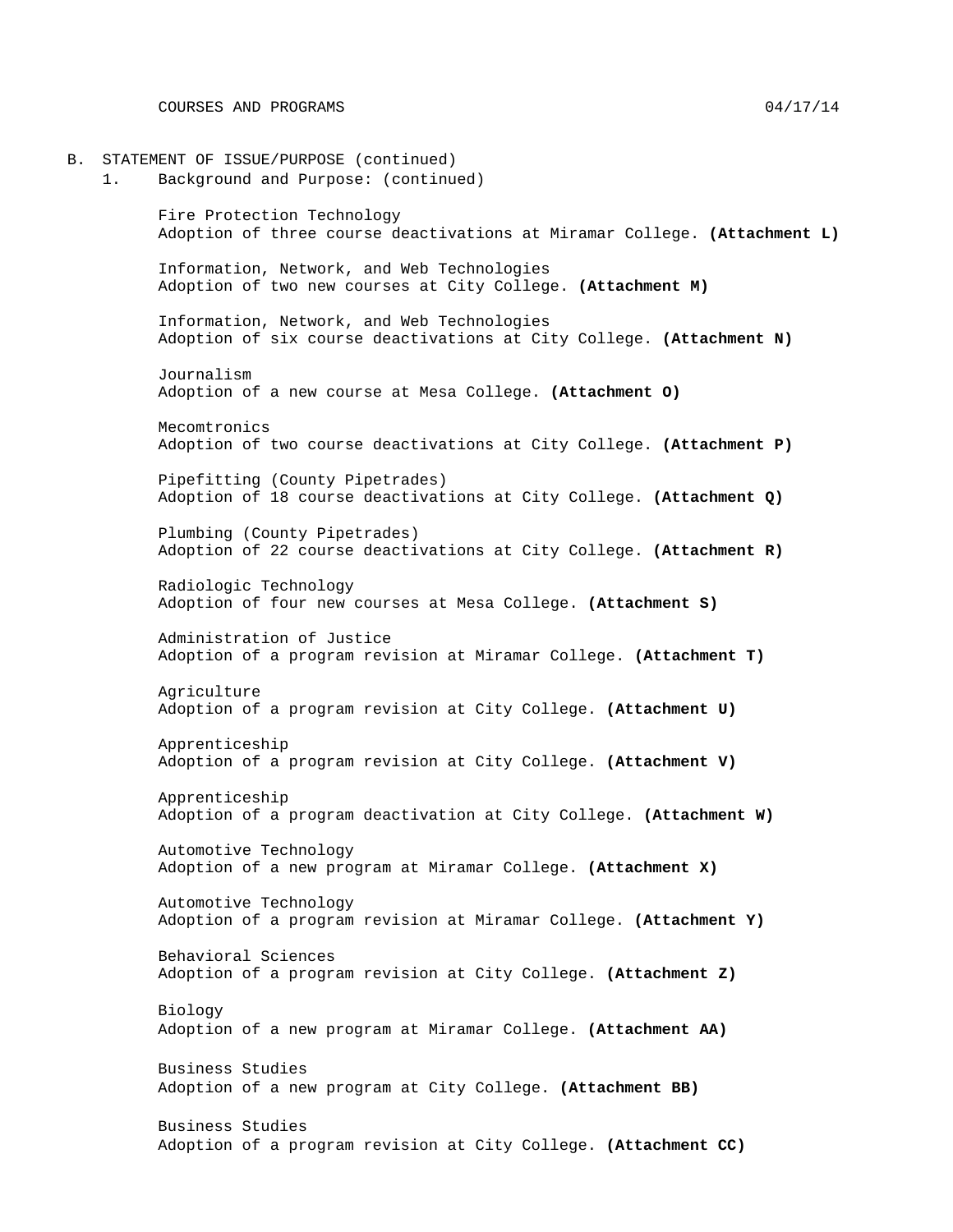COURSES AND PROGRAMS 04/17/14

B.STATEMENT OF ISSUE/PURPOSE (continued) 1. Background and Purpose: (continued) Computer and Information Sciences Adoption of a program revision at Miramar College. **(Attachment DD)** Computer Business Technology Adoption of a program revision at City College. **(Attachment EE)** Computer Business Technology Adoption of a program deactivation at City College. **(Attachment FF)** Computer Information Systems Adoption of a new program at City College. **(Attachment GG)** Computer Information Systems Adoption of a program deactivation at City College. **(Attachment HH)** English Adoption of a program revision at Mesa College. **(Attachment II)** Fashion Adoption of a program revision at Mesa College. **(Attachment JJ)** Fire Protection Technology Adoption of a program revision at Miramar College. **(Attachment KK)** Health Information Technology Adoption of a program revision at Mesa College. **(Attachment LL)** Humanities Adoption of a program revision at Mesa College. **(Attachment MM)** Interior Design Adoption of a program revision at Mesa College. **(Attachment NN)** Journalism Adoption of a program revision at Mesa College. **(Attachment OO)** Liberal Arts and Sciences Adoption of a program revision at City College. **(Attachment PP)** Liberal Arts and Sciences Adoption of a program revision at Mesa College. **(Attachment QQ)** Psychology Adoption of a program revision at Mesa College. **(Attachment RR)** Radiologic Technology Adoption of program revision at Mesa College. **(Attachment SS)** World Language Studies Adoption of a program revision at Miramar College. **(Attachment TT)**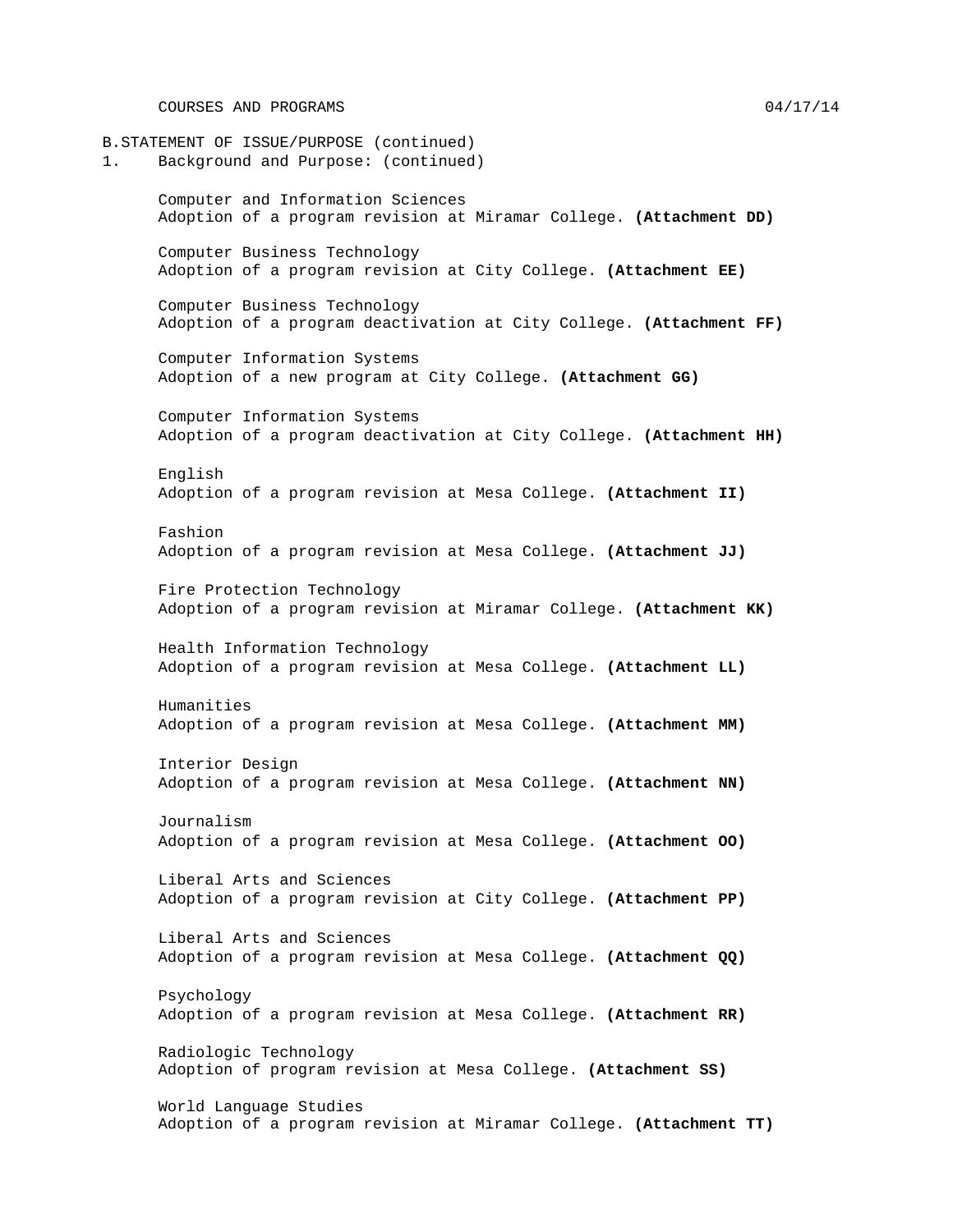- 
- B. STATEMENT OF ISSUE/PURPOSE (continued)<br>2. Cost and Funding Cost and Funding There is no additional cost to the District.
- C. PROPOSAL

The Board of Trustees hereby grants authority to take the action outlined in Part A.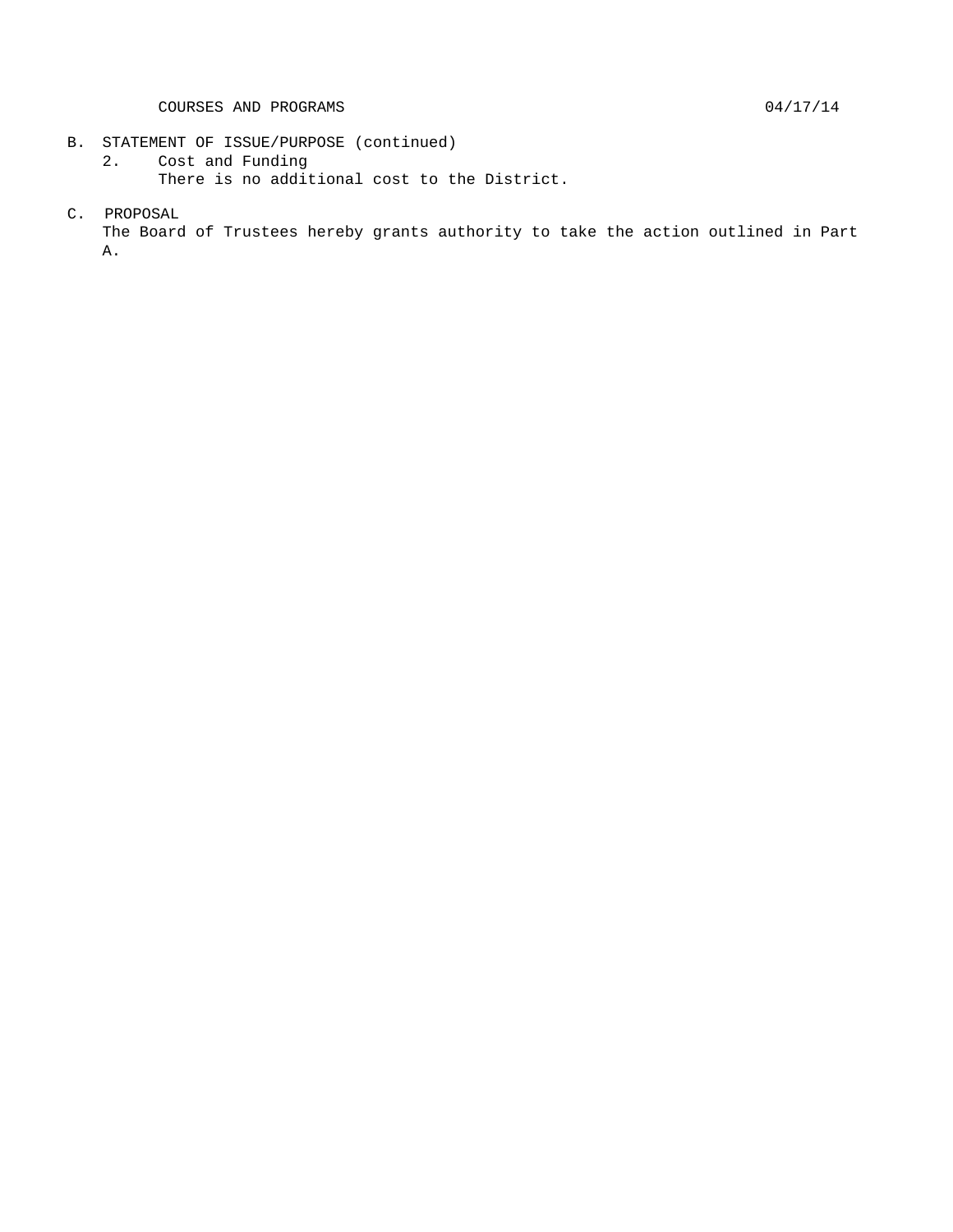Adoption of three course deactivations at City College.

Proposed course deactivations at City College:

### **106 Warm Season Organic Production 24 - 27 hours lecture, 72 - 81 hours lab, 3 units Letter Grade or Pass/No Pass Option**

*Advisory:* English 101 with a grade of "C" or better, or equivalent or Assessment Skill Levels R6 and W6.

This course is a hands-on study of cultural practices, varieties, and economics of production of major warm season vegetable crops in San Diego County. Topics include strategies for starting and maintaining crops, innovative irrigation methods, essential weed and pest control measures, and marketing. Organic methods are emphasized. This course is intended for students interested in agriculture, environmental science, agricultural education and sustainability. (FT) Associate Degree Credit & transfer to CSU. UC Transfer Course List.

### **118 Sustainable Landscaping Using Organic Methods**

**48 - 54 hours lecture, 3 units Letter Grade or Pass/No Pass Option**

*Advisory:* English 101 with a grade of "C" or better, or equivalent or Assessment Skill Levels R6 and W6.

This course integrates theoretical and practical aspects of chemical-free environmentally friendly landscape design, installation and maintenance. The course provides tried and true alternative horticultural practices that work with, rather than control, nature. This course is intended for students interested in landscaping, agriculture, water conservation, green landscape architecture, landscape technology, environmental design and sustainability. (FT) Associate Degree Credit & transfer to CSU. UC Transfer Course List.

**126 Introduction to Permaculture Design 32 - 36 hours lecture, 2 units Letter Grade or Pass/No Pass Option**

*Advisory:* English 101 with a grade of "C" or better, or equivalent or Assessment Skill Levels R6 and W6.

This course introduces students to the strategies and techniques of applied permaculture design for creating resilient and livable human communities. Through observation of natural patterns and understanding mutually beneficial relationships in gardens as well as other permaculture principles, students learn how to grow food and plants in harmony with nature. This course is intended for students pursuing careers in agriculture, environmental studies, landscaping and urban planning. (FT) Associate Degree Credit & transfer to CSU.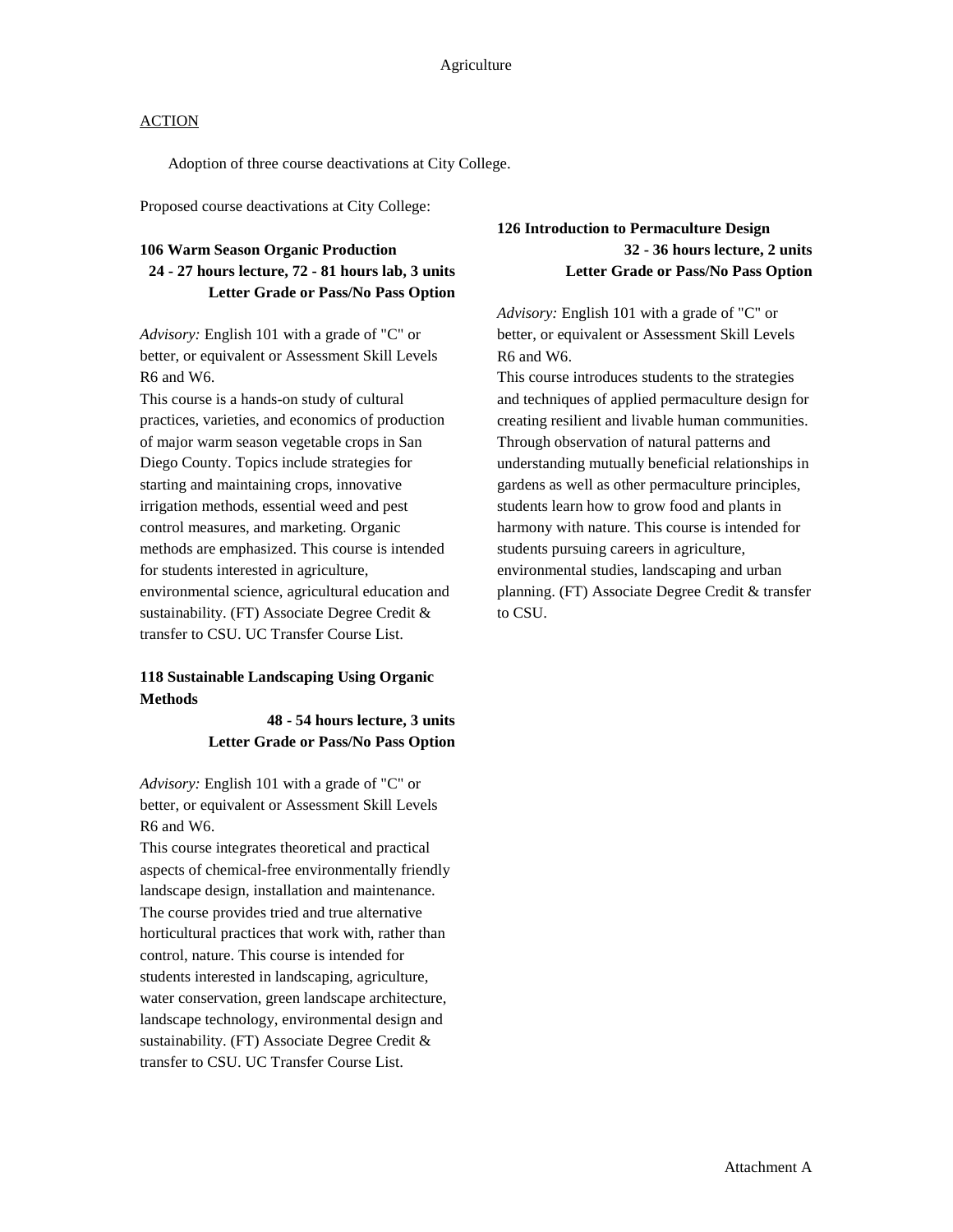Adoption of a new course at Mesa College.

Proposed new course at Mesa College:

### **110 Anthropology of Magic, Witchcraft, and Religion**

### **48 - 54 hours lecture, 3 units Grade Only**

*Advisory:* English 101 or English 105, each with a grade of "C" or better, or equivalent or Assessment Skill Levels R6 and W6. This course is a survey of magic and religion as expressed through rituals, myths, and symbols in cross-cultural perspective. Emphasis is placed on the theoretical and methodological approaches to the study of magic, witchcraft, and religion. This course is intended for students majoring in anthropology and all other interested students. (FT) Associate Degree Credit & transfer to CSU.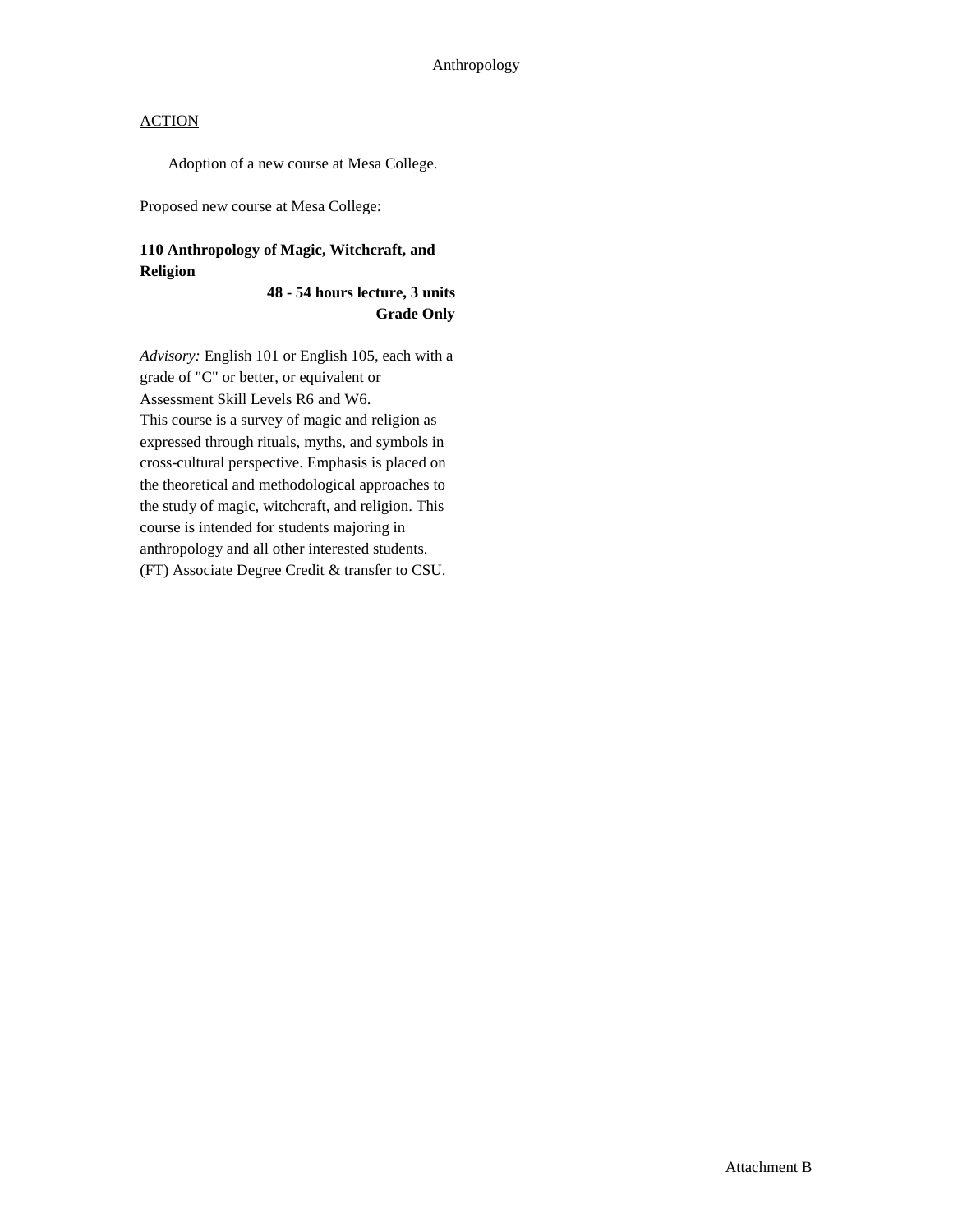Adoption of a new course at Mesa College.

Proposed new course at Mesa College:

# **100A Introduction to Architecture and Landscape Architecture**

**48 - 54 hours lecture, 3 units Grade Only**

*Advisory:* English 47A or English 48 and English 49, each with a grade of "C" or better, or equivalent or Assessment Skill Levels R5 and W5.

This course introduces students to the professions of Architecture and Landscape Architecture. Emphasis is placed on the history, theory, professional practices, education, and licensing requirements of Architecture and Landscape Architecture. This course is intended for students interested in exploring the field of Environmental Design. (FT) Associate Degree Credit & transfer to CSU.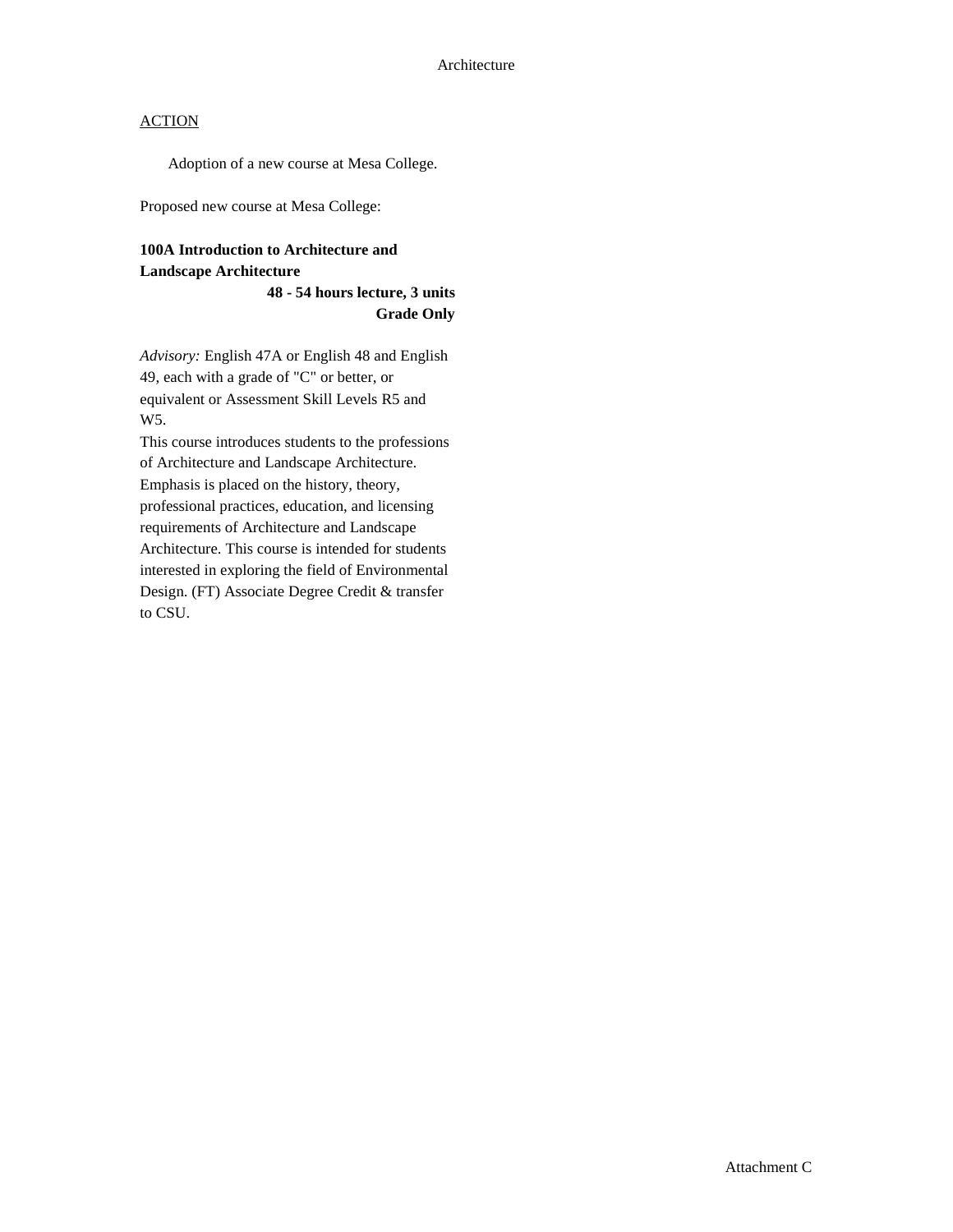Adoption of a new course at City College.

Proposed new course at City College:

### **207 Industrial and Architectural Ceramic Design I**

### **32 - 36 hours lecture, 64 - 72 hours lab, 3 units Letter Grade or Pass/No Pass Option**

*Advisory:* English 101 with a grade of "C" or better, or equivalent or Assessment Skill Levels R6 and W6; Art-Fine Art 150A and Art-Fine Art 195A, each with a grade of "C" or better, or equivalent.

This course is an overview of contemporary industrial and architectural ceramic design, emphasis on creating multiples in production and architectural ceramics. Students produce the designs suitable for mold making and casting to produce multiples. This Course is designed for students interested in arts, public arts and creating a small business. (FT) Associate Degree Credit & transfer to CSU.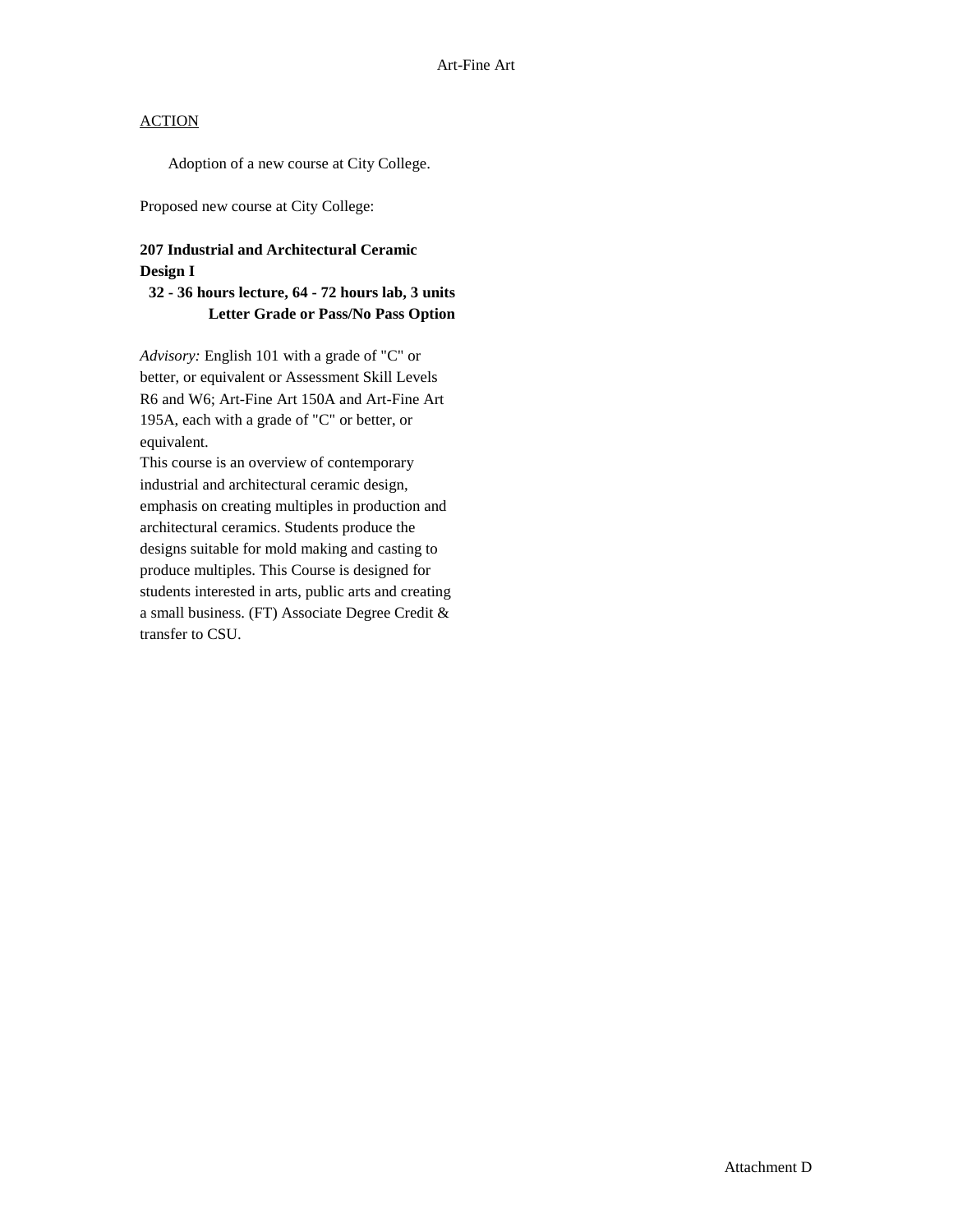Adoption of a course deactivation at Miramar College.

Proposed course deactivation at Miramar College:

### **285 Tropical Biology Field Experience**

**48 - 54 hours lab, 1 units Letter Grade or Pass/No Pass Option**

*Advisory: Completion of or concurrent enrollment in* Biology 100, Biology 105 or Biology 107, each with a grade of "C" or better, or equivalent.

This field-oriented survey of plant and animal life in the tropics provides practical experience in scientific observation and emphasizes identification and ecology. This course is designed for students with little field experience in biology and an interest in tropical forest ecology. (FT) Associate Degree Credit & transfer to CSU. CSU General Education.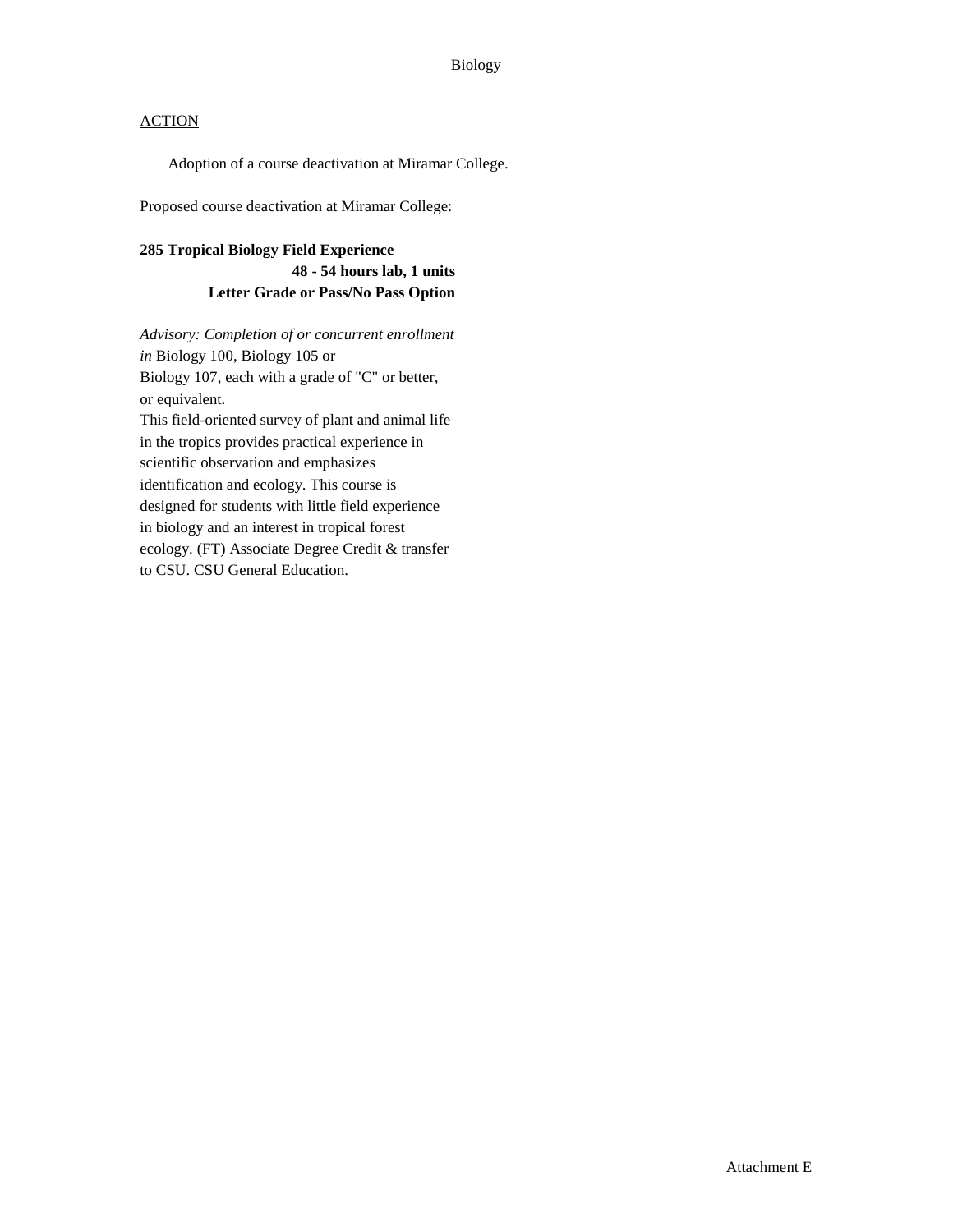Adoption of five course deactivations at City College.

Proposed course deactivations at City College:

### **114 Introduction to Computer Graphics and Web Media**

### **24 - 27 hours lecture, 24 - 27 hours lab, 2 units Grade Only**

This course offers a hands-on introduction to the fundamental concepts, current applications and state-of-the art hardware and software in computer graphics and computer visualization technology. Students use professional authoring software to design, develop, debug and document computer presentations for use in business and the World Wide Web. (FT) Associate Degree Credit & transfer to CSU.

### **121 Introduction to Operating Systems 12 - 13.5 hours lecture, 12 - 13.5 hours lab, 1 units Grade Only**

This course is an introductory, hands-on study of computer operating systems for general users. Emphasis is placed on the commands and utilities necessary for effective use of computer systems. This course may be offered for Disk Operating System (DOS), Macintosh, Microsoft Windows, OS/2 and/or Unix. (FT) Associate Degree Credit & transfer to CSU.

**130 Introduction to Local Area Networks 12 - 13.5 hours lecture, 12 - 13.5 hours lab, 1 units Grade Only**

This course is an introductory study of microcomputer local area and wide area network development, use and administration. Emphasis is placed on presenting students with a breadth of knowledge from wiring to applications and including hardware, software, transmission media, packets, frames, network topology, routing, protocols and layering. (FT) Associate Degree Credit & transfer to CSU.

### **132 Intermediate Local Area Networking 12 - 13.5 hours lecture, 12 - 13.5 hours lab, 1 units Grade Only**

This course is an introductory study of internetworking and network applications. Emphasis is placed on presenting students with a breadth of knowledge from wiring to applications and including Internet architecture, protocols, datagrams, routing, the client-server model, electronic mail, web document technologies, network management and security. (FT) Associate Degree Credit & transfer to CSU.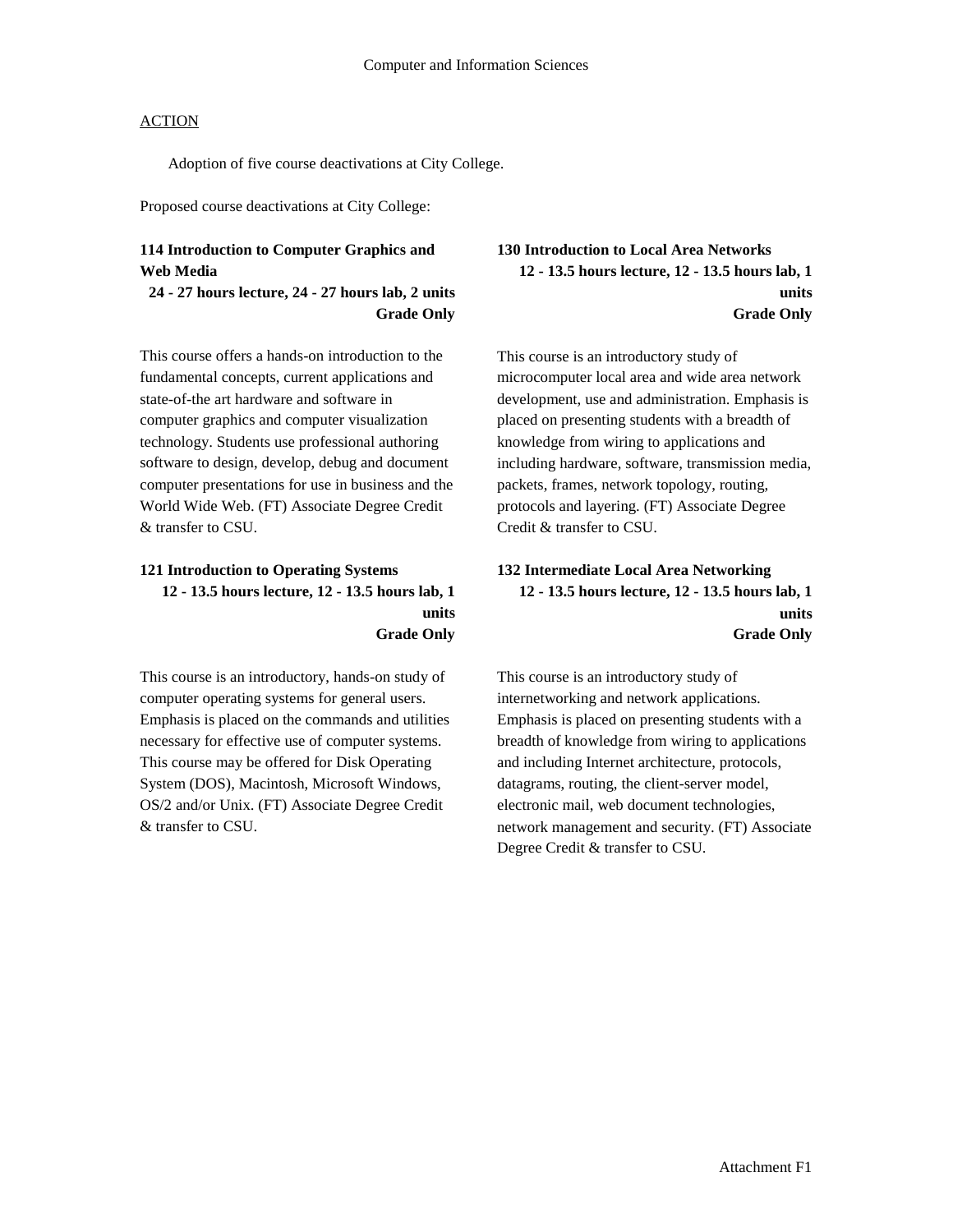### **161 Software Project Management 48 - 54 hours lecture, 48 - 54 hours lab, 4 units Grade Only**

*Advisory:* Computer and Information Sciences 181, Computer and Information Sciences 182, Computer and Information Sciences 186, Computer and Information Sciences 187, Computer and Information Sciences 190, Computer and Information Sciences 192, Computer and Information Sciences 193 or Mathematics 107, each with a grade of "C" or better, or equivalent.

This course prepares computer science, information technology, information systems, and software engineering students with a thorough introduction to the tools and techniques associated with managing software development projects. This knowledge is required in any substantive software development project. This course assumes adequate understanding of the process of software development. It also requires access to, and the use of, Microsoft Project, a software tool that is part of the Microsoft Office family. This course is of interest to students majoring in the areas cited above, and to professional development students seeking to expand their knowledge and skills in software development management.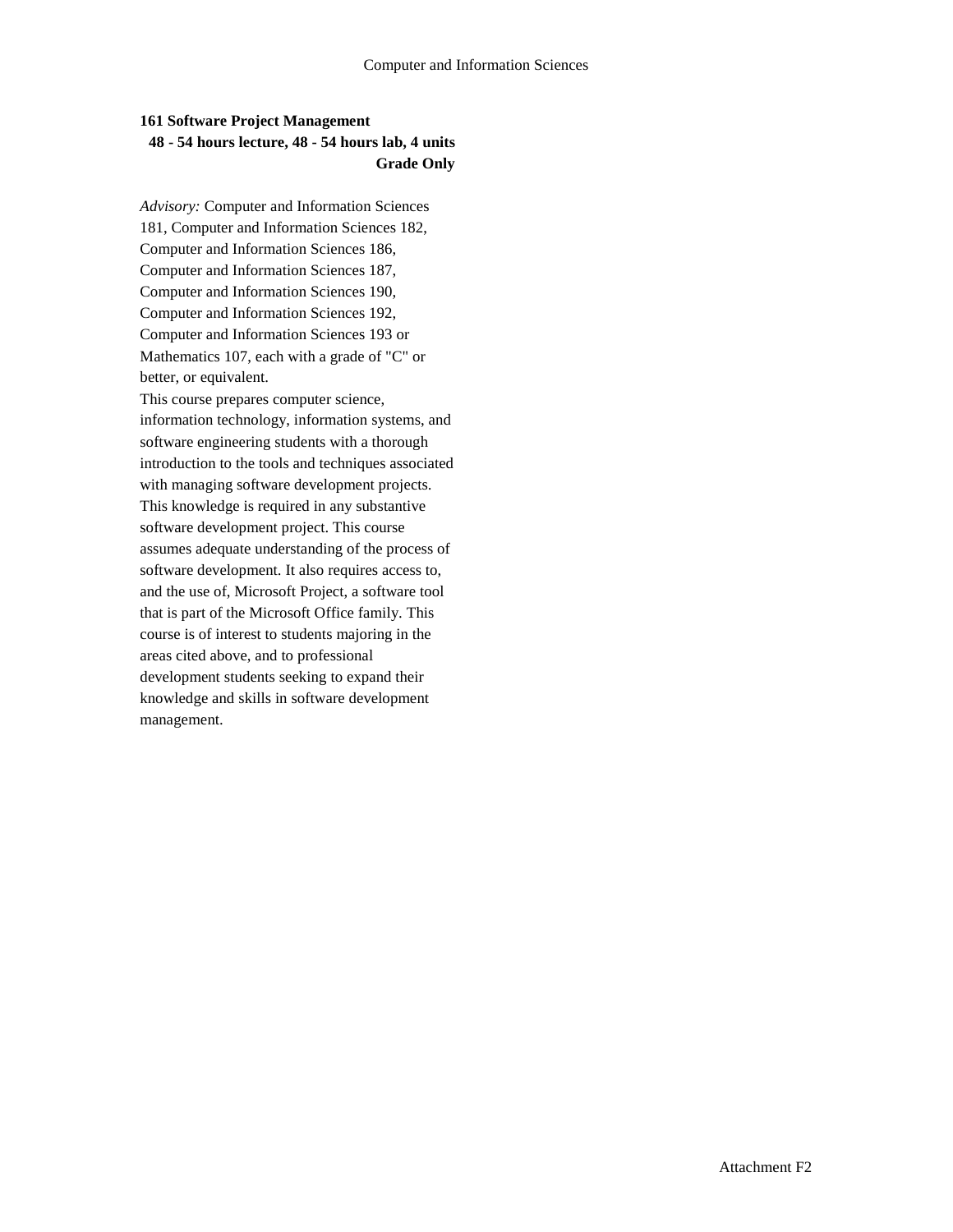Adoption of a new course at City College.

Proposed new course at City College:

### **94 Introduction to Computer Keyboarding 48 - 54 hours lab, 1 units Grade Only**

*Advisory:* English 47A or English 48 and English 49, each with a grade of "C" or better, or equivalent or Assessment Skill Levels R5 and W5.

This introductory keyboarding course develops keyboarding skills and techniques using the touch method on a computer keyboard. Students learn the alphabetic, number, symbol keys, and 10-key numeric keypad and build speed and accuracy utilizing keyboarding learning software. Upon completion, students should be able to accurately keyboard at least 25 words per minute. This course is designed for students interested in developing and improving their keyboarding skills for computer usage, for career preparation, or job advancement. (FT) Associate Degree Credit only and not Transferable.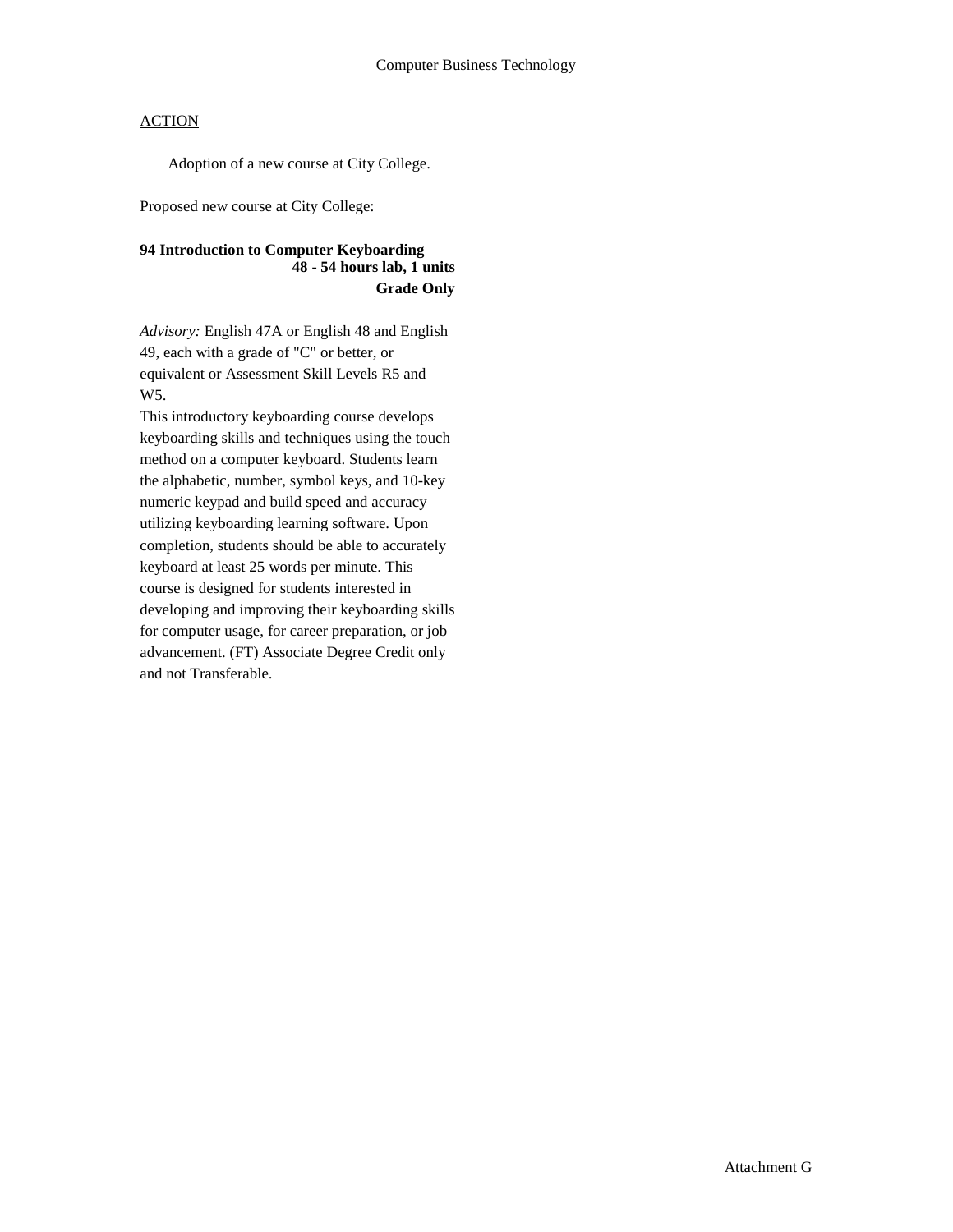Adoption of a new course at City and Mesa College.

Proposed new course at City and Mesa College:

### **154 Microsoft Project**

### **24 - 27 hours lecture, 24 - 27 hours lab, 2 units Grade Only**

*Advisory:* English 101 with a grade of "C" or better, or equivalent or Assessment Skill Levels R6 and W6.

This course provides students with fundamental knowledge and skills required to work with Microsoft Project. Students create and refine project schedules, resources, calendars, and reports. This course is designed for students majoring in Business, Computer Business Technology, and/or Information, Network, and Web Technologies, as well as for business professionals seeking to update project management skills. (FT) Associate Degree Credit & transfer to CSU.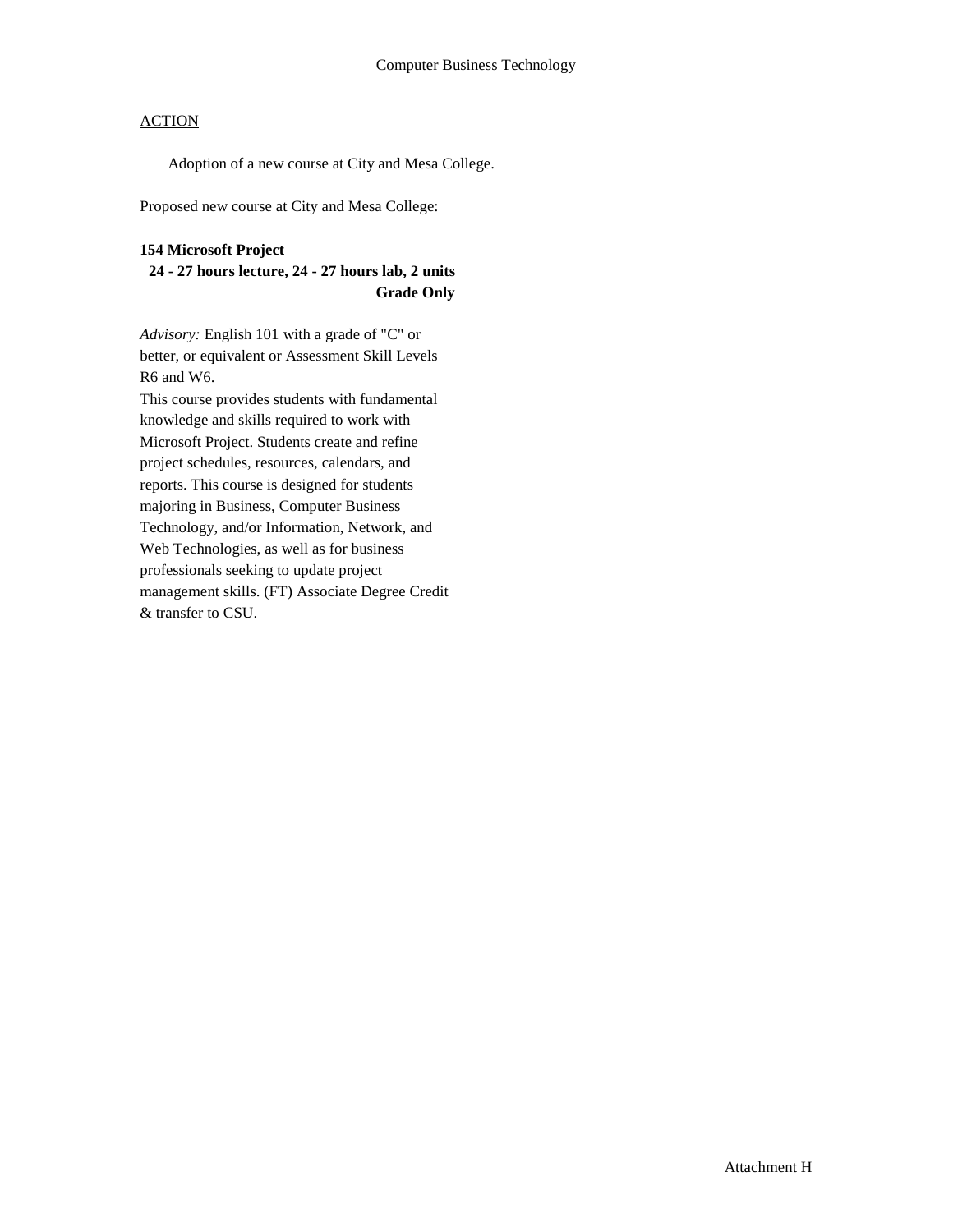Adoption of a course deactivation at City College.

Proposed course deactivation at City College:

### **167 Webpage Creation Using Microsoft Expression Web**

### **32 - 36 hours lecture, 48 - 54 hours lab, 3 units Grade Only**

*Advisory:* English 48 and English 49, each with a grade of "C" or better, or equivalent or Assessment Skill Levels R5 and W5; Computer Business Technology 101, Computer Business Technology 114 and Computer Business Technology 161, each with a grade of "C" or better, or equivalent.

This course teaches students how to create websites using Microsoft Expression Web. Students use a hands-on approach to design, analyze, create, manage, and publish websites on the Internet for personal or business use. Topics include formatting text using Hypertext Markup Language (HTML) and Extensible Hypertext Markup Language (XHTML) and Cascading Style Sheets (CSS). Other topics include images, hyperlinks, templates, tables, forms, and page layout and design. This course is intended for students majoring in Computer Business Technology or others interested in web design. (FT) Associate Degree Credit & transfer to CSU.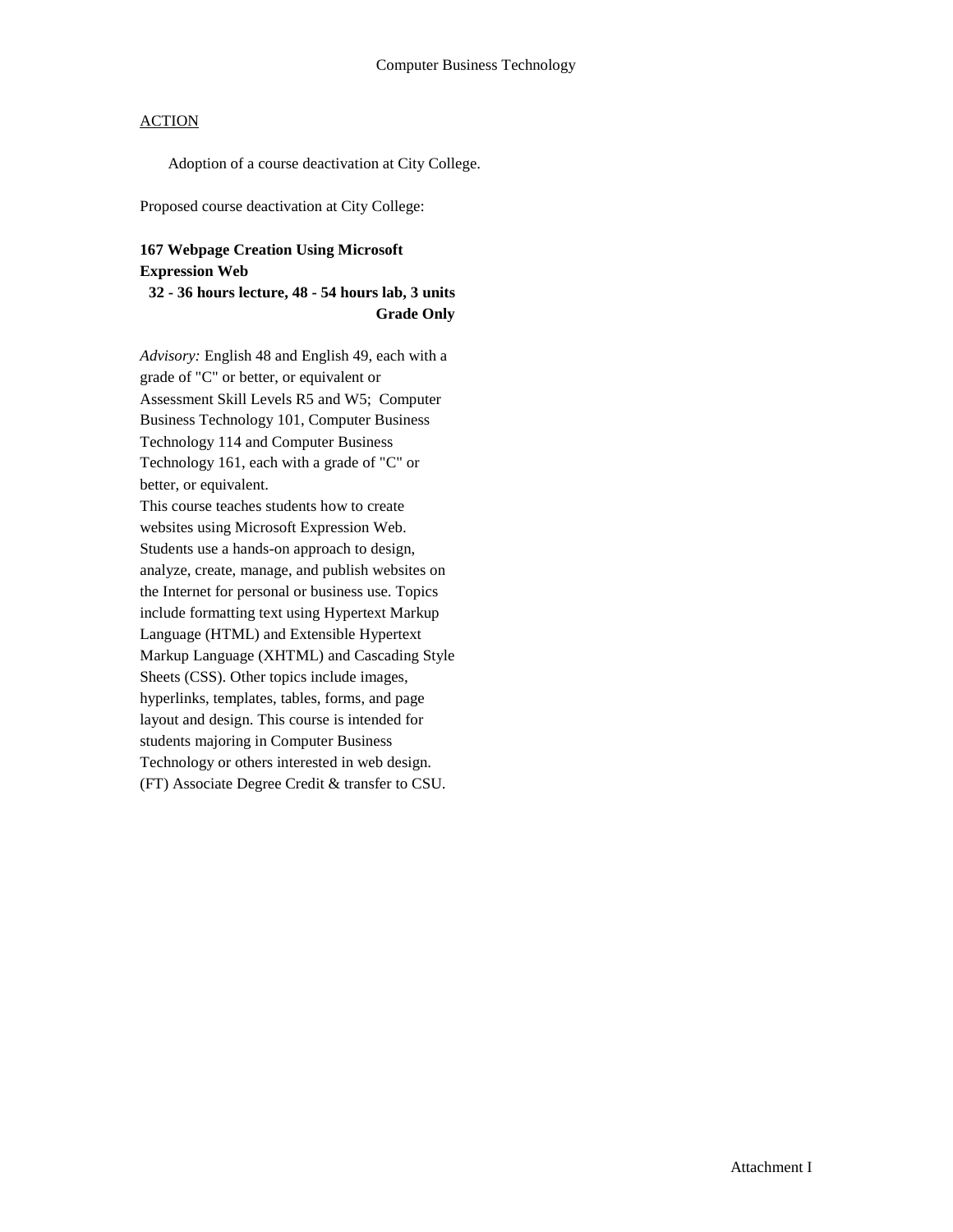Adoption of a new course at City College.

Proposed new course at City College:

### **205 Community Journalism for Multimedia 32 - 36 hours lecture, 48 - 54 hours lab, 3 units Grade Only**

*Advisory:* English 101 or English 105, each with a grade of "C" or better, or equivalent or Assessment Skill Levels R6 and W6; Digital Journalism 200, Digital Journalism 210, Radio Television and Film 140, Journalism 200 or Journalism 210A, each with a grade of "C" or better, or equivalent.

This course offers a new-media approach to covering public affairs for online and print news environments. The course guides students through the process of community news reporting. Topics include coverage of local and regional government, city boards, police, courts, and school boards. The course also covers legal and ethical issues in news media, including the unique challenges posed by emerging online formats. This course is designed for students pursuing media-related majors and for those seeking employment in the field. (FT) Associate Degree Credit & transfer to CSU.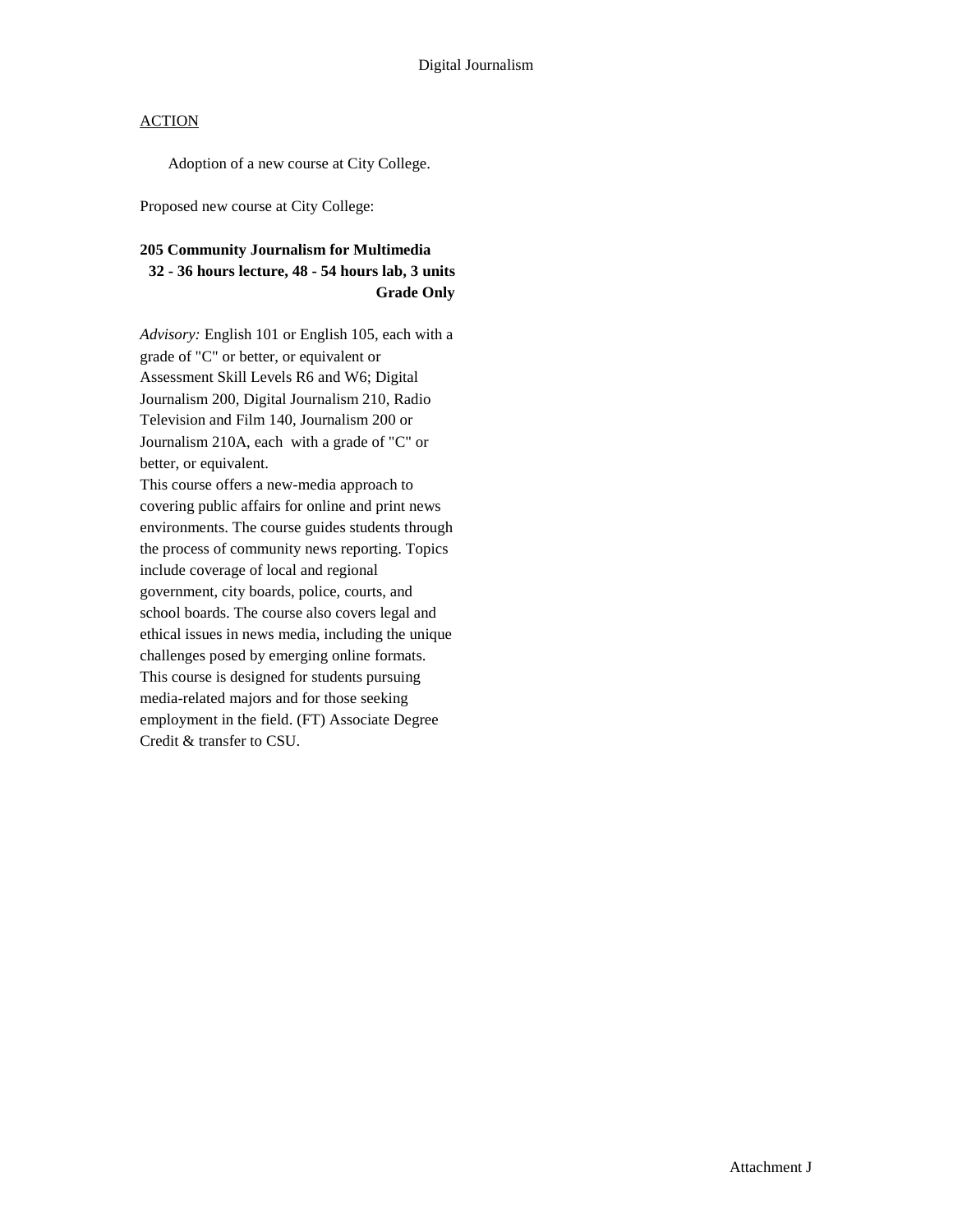Adoption of a course reactivation at City, Mesa, and Miramar College.

Proposed course reactivation at City, Mesa, and Miramar College:

### **249B Introduction to Creative Writing II 48 - 54 hours lecture, 3 units Letter Grade or Pass/No Pass Option**

*Prerequisite:* English 249 with a grade of "C" or better, or equivalent. This course is an exploration and application of creative writing with a focus on fiction and

poetry. Students use complex elements of poetry and fiction writing to analyze the works of professional writers, to create original pieces, and to critique the work of their peers as well as their own. This course is intended for students majoring in English and all students interested in fiction and fiction writing. (FT) Associate Degree Credit & transfer to CSU.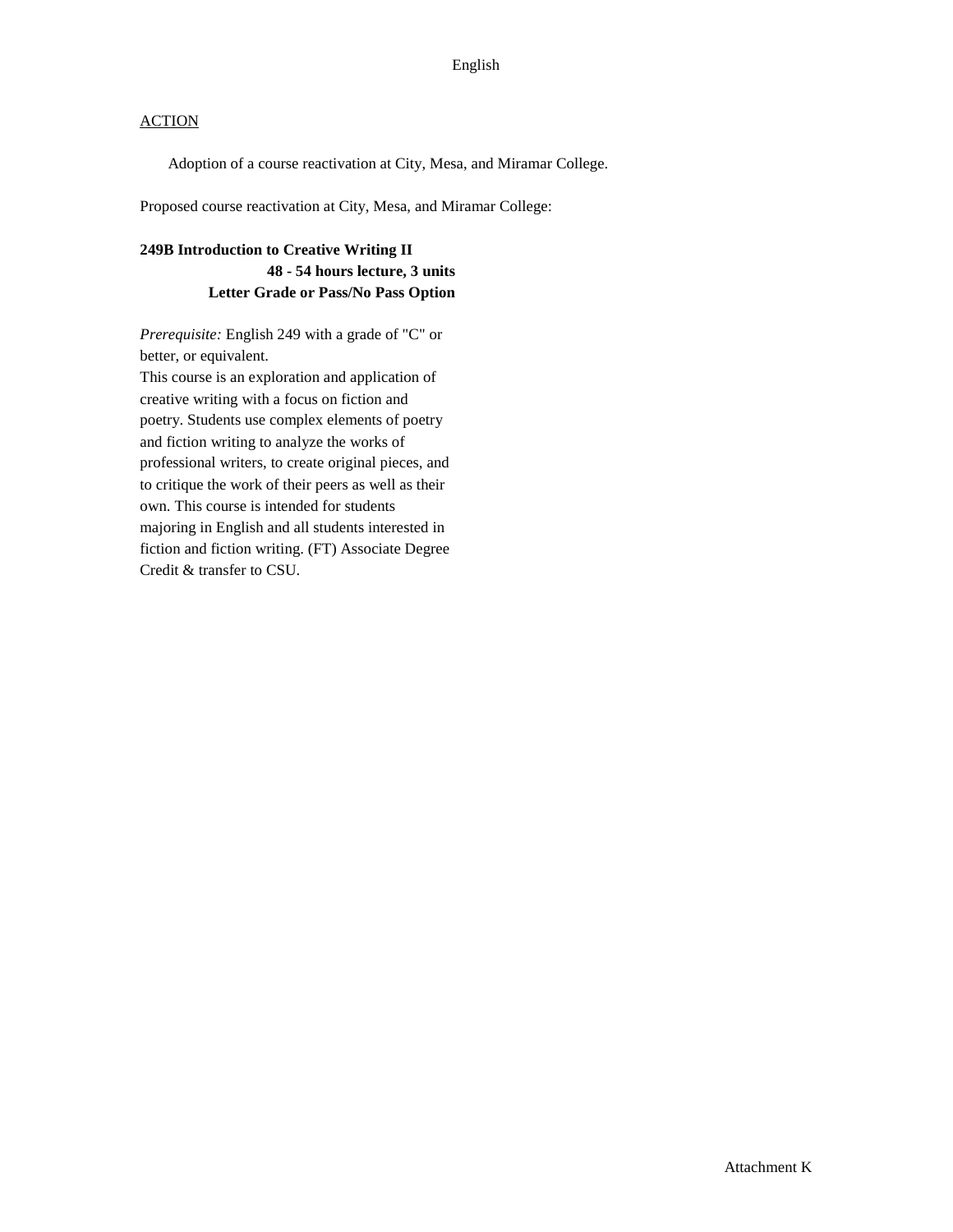Adoption of three course deactivations at Miramar College.

Proposed course deactivations at Miramar College:

#### **392C Special Topics in Fire Management: Management 2C**

**16 - 18 hours lecture, 24 - 27 hours lab, 1.5 units Grade Only**

*Prerequisite:* Fire Protection Technology 200A, Fire Protection Technology 200B, Fire Protection Technology 200C, Fire Protection Technology 201, Fire Protection Technology 202A, Fire Protection Technology 202B, Fire Protection Technology 203A, Fire Protection Technology 206B and Fire Protection Technology 206A, each with a grade of "C" or better or equivalent State Fire Training System Regulation. *Advisory:* English 48 and English 49, each with a grade of "C" or better, or equivalent or Assessment Skill Levels R5 and W5. This course provides students with sound management principles needed for the transition from supervisor to manager in the fire service. Management principles and practices are taught from a variety of different focus areas that may vary from term to term. The focus area for Management 2C (392C) is Personnel and Labor Relations. (FT) Associate Degree Credit & transfer to CSU.

## **392D Special Topics in Fire Management: Management 2D**

**8 - 45 hours lecture, 0.5-2.5 units Grade Only**

*Prerequisite:* Fire Protection Technology 200A, Fire Protection Technology 200B, Fire Protection Technology 200C, Fire Protection Technology 201, Fire Protection Technology 202A, Fire Protection Technology 202B, Fire Protection Technology 203A, Fire Protection Technology 206B and Fire Protection Technology 206A, each with a grade of "C" or better or equivalent State Fire Training System Regulation. *Advisory:* English 48 and English 49, each with a grade of "C" or better, or equivalent or Assessment Skill Levels R5 and W5. This course provides students with sound management principles needed for the transition from supervisor to manager in the fire service. Management principles and practices are taught from a variety of different focus areas that may vary from term to term. The focus area for Management 2D (392D) is Strategic Planning. (FT) Associate Degree Credit & transfer to CSU.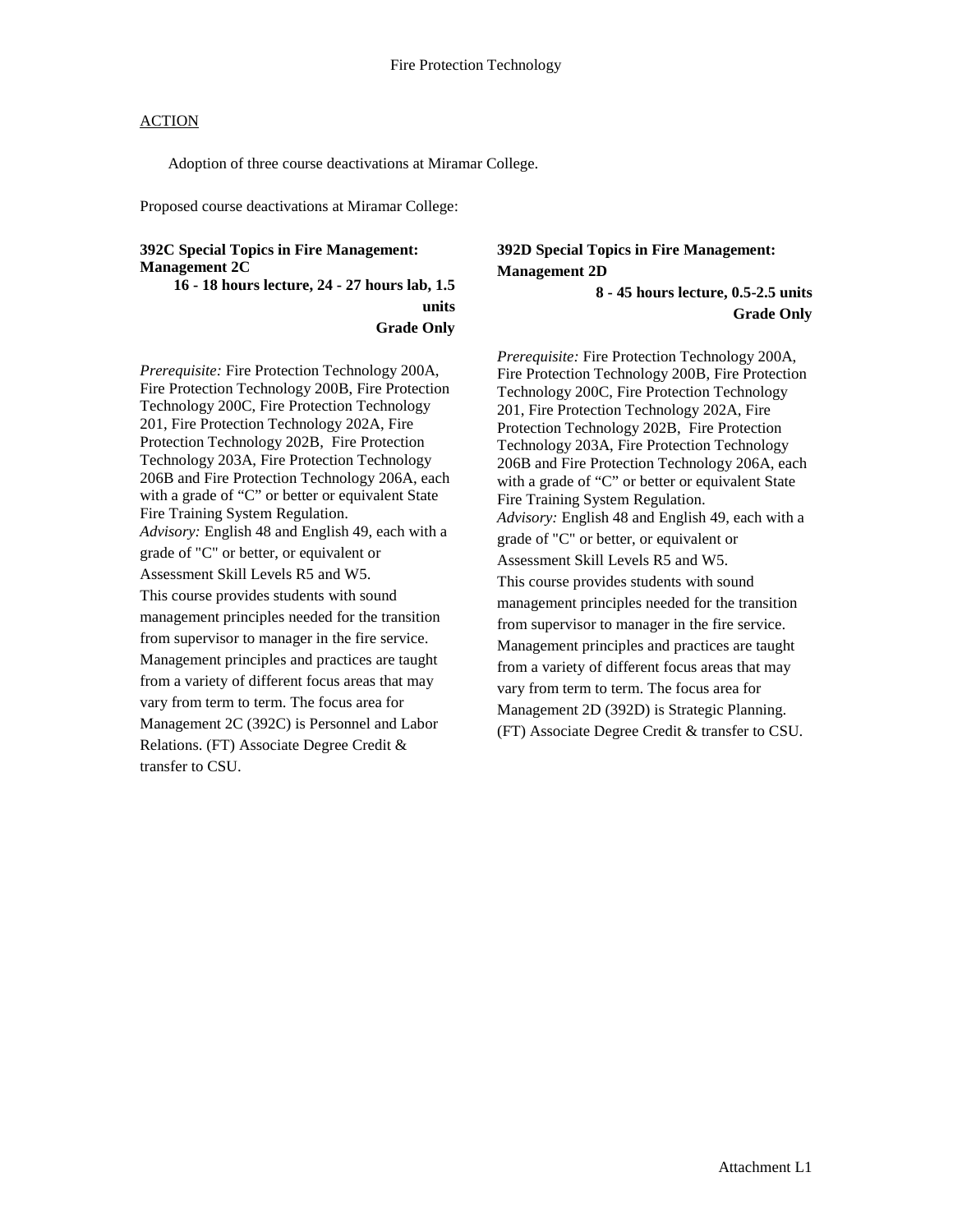### **392E Special Topics in Fire Management: Management 2E**

### **8 - 45 hours lecture, 0.5-2.5 units Grade Only**

*Prerequisite:* Fire Protection Technology 200A, Fire Protection Technology 200B, Fire Protection Technology 200C, Fire Protection Technology 201, Fire Protection Technology 202A, Fire Protection Technology 202B, Fire Protection Technology 203A, Fire Protection Technology 206B and Fire Protection Technology 206A, each with a grade of "C" or better or equivalent State Fire Training System Regulation. *Advisory:* English 48 and English 49, each with a grade of "C" or better, or equivalent or Assessment Skill Levels R5 and W5. This course provides students with sound management principles needed for the transition from supervisor to manager in the fire service. Management principles and practices are taught from a variety of different focus areas that may vary from term to term. The focus area for Management 2E (392E) is Ethics and the Challenge of Leadership. (FT) Associate Degree Credit & transfer to CSU.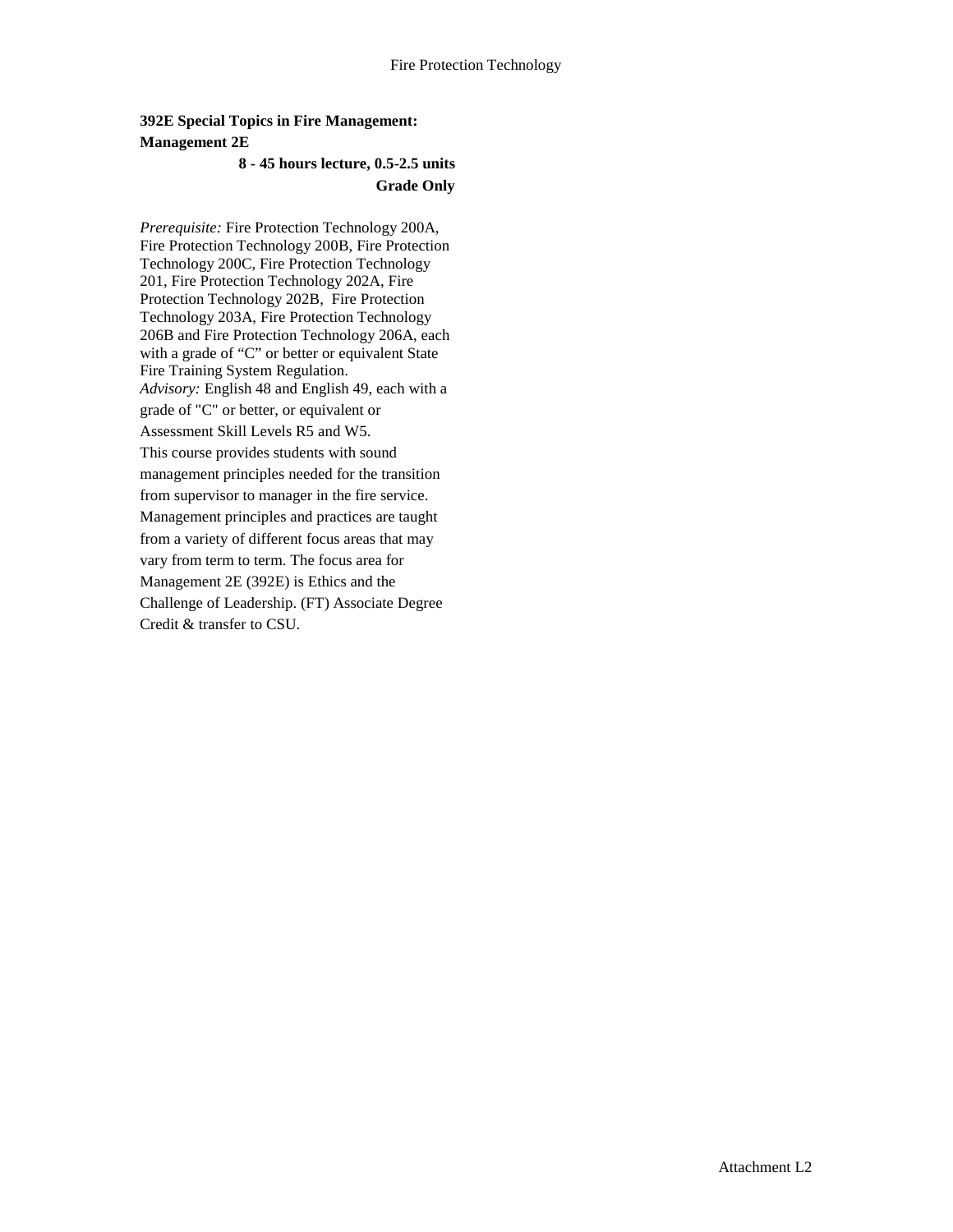Adoption of two new courses at City College.

Proposed new courses at City College:

#### **105 Project +**

**48 - 54 hours lecture, 48 - 54 hours lab, 4 units Grade Only**

*Corequisite: Completion of or concurrent enrollment in* Computer Business Technology 154 with a grade of "C" or better, or equivalent. *Advisory:* English 101 with a grade of "C" or better, or equivalent or Assessment Skill Levels R6 and W6.

This course provides students with the business, interpersonal and technical project management skills required to initiate, plan, manage, and close projects with a technical component. This course follows the official Computing Technology Industry Association (CompTia) curriculum and is intended to prepare students to take the Project + examination. This course is designed for students majoring in Business and/or Information, Network, and Web technologies as well as for business professionals seeking to update project management skills. (FT) Associate Degree Credit & transfer to CSU.

#### **145 Linux + Prep**

#### **48 - 54 hours lecture, 48 - 54 hours lab, 4 units Grade Only**

*Advisory:* English 47A or English 48 and English 49, each with a grade of "C" or better, or equivalent or Assessment Skill Levels R5 and W5.

This is a project-oriented course that provides students with the knowledge and skills to work as a junior level Linux administrator. This course follows the official Computing Technology Industry Association (CompTIA) curriculum and is intended to prepare students to take the Linux+ exam. (FT) Associate Degree Credit & transfer to CSU.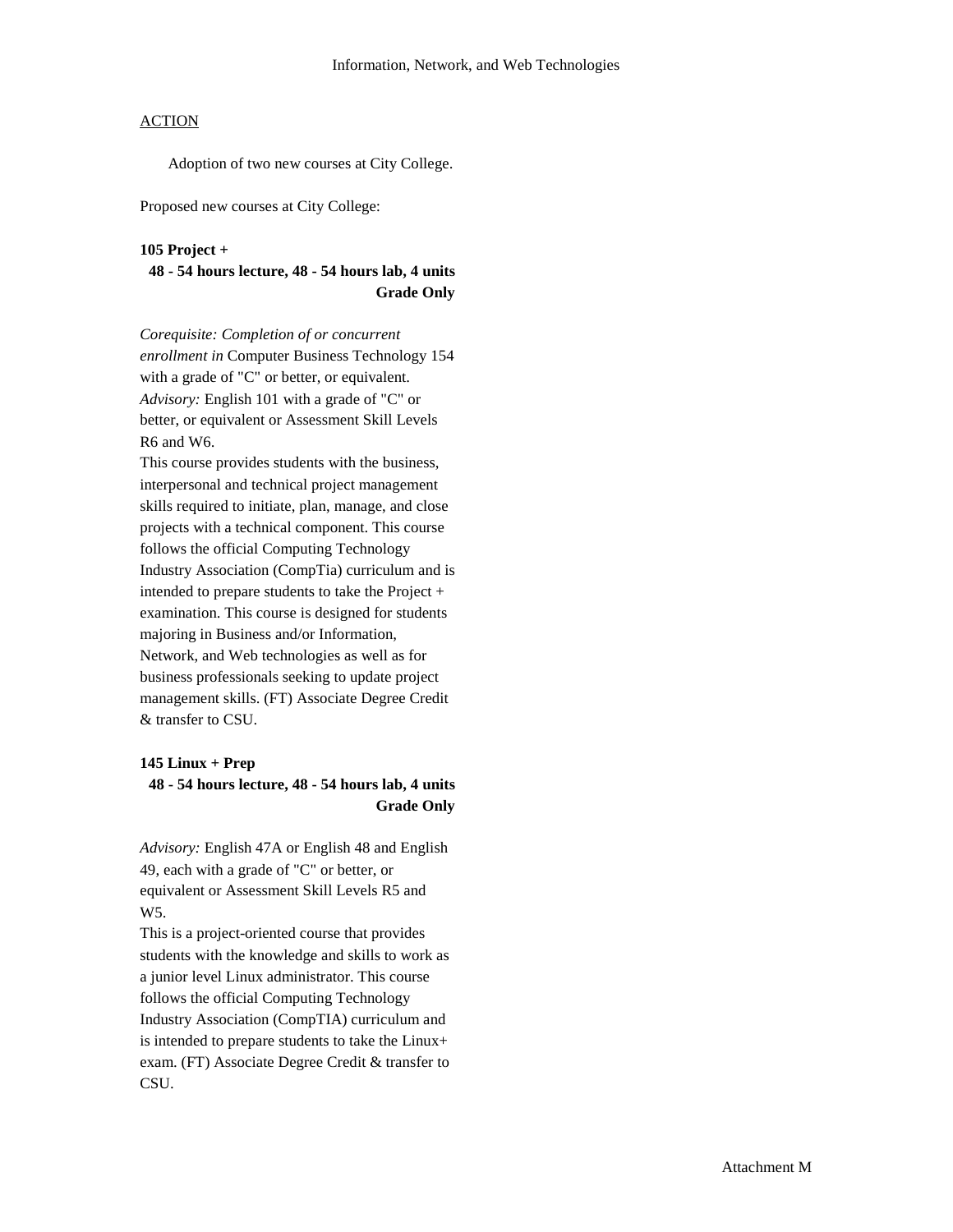Adoption of six course deactivations at City College.

Proposed course deactivations at City College:

### **90A Convergent Network Technology: Basic Data Communications**

**32 - 36 hours lecture, 2 units Pass/No Pass**

*Corequisite:* Information, Network and Web Technologies 90B, Information, Network and Web Technologies 90C, Information, Network and Web Technologies 90D, Information, Network and Web Technologies 90E and Information, Network and Web Technologies 90F.

*Limitation on Enrollment:* This course is not open to students with previous credit for Computer and Information Science 265C.

This course provides students with basic data communications knowledge and skills. The student is introduced to the technology of networking architecture, packet - switching, fiber optics, data modalities for blended solutions. This course follows Computer-Prep Curriculum and is intended to prepare students to take the Computer-Prep Certified in Convergent Network Technologies (CCNT) Basic Data Communications exam. (FT) Associate Degree

Credit only and not Transferable.

### **90B Convergent Network Technology: Basic Telecommunications**

**24 - 27 hours lecture, 1.5 units Pass/No Pass**

*Corequisite:* Information, Network and Web Technologies 90A, Information, Network and Web Technologies 90C, Information, Network and Web Technologies 90D, Information, Network and Web Technologies 90E and Information, Network and Web Technologies 90F.

*Limitation on Enrollment:* This course is not open to students with previous credit for Computer and Information Science 265D. This course provides students with basic telecommunications knowledge and skills. The student is introduced to the technology of networks, business communications systems, signaling, Internet telephony and switching. This course follows Computer-Prep Official Curriculum and is intended to prepare students to take the Computer-Prep Certified in Convergent Network Technologies (CCNT) Basic Telecommunications exam. (FT) Associate Degree Credit only and not Transferable.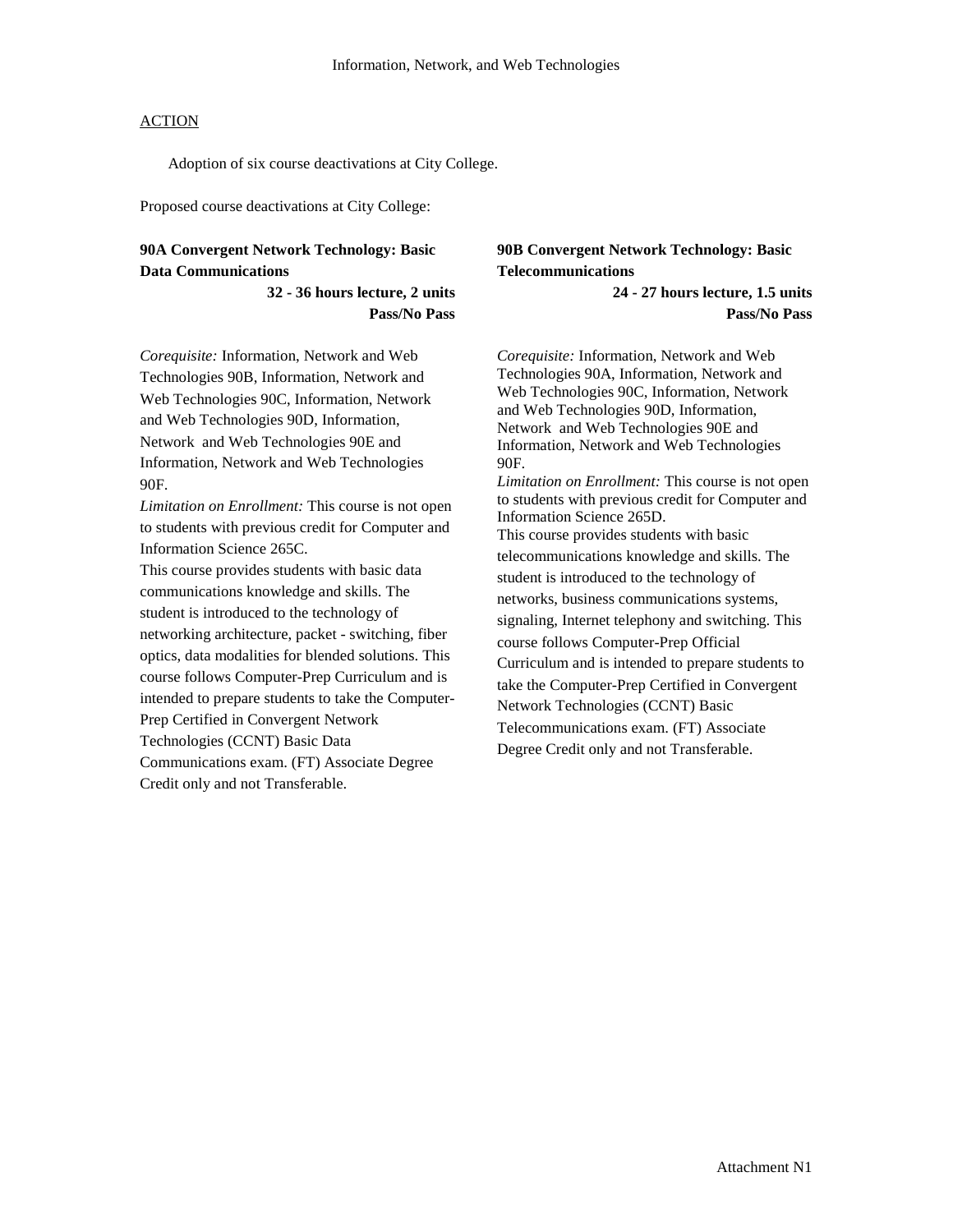### **90C Convergent Network Technology: Broadband Technologies**

### **32 - 36 hours lecture, 2 units Pass/No Pass**

*Corequisite:* Information, Network and Web Technologies 90A, Information, Network and Web Technologies 90B, Information, Network and Web Technologies 90D, Information, Network and Web Technologies 90E and Information, Network and Web Technologies 90F.

*Limitation on Enrollment:* This course is not open to students with previous credit for Computer and Information Science 265E.

This course provides students with basic broadband technologies knowledge and skills. The student develops an understanding for Convergent Technologies and the need for transmitting more than one type of signal simultaneously by way of divided channel. Emphasis is placed on the exploration of the technology of voice and data integration, frame relay, Synchronous Optical Network (SONET), Asynchronous Transfer Mode (ATM)/cell relay, Switched Multi-megabit Digital Service (SMDS), Broadband Integrated Services Digital Network (BISDN), Digital Subscriber Line (DSL), and Virtual Private Network (VPN). This course follows Computer-Prep Official Curriculum and is intended to prepare students to take the Computer-Prep Certified in Convergent Network Technologies (CCNT) Broadband Technologies exam. (FT) Associate Degree Credit only and not Transferable.

### **90D Convergent Network Technology: Computer Telephony Integration 16 - 18 hours lecture, 1 units Pass/No Pass**

*Corequisite:* Information, Network and Web Technologies 90A, Information, Network and Web Technologies 90B, Information, Network and Web Technologies 90C, Information, Network and Web Technologies 90E and Information, Network and Web Technologies 90F.

*Limitation on Enrollment:* This course is not open to students with previous credit for Computer and Information Science 265F. This course is designed to provide students with instruction in Computer-Telephony Integration (CTI) Essentials that build on Convergent Technologies competencies. The student is introduced to the technology of merging voice, video and data on a single network, and the intersection of telephone, television, cable and Internet networks. This course follows Computer-Prep Official Curriculum and is intended to prepare students to take the Computer-Prep Certified in Convergent Network Technologies (CCNT) Computer-Telephony Integration (CTI) Essentials exam. (FT) Associate Degree Credit only and not Transferable.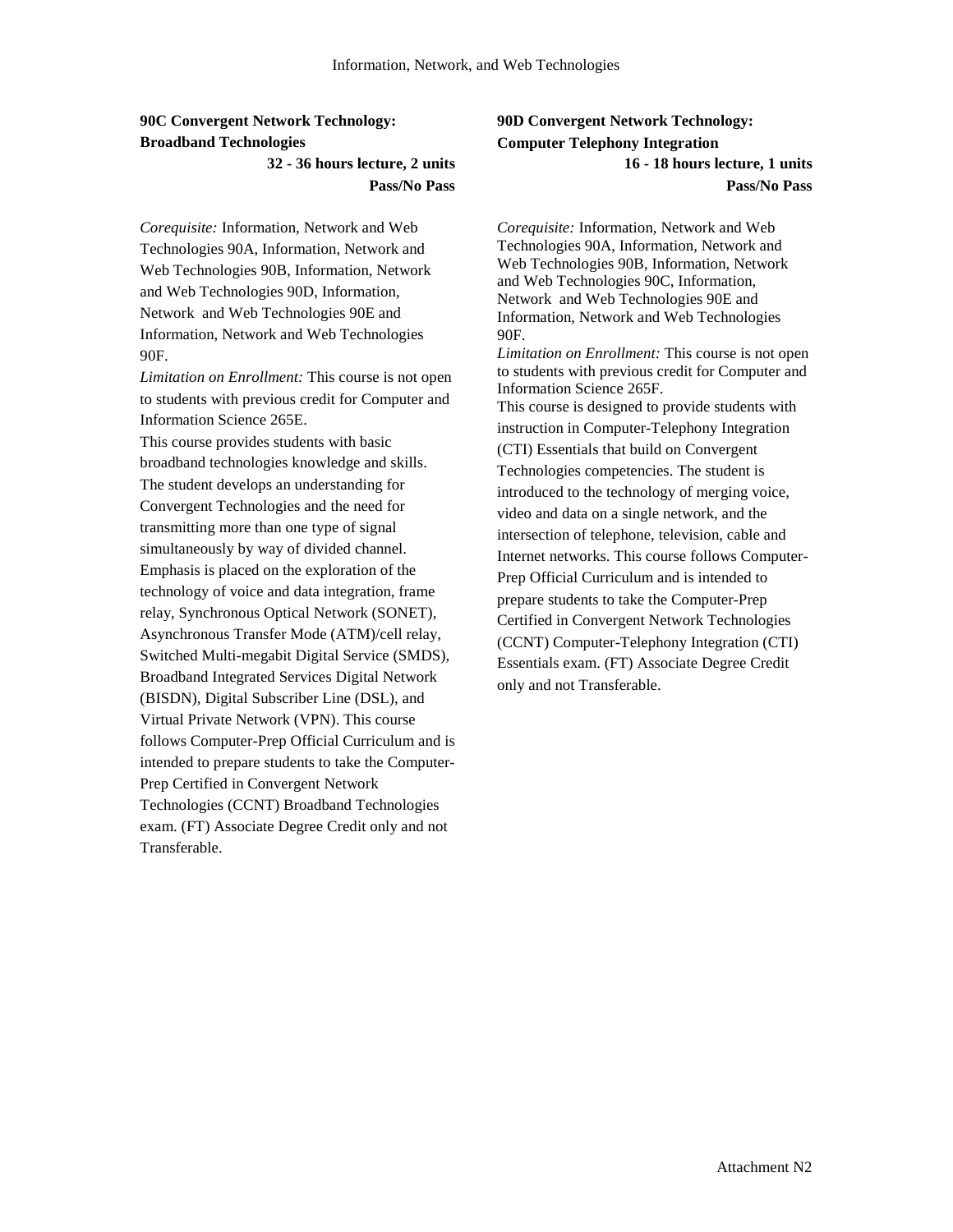### **90E Convergent Network Technology: Local Area Networks (LANs)**

#### **32 - 36 hours lecture, 2 units Pass/No Pass**

*Corequisite:* Information, Network and Web Technologies 90A, Information, Network and Web Technologies 90B, Information, Network and Web Technologies 90C, Information, Network and Web Technologies 90D and Information, Network and Web Technologies 90F.

*Limitation on Enrollment:* This course is not open to students with previous credit for Computer and Information Science 265H.

This course provides students with basic training in local area networks (LANs). The student develops a critical understanding of the concepts and technology of LAN topologies, information transfer, transmission techniques, media standards, and network management. This course follows Computer-Prep Official Curriculum and is intended to prepare students to take Computer-Prep Certified in Convergent Network Technologies (CCNT) Local Area Networks (LANs) exam. (FT) Associate Degree Credit only and not Transferable.

### **90F Convergent Network Technology: Voice Over IP (VoIP) Essentials**

#### **16 - 18 hours lecture, 1 units Pass/No Pass**

*Corequisite*: Information, Network and Web Technologies 90A, Information, Network and Web Technologies 90B, Information, Network and Web Technologies 90C, Information, Network and Web Technologies 90D and Information, Network and Web Technologies 90E.

*Limitation on Enrollment:* This course is not open to students with previous credit for Computer and Information Science 265G.

This course is designed to assist students in learning Voice Over IP. This course builds knowledge of Convergent Technologies and focuses on understanding the principles of transmitting voice calls and fax over the Internet. Students analyze VoIP networks, bandwidth compression, the Gateway, packet prioritization, Resource Reservation Protocol (RSVP), H.320 and H.323, and Wide Area Network (WAN) engineering issues. This course follows Computer-Prep Official Curriculum and is intended to prepare students to take the Computer-Prep Certified in Convergent Network Technologies (CCNT) Voice Over IP (VoIP) Essentials exam. (FT) Associate Degree Credit only and not Transferable.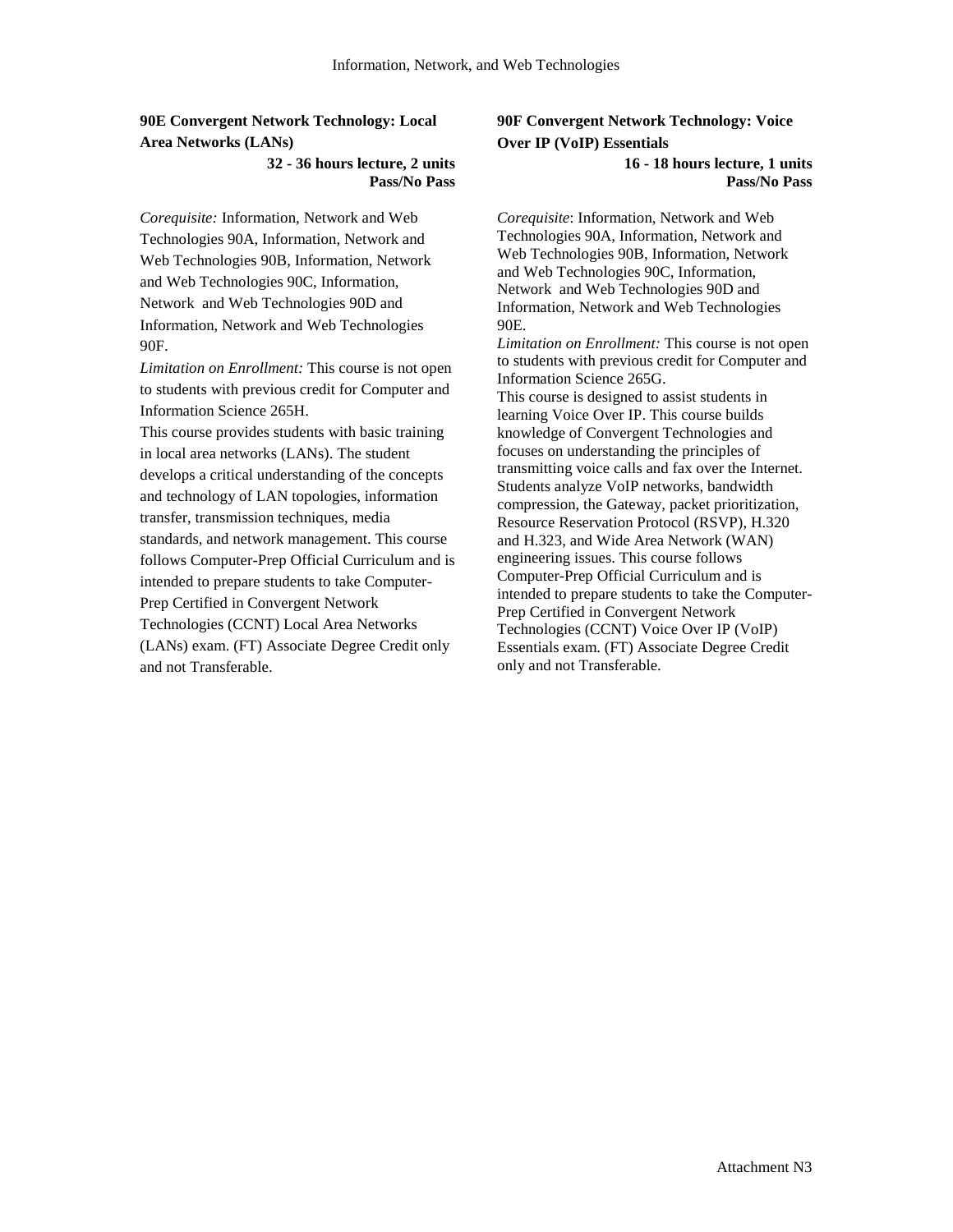Adoption of a new course at Mesa College.

Proposed new course Mesa College:

### **215A Magazine Writing and Production I 16 - 18 hours lecture, 96 - 108 hours lab, 3 units Letter Grade or Pass/No Pass Option**

*Advisory:* English 101 with a grade of "C" or better, or equivalent or Assessment Skill Levels R6 and W6.

This course is designed to provide experience in writing, production, and publication of a student news magazine. Emphasis is placed on researching and writing in-depth magazine articles, taking feature photographs, and packaging all elements into one publication. Topics include the basic principles of magazine writing, editing, photography, design, and layout. This course is designed for students majoring in journalism and all students interested in magazine writing and production. (FT) Associate Degree Credit & transfer to CSU.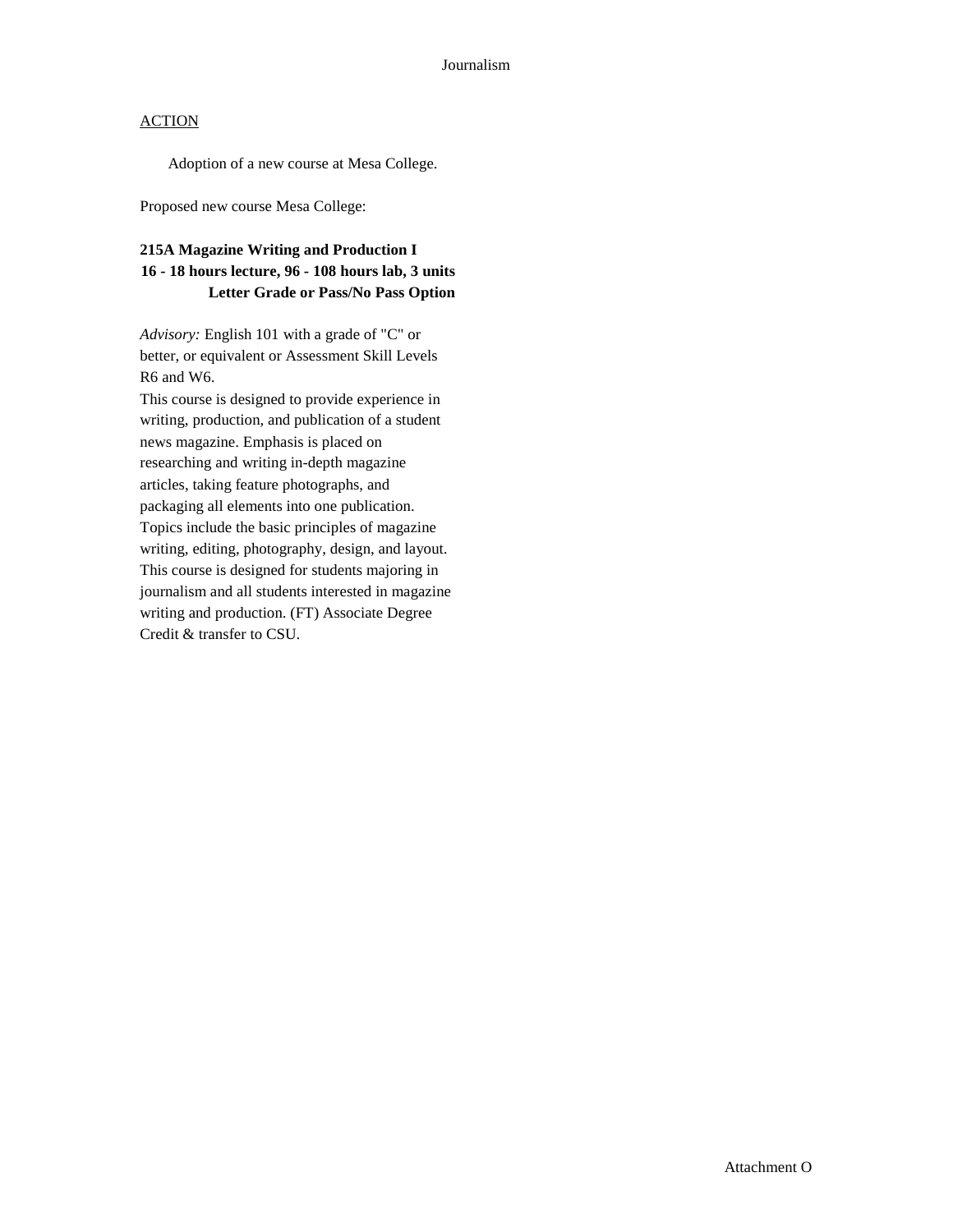Adoption of two course deactivations at City College.

Proposed course deactivations at City College:

#### **102A DC Circuits**

**32 - 36 hours lecture, 48 - 54 hours lab, 3 units Grade Only**

*Corequisite:* Mathematics 181.

*Advisory:* Mathematics 96 with a grade of "C" or better, or equivalent or Assessment Skill Level M50.

This course, the first semester of a two-semester sequence in electric circuits, introduces DC electronics principles and practices through integration of theory, application, and structure discovery activities. Emphasis is placed on activity-based learning through a variety of handson projects. Topics include but are not limited to fundamental aspects of DC circuits and passive devices, Kirchhoff's voltage and current laws; mesh and nodal analysis; DC network theorems; applications using P-Spice, Electronics Workbench, or equivalent software; DC measurements and instrumentation; magnetism. (FT) Associate Degree Credit & transfer to CSU.

### **120B Basic Physics for Technical Applications II**

**48 - 54 hours lecture, 48 - 54 hours lab, 4 units Grade Only**

*Prerequisite:* Mecomtronics 120A and Mathematics 182, each with a grade of "C" or better, or equivalent.

*Corequisite:* Mathematics 183.

This course is the second in a sequence of three introductory technical physics courses intended for the Engineering

Technology/MECOMTRONICS program. This sequence of courses presents the tools that are used in technical applications. The topics of study include angular momentum and torque, solids and fluids, waves, temperature, heat transfer, the first and second laws of thermodynamics, and kinetic theory. Emphasis is placed on the conceptual and calculational nature of physical principles and on experimental studies that demonstrate the use of the equations discussed in the theory. Analytical reading and problem solving are required for success in this course. (FT) Associate Degree Credit & transfer to CSU. CSU General Education.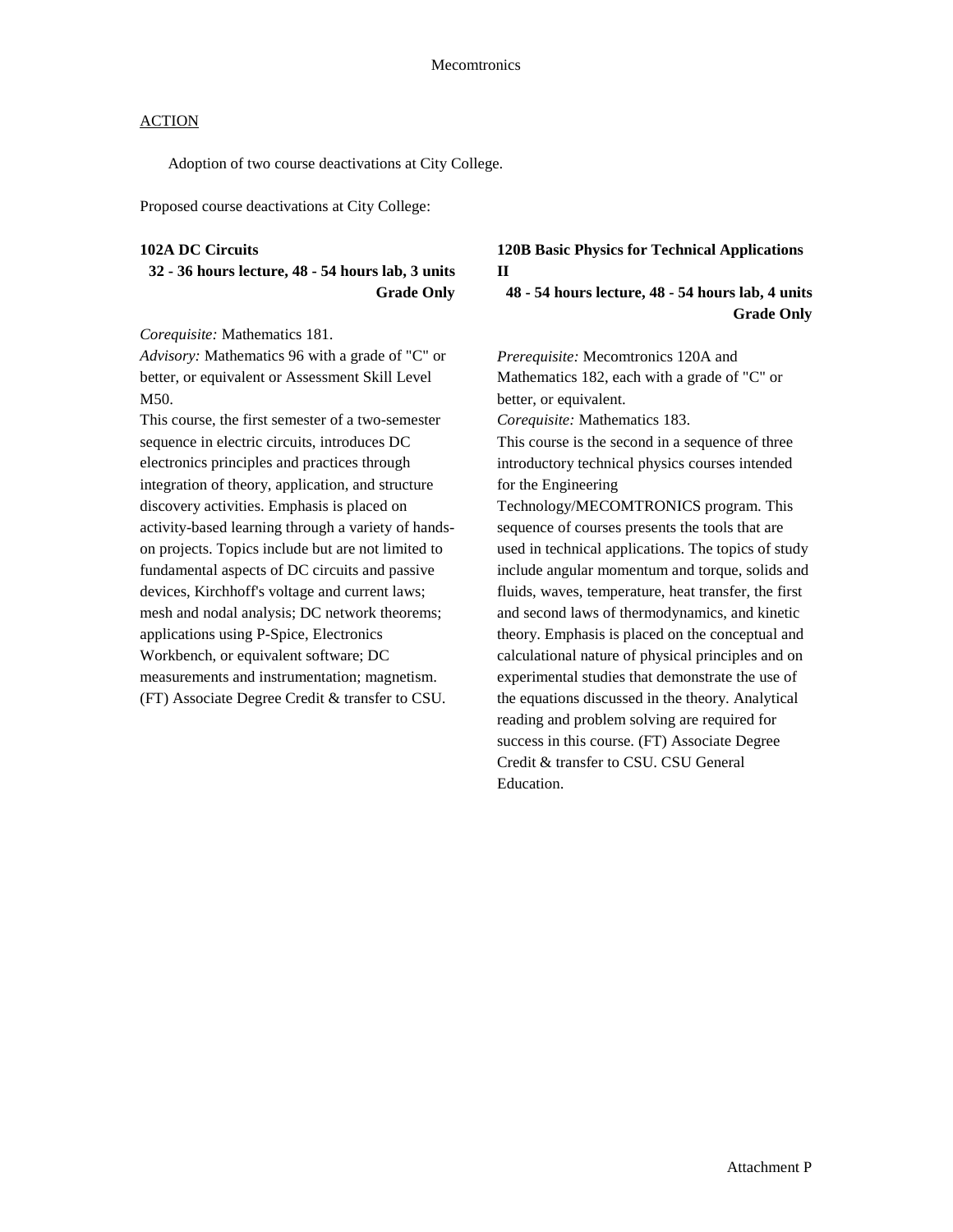Adoption of 18 course deactivations at City College.

Proposed course deactivations at City College:

### **44 Supervised Tutoring in Pipefitting No Grade/0 Units**

This course is designed to prepare the student to succeed in the corequisite and subsequent subject matter courses. This course may be taken four times with a different corequisite subject matter course. College noncredit course.

#### **304 Heating I, Steam**

**48 - 54 hours lecture, 3 units Grade Only**

*Limitation on Enrollment:* Apprenticeship - Student must be a state registered apprentice in this trade.

This course provides an introduction to hot water steam heating, gravity hot water systems, forced hot water heating systems, problems caused by air in the systems, hot water piping connections, and installation of equipment safety devices for hot water boilers. (FT) Associate Degree Credit & transfer to CSU.

#### **308 Pneumatic Controls**

**48 - 54 hours lecture, 3 units Grade Only**

*Limitation on Enrollment:* Apprenticeship - Student must be a state registered apprentice in this trade.

This course is a review of the fundamentals of pneumatics, controllers, controlled devices and auxiliary devices. The course includes day-night and heat-cooling thermostats, ventilation, heating, and cooling controls, humidity control, year-round air conditioning, and master-submaster systems. (FT) Associate Degree Credit & transfer to CSU.

### **310 Refrigeration and Air Conditioning 48 - 54 hours lecture, 3 units Grade Only**

*Limitation on Enrollment:* Apprenticeship - Student must be a state registered apprentice in this trade.

This course covers refrigeration and air conditioning systems. Emphasis is placed on the components in refrigeration and air conditioning systems, theories of electricity relevant to the trade, operation of evaporative condensers, maintenance on refrigeration systems, and pipe and line layout and installation in a refrigeration system. (FT) Associate Degree Credit & transfer to CSU.

#### **314 Heating II Hydronics**

### **48 - 54 hours lecture, 3 units Grade Only**

*Limitation on Enrollment:* Apprenticeship - Student must be a state registered apprentice in this trade.

This Hydronics course introduces the technical aspects of the design, calculation and installation of hydronics heating and cooling systems. Emphasis is placed on residential, commercial, institutional and industrial hydronics applications. (FT) Associate Degree Credit & transfer to CSU.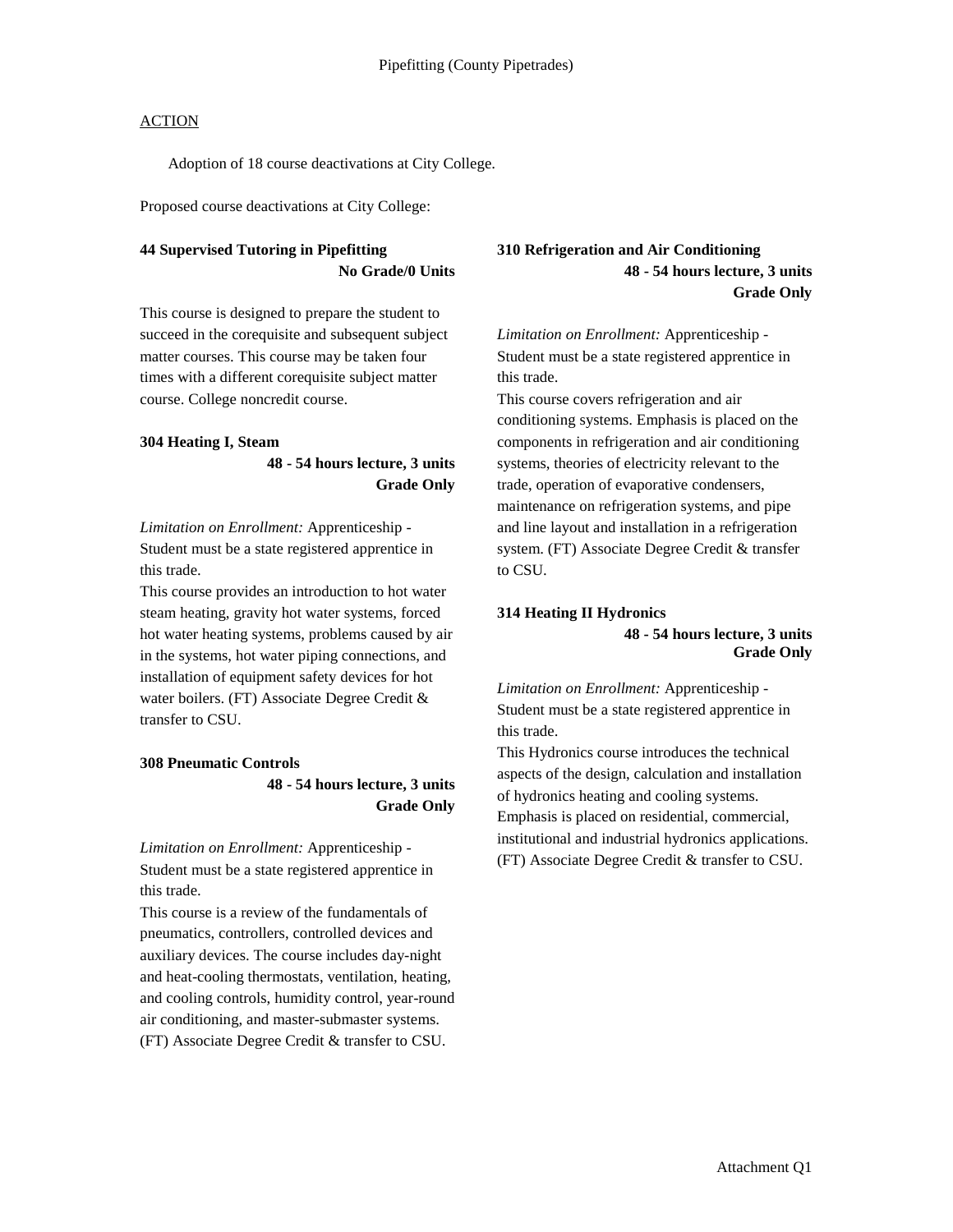#### **318 Fitting Fabrication**

**48 - 54 hours lecture, 3 units Grade Only**

*Limitation on Enrollment:* Apprenticeship - Student must be a state registered apprentice in this trade.

This course provides the student with basic pipefitting skills; taking accurate measurements, cutting pipe and calculating fitting "take off". Topics include the difference between screw and welded pipe and their uses; proper and safe use of copper and plastic pipe as well as pipe hangers and supports. Students learn to apply pipe layout and fitting fabrication principles/procedures for elbows, tees and laterals used in the industrial piping industry. In addition the student learns to use welding experience and mathematics to design, lay out and fabricate fittings used in the pipefitting trade. (FT) Associate Degree Credit & transfer to CSU.

#### **320 TIG Welding**

### **24 - 27 hours lecture, 24 - 27 hours lab, 2 units Grade Only**

*Limitation on Enrollment:* Apprenticeship - Student must be a state registered apprentice in this trade.

This course is designed to provide the apprentice with a working knowledge of the welding process known as TIG (Tungsten Inert Gas)/GTAW (gas tungsten arc welding). Students learn the fundamentals, the process, equipment, techniques, preparation, shielding gas and electrodes. Guided bend testing and quality weld inspection are also covered. Emphasis is on performing TIG/GTAW welding in a safe manner. (FT) Associate Degree Credit only and not Transferable.

### **322 Instrumentation and Automated Systems 48 - 54 hours lecture, 3 units Grade Only**

*Limitation on Enrollment:* Apprenticeship - Student must be a state registered apprentice in this trade.

This course introduces the operation, installation and testing of instruments and automated systems. Emphasis is placed on pressure measuring instruments, liquid level instruments, density measuring instruments, temperature and humidity measuring instruments, speed and position transmitters, automatic force balance controllers, pneumatic control valves, control valve accessories and instrumentation systems. (FT) Associate Degree Credit & transfer to CSU.

### **324 Pipe Drafting and Blueprint Reading 48 - 54 hours lecture, 3 units Grade Only**

*Limitation on Enrollment:* Apprenticeship - Student must be a state registered apprentice in this trade.

This course is an introduction to blueprint reading and drafting pertaining to domestic water systems and piping layout. Emphasis is placed on the use of drawing tools and appropriate pipefitting diagrams to draw waste vent systems and to diagram water and gas lines using mock-ups. (FT) Associate Degree Credit & transfer to CSU.

### **326 Advanced Piping Mathematics 48 - 54 hours lecture, 3 units Grade Only**

*Limitation on Enrollment:* Apprenticeship - Student must be a state registered apprentice in this trade.

Advanced Piping Mathematics is designed to introduce and develop the applied piping and calculating skills necessary in the piping industry. Topics include the application of trigonometry, offset problems, and pipe and tube bending mathematics. (FT) Associate Degree Credit only and not Transferable.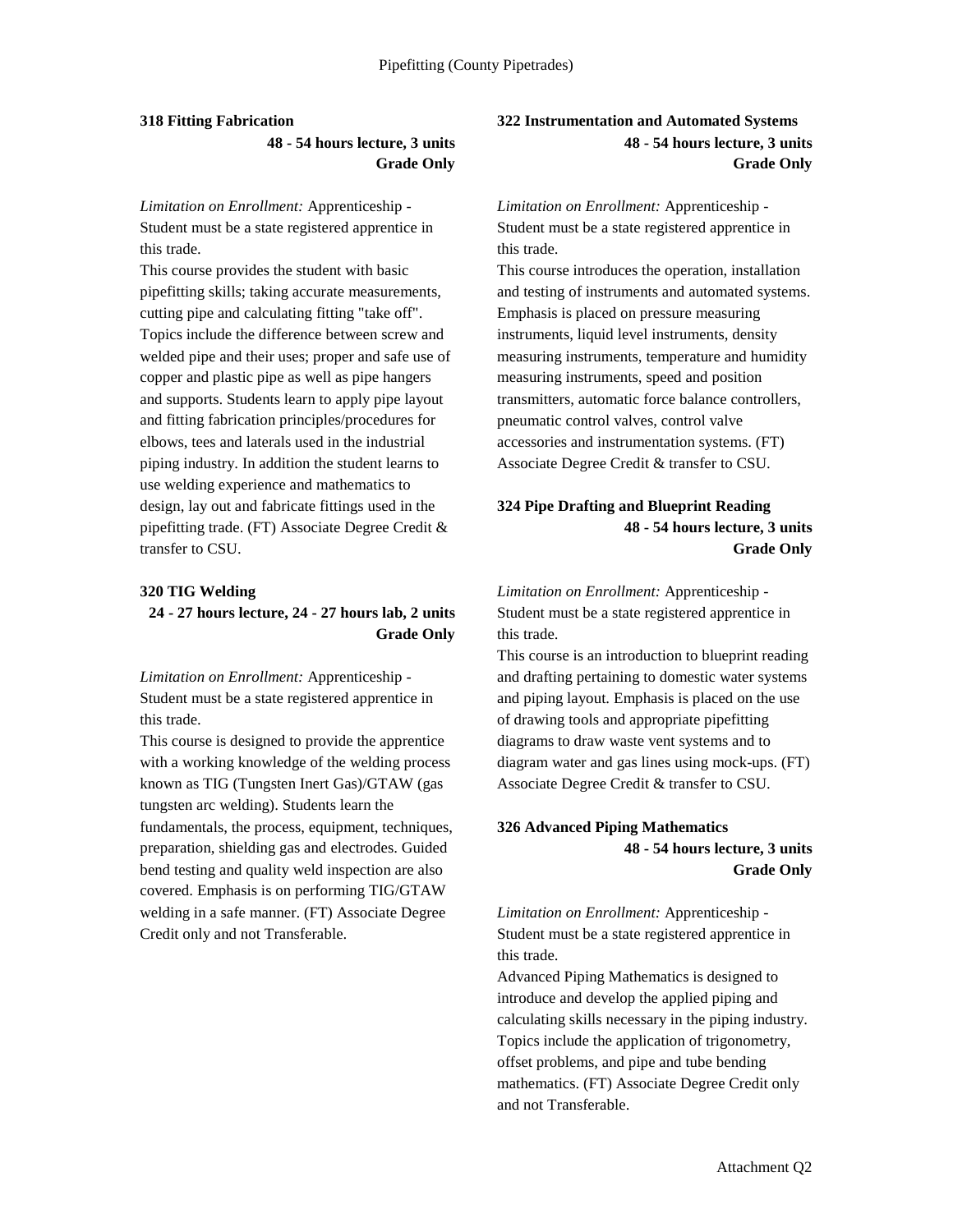#### **328 Pipefitters Code**

**48 - 54 hours lecture, 3 units Grade Only**

*Limitation on Enrollment:* Apprenticeship - Student must be a state registered apprentice in this trade.

This course reviews the fundamentals of pipefitting. Topics include isometric drawing interpretation, tools and tool safety, hydronics, plan reading, and trigonometry tables. The foundations of hydraulics, pneumatics, refrigeration, arc welding and rigging are introduced and explored. (FT) Associate Degree Credit only and not Transferable.

#### **330 Pipefitting Certification**

**48 - 54 hours lecture, 3 units Pass/No Pass**

*Limitation on Enrollment:* Apprenticeship - Student must be a state registered apprentice in this trade.

This course covers the application of the most current codes and state regulations governing piping, mechanical installations and excavating operations. Upon completion, the apprentice will be prepared to take the Journeyman P.I.P.E. exam and Cal/OSHA Excavation Competent Person exam. (FT) Associate Degree Credit only and not Transferable.

**331 Arc Welding I**

**16 - 18 hours lecture, 24 - 27 hours lab, 1.5 units Grade Only**

*Advisory:* English 48, English 49 and Mathematics 46, each with a grade of "C" or better, or equivalent or Assessment Skill Levels R5, W5 and M40.

*Limitation on Enrollment:* Apprenticeship - Student must be a state registered apprentice in this trade. This course is not open to students with previous credit for Pipefitting (County Pipetrades) 302.

In this course, the student is introduced to arc welding, intensive pipe and plate welding, safe welding practices, personal protection and fire protection. Basic electricity, the types of arc welding machines, arc welding consumables, and arc welding symbols are covered. This course is designed to give the Apprentice student a basic understanding of arc welding. (FT) Associate Degree Credit only and not Transferable.

#### **332 Arc Welding II**

### **24 - 27 hours lecture, 24 - 27 hours lab, 2 units Grade Only**

*Advisory:* Pipefitting (County Pipetrades) 331 with a grade of "C" or better, or equivalent. *Limitation on Enrollment:* Apprenticeship - Student must be a state registered apprentice in this trade.

In this course, the student is introduced to the safety procedures for arc welding, arc welding equipment and equipment maintenance. Student learns how to weld trail beads. Additional instruction on basic electricity is covered. This course is designed to build on the students' basic understanding of arc welding. (FT) Associate Degree Credit only and not Transferable.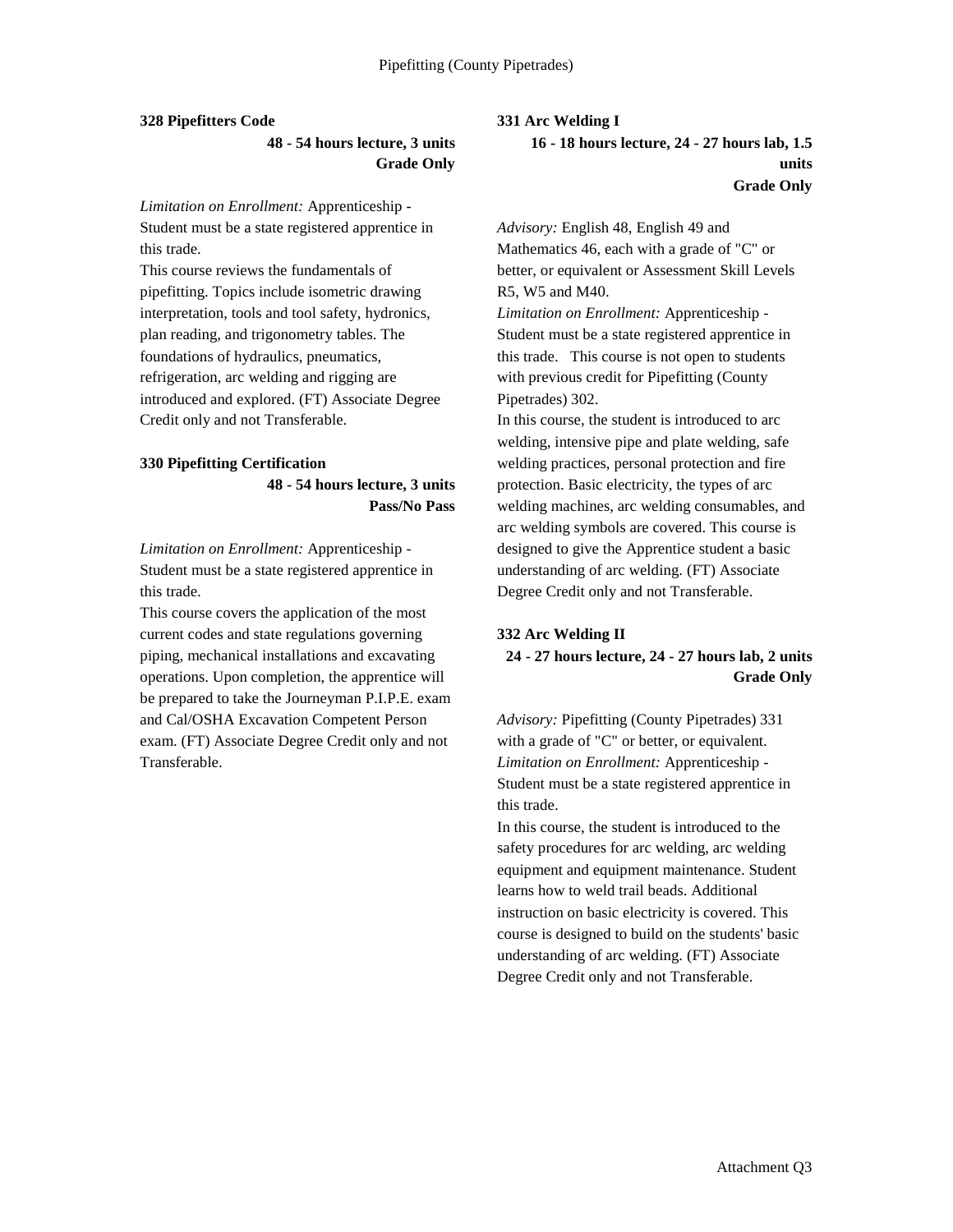### **333 Arc Welding III 24 - 27 hours lecture, 24 - 27 hours lab, 2 units Grade Only**

*Advisory:* Pipefitting (County Pipetrades) 332 with a grade of "C" or better, or equivalent. *Limitation on Enrollment:* Apprenticeship - Student must be a state registered apprentice in this trade.

This is an advanced Arc Welding course. In this course, the student studies Federal OSHA rules and regulations that are related to arc welding. The student is introduced and begins to prepare for the SMAW/GTAW United Association Arc Welding certification test. (FT) Associate Degree Credit only and not Transferable.

#### **334 Arc Welding IV**

**24 - 27 hours lecture, 24 - 27 hours lab, 2 units Grade Only**

*Advisory:* Pipefitting (County Pipetrades) 333 with a grade of "C" or better, or equivalent. *Limitation on Enrollment:* Apprenticeship - Student must be a state registered apprentice in this trade.

This is an advanced Arc Welding course. In this course, the student is introduced to the fundamentals of metallurgy, mechanical properties of metals, non-ferrous metals, shielding gases, and heat-treating. Welding low, medium and high-carbon steel is also covered, as well as welding alloy steels, stainless steels and highchromium alloys. In addition, this course covers the use of computer-assisted arc welding machines for the high-tech industry. (FT) Associate Degree Credit only and not Transferable.

# **335 Arc Welding V**

**24 - 27 hours lecture, 24 - 27 hours lab, 2 units Grade Only**

*Advisory:* Pipefitting (County Pipetrades) 334 with a grade of "C" or better, or equivalent. *Limitation on Enrollment:* Apprenticeship - Student must be a state registered apprentice in this trade.

This is an Advanced Arc Welding course and is the last in a series of five welding courses required for Pipefitting Apprenticeship. In this course, students take the FED OSHA 10-hour course on confined space entry as related to arc welding and receive a certificate from FED OSHA. All procedures and techniques required for the SMAW/GTAW United Association welding certification are reviewed. The student takes the required arc-welding test at the end of this course for this Certification. (FT) Associate Degree Credit only and not Transferable.

### **349 Pipefitting Work Experience 4 - hours other, 4 units Pass/No Pass**

*Limitation on Enrollment:* Apprenticeship - Student must be a state registered apprentice in this trade. Student must be enrolled in a related apprenticeship class.

(300 hours per semester) The combined maximum credit for all work experience courses from all disciplines may not exceed 16 units. See note preceding Apprenticeship listing. (FT) Associate Degree Credit only and not Transferable.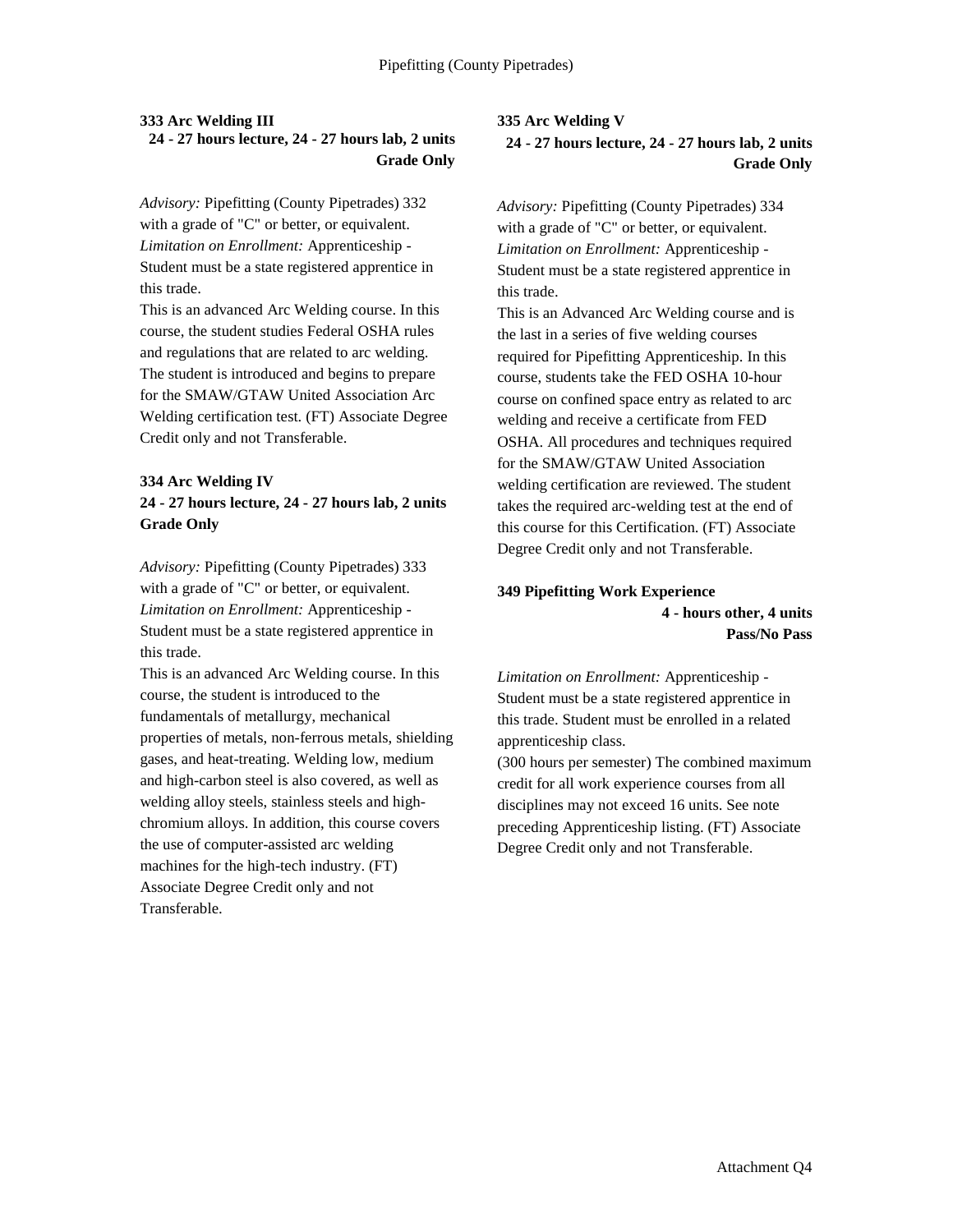Adoption of 22 course deactivations at City College.

Proposed course deactivations at City College:

### **44 Supervised Tutoring in Plumbing No Grade/0 Units**

This course is designed to prepare the student to succeed in the corequisite and subsequent subject matter courses. This course may be taken four times with a different corequisite subject matter course. (FT) College noncredit course.

### **301 Pipe Trades Orientation**

**48 - 54 hours lecture, 3 units Grade Only**

*Advisory:* English 48, English 49 and Mathematics 46, each with a grade of "C" or better, or equivalent or Assessment Skill Levels R5, W5 and M40.

*Limitation on Enrollment:* Apprenticeship - Student must be a state registered apprentice in this trade.

This course introduces the fundamentals of the pipe trades and includes OSHA regulations, tool safety, first-aid and prevention, proper use and care of tools, workplace habits and attitudes, business practices and employer-employee relationships as they apply to the pipefitting trades. (FT) Associate Degree Credit & transfer to CSU.

#### **303 Piping Mathematics**

**48 - 54 hours lecture, 3 units Grade Only**

*Limitation on Enrollment:* Apprenticeship - Student must be a state registered apprentice in this trade.

This course introduces Piping Mathematics and its practical application to the trade. Topics include basic math, piping formulas, symbols and terms, and the metric system of measurement. Content is explored and developed through problem solving. (FT) Associate Degree Credit only and not Transferable.

#### **305 Pipe Bending and Rigging**

**24 - 27 hours lecture, 24 - 27 hours lab, 2 units Grade Only**

*Limitation on Enrollment:* Apprenticeship - Student must be a state registered apprentice in this trade.

This course introduces pipe bending and rigging principles as they apply to plumbing jobs. Topics include principles, mathematics, and methods of pipe bending. Rigging hardware, slings, signal systems, and knot tying are a sampling of the course rigging topics. (FT) Associate Degree Credit & transfer to CSU.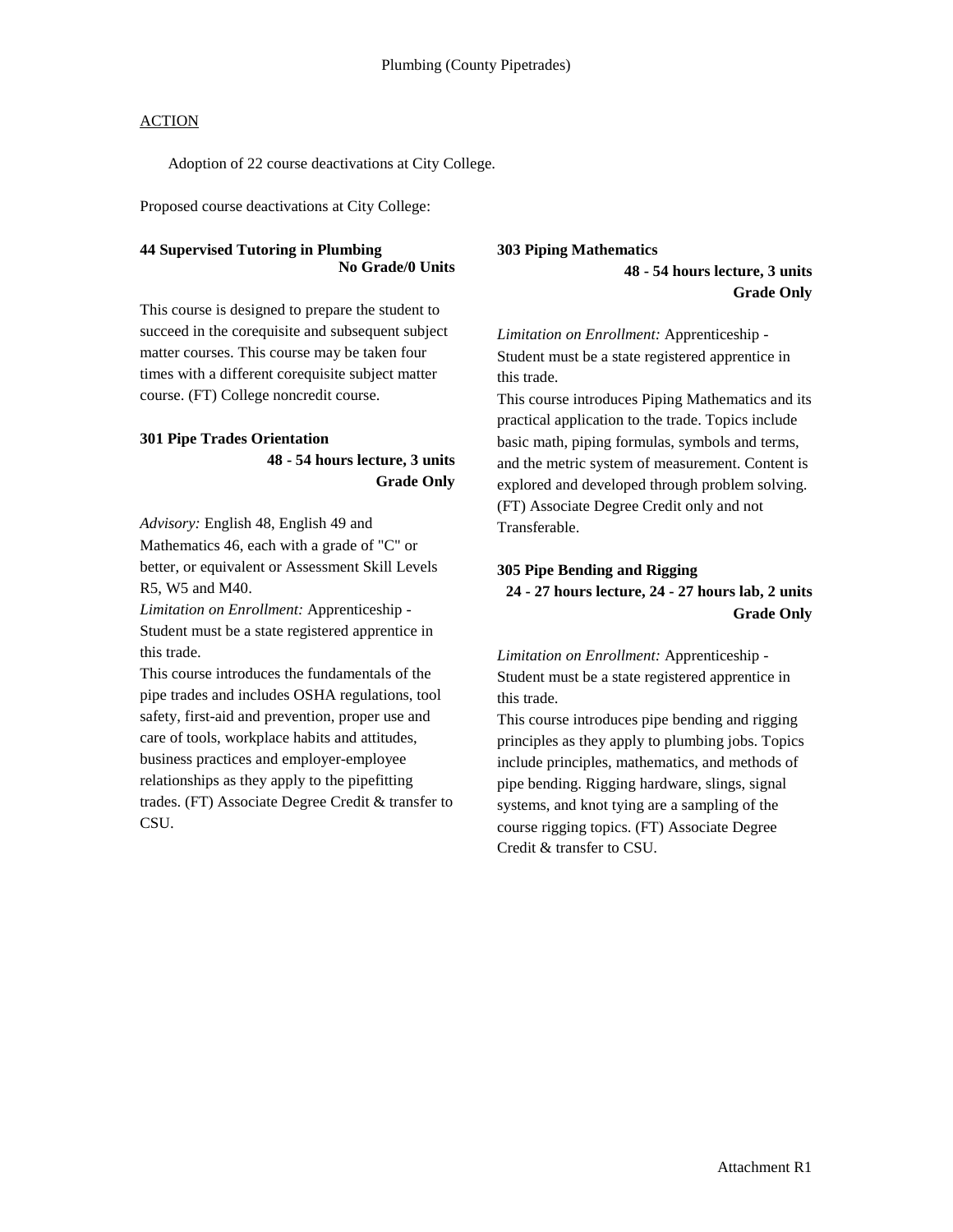#### **307 Drawing I**

### **48 - 54 hours lecture, 3 units Grade Only**

*Limitation on Enrollment:* Apprenticeship - Student must be a state registered apprentice in this trade.

This course introduces drawing concepts used in the pipetrades and includes preliminary drawings, isometric and plan flat symbols, applied drawing and blueprint reading, plans used in the trade, and architects scale. (FT) Associate Degree Credit & transfer to CSU.

### **309 Supervision and Leadership 48 - 54 hours lecture, 3 units Grade Only**

*Limitation on Enrollment:* Apprenticeship - Student must be a state registered apprentice in this trade.

Students learn leadership skills as defined by the United Association (UA) and the Mechanical Contractors' Association (MCA) in the field of plumbing. In addition, students are introduced to the theory and installation of domestic hot water energy systems, and the design of plumbing modules including waste vents, water and gas lines using mock-ups. (FT) Associate Degree Credit & transfer to CSU.

#### **311 Basic Science**

### **48 - 54 hours lecture, 3 units Grade Only**

*Limitation on Enrollment:* Apprenticeship - Student must be a state registered apprentice in this trade.

This course reviews the fundamental science and mechanics of the piping trade. Topics include industry applications of the properties of water, hydraulics, pneumatics and metals. (FT) Associate Degree Credit only and not Transferable.

#### **313 Copper and Gas Welding**

**24 - 27 hours lecture, 72 - 81 hours lab, 3 units Grade Only**

*Limitation on Enrollment:* Apprenticeship - Student must be a state registered apprentice in this trade.

This course provides hands-on use of soldering, brazing, welding and metal cutting procedures. Topics include safety practices, equipment needs, filler materials, types of pipe welds, oxyacetylene cutting, cutting defects, flame straightening, and use of templates. (FT) Associate Degree Credit only and not Transferable.

### **315 Metallic Arc Welding 24 - 27 hours lecture, 72 - 81 hours lab, 3 units Grade Only**

*Limitation on Enrollment:* Apprenticeship - Student must be a state registered apprentice in this trade.

This course provides instruction on arc welding, pipe and plate welding, and operation of oxyfuel cutting equipment. Students learn how to set up equipment, perform trial beads and maintain equipment. Topics also include types of welds, preheating and stress relieving and quality control and codes. This course also covers welding procedure qualifications, vee welds, pipe welds, piping materials, a basic electricity review, and pipe welding processes. Emphasis is on the safe use of equipment. (FT) Associate Degree Credit only and not Transferable.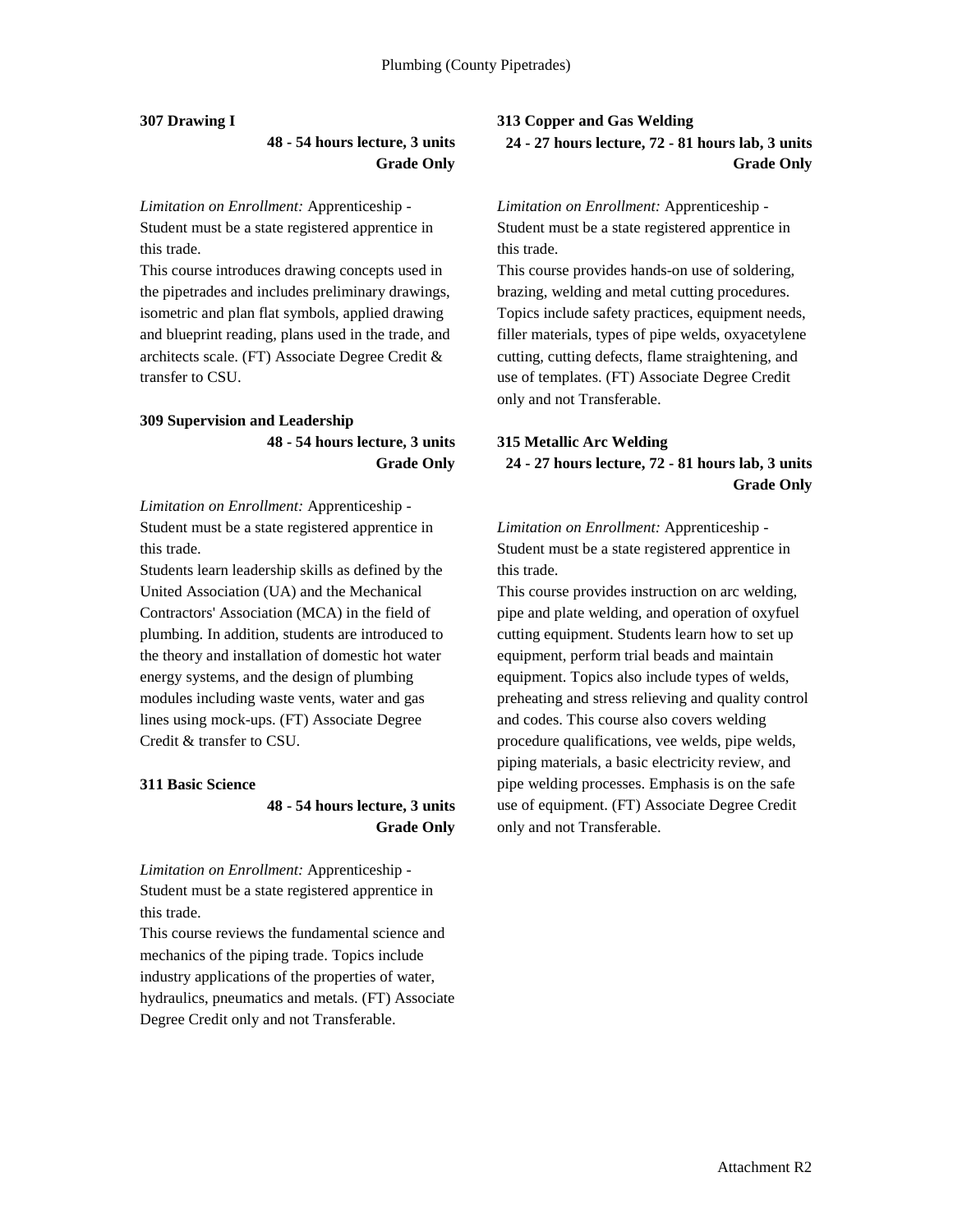#### **317 Drainage Systems**

**48 - 54 hours lecture, 3 units Grade Only**

*Limitation on Enrollment:* Apprenticeship - Student must be a state registered apprentice in this trade.

This course focuses on the application of the waste and vent section of the Plumbing Code. Topics include sewage disposal and safety and the installation and testing of plumbing drainage systems, traps, vents, municipal and private sewers, and plumbing fixtures. (FT) Associate Degree Credit & transfer to CSU.

#### **319 Gas Distribution**

**48 - 54 hours lecture, 3 units Grade Only**

*Limitation on Enrollment:* Apprenticeship - Student must be a state registered apprentice in this trade.

This course focuses on the application of the gas section of the Plumbing Code with respect to the operation and installation of gas vent systems and controls. Emphasis is placed on the implications of the laws of gases and the safe design and layout of a gas system to code specification. (FT) Associate Degree Credit & transfer to CSU.

### **321 Math/Builder Level-Transit 48 - 54 hours lecture, 3 units Grade Only**

*Limitation on Enrollment:* Apprenticeship - Student must be a state registered apprentice in this trade.

This course focuses on advanced math applied to science and mechanics problems in the field. Topics include piping and offset calculations, basic flow problems and use of the builders leveltransit to determine elevation differentials and simple tangents. (FT) Associate Degree Credit & transfer to CSU.

### **323 Water Distribution Systems 48 - 54 hours lecture, 3 units Grade Only**

*Limitation on Enrollment:* Apprenticeship - Student must be a state registered apprentice in this trade.

This course is a study of the principles which govern the method of water supply and distribution. Topics covered include water treatment, pipeline materials, pipe losses, cross connectors and backflow prevention. The focus is on the construction of a hot water supply in accordance with the Uniform Plumbing Code and sizing charts. Safety is emphasized. (FT) Associate Degree Credit & transfer to CSU.

#### **325 Fixtures and Controls**

**48 - 54 hours lecture, 3 units Grade Only**

*Limitation on Enrollment:* Apprenticeship - Student must be a state registered apprentice in this trade.

This course emphasizes plumbing fixtures and controls. Topics covered include institutional fixtures and design, fixture controls, appliances, accessories, standard abbreviations and standard specifications. Safe use of tools and equipment is emphasized. (FT) Associate Degree Credit & transfer to CSU.

#### **327 Plumbing Code**

**48 - 54 hours lecture, 3 units Grade Only**

*Limitation on Enrollment:* Apprenticeship - Student must be a state registered apprentice in this trade.

This course is a survey of the Plumbing Code emphasizing special areas requiring knowledge of large multiple installations of plumbing. Emphasis is placed on a working knowledge of applicable plumbing codes for layout and installation in the field. (FT) Associate Degree Credit & transfer to CSU.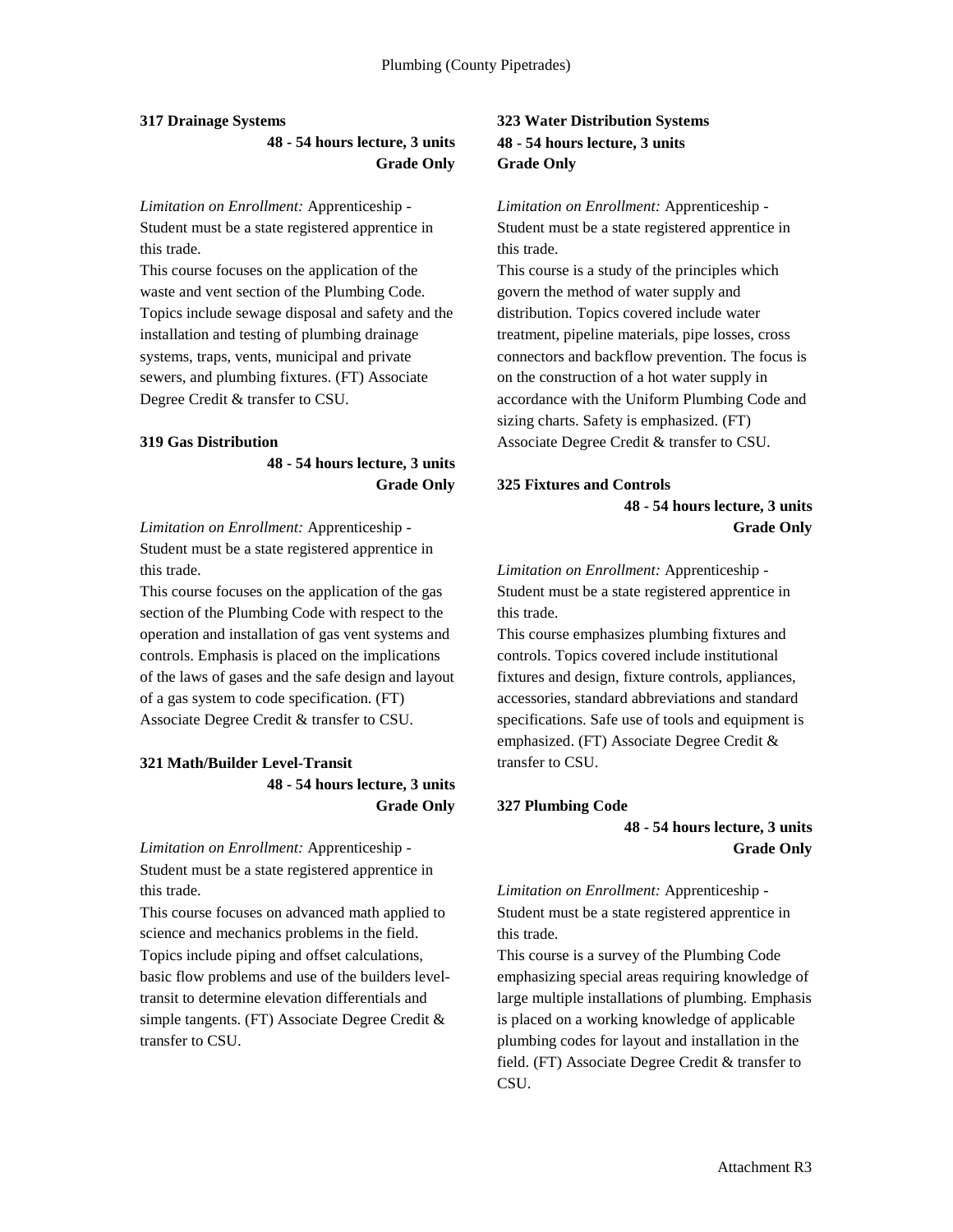### **329 Advanced Drawing and Plan Reading 48 - 54 hours lecture, 3 units Grade Only**

*Limitation on Enrollment:* Apprenticeship - Student must be a state registered apprentice in this trade.

This course provides the student with advanced level plan reading and drawing skills related to plumbing systems. Emphasis is placed on the ability to independently develop drawings and sketches and accurately interpret building plans and specifications for all primary building systems. (FT) Associate Degree Credit & transfer to CSU.

### **330 Fifth Year Specialties**

**48 - 54 hours lecture, 3 units Grade Only**

*Limitation on Enrollment:* Apprenticeship - Student must be a state registered apprentice in this trade.

This course covers the application of the most current codes and state regulations governing plumbing, piping and excavating operations. Upon completion, the apprentice will be prepared to take the Journeyman P.I.P.E. exam and Cal/OSHA Excavation Competent Person exam. (FT) Associate Degree Credit only and not Transferable.

#### **332 Piping Technologies**

**24 - 27 hours lecture, 24 - 27 hours lab, 2 units Grade Only**

*Limitation on Enrollment:* Apprenticeship - Student must be a state registered apprentice in this trade.

This is a piping course designed for plumbing apprentices wishing to expand their knowledge of the plumbing industry and the "state of the art" medical gas systems used in the trade. Topics include the necessary information and skills needed to pass the Medical Gas Installation Certification Examination recognized by the San Diego Plumbing and Pipefitter Joint Apprenticeship Committee. Apprentices also utilize computers and software to plan, diagnose, and layout plumbing projects. (FT) Associate Degree Credit only and not Transferable.

### **335 Solar Systems and Plumbing Modules 48 - 54 hours lecture, 3 units Grade Only**

*Limitation on Enrollment:* Apprenticeship - Student must be a state registered apprentice in this trade.

This course provides an introduction to the theory and installation of domestic hot water energy systems. Emphasis is placed on solar plumbing modules. (FT) Associate Degree Credit & transfer to CSU.

#### **337 Service and Repair**

**48 - 54 hours lecture, 3 units Grade Only**

*Limitation on Enrollment:* Apprenticeship - Student must be a state registered apprentice in this trade.

This course introduces the theory and practice of service work in the plumbing industry. Emphasis is placed on understanding customer relations, work planning, and troubleshooting plumbing systems. (FT) Associate Degree Credit & transfer to CSU.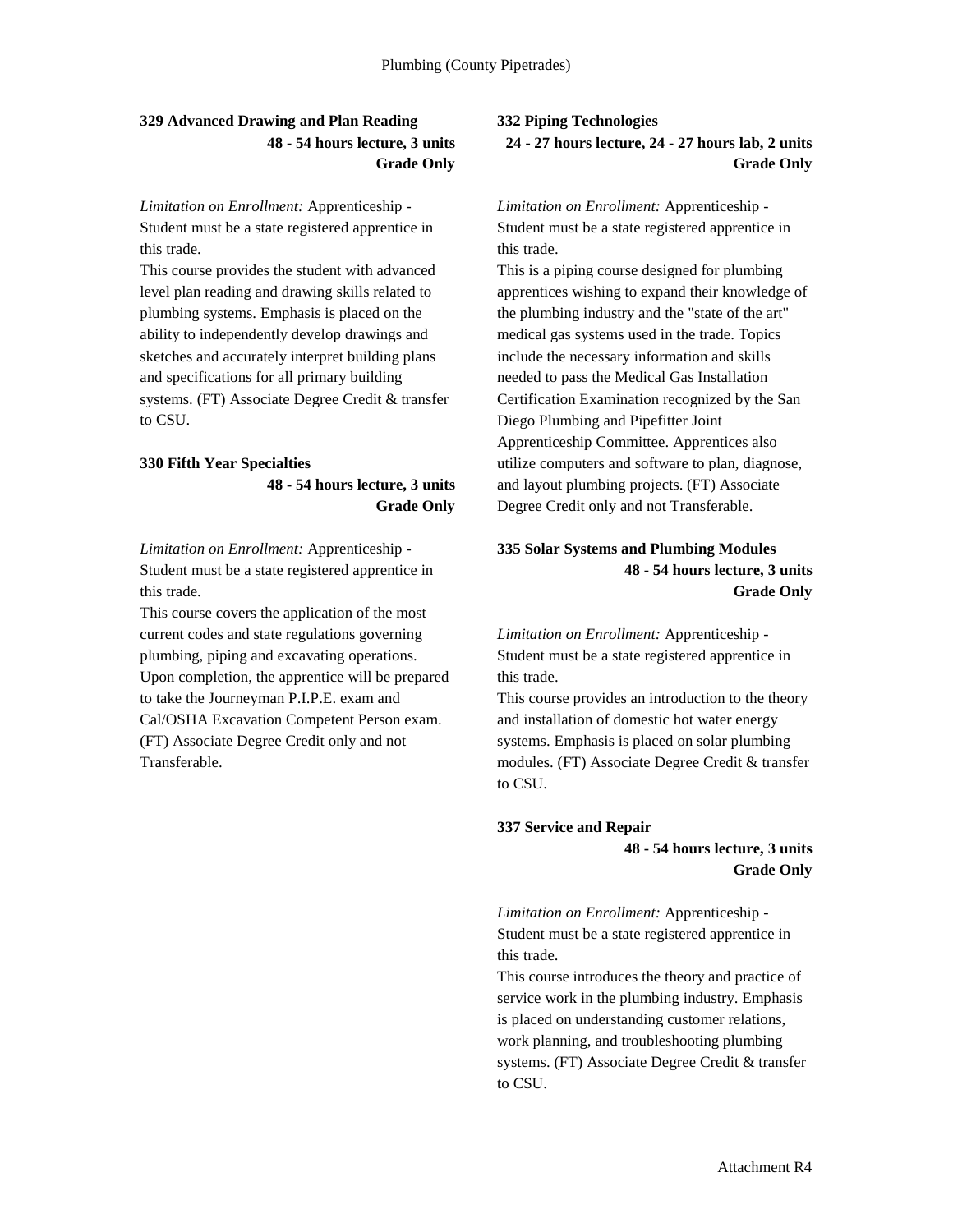### **339 Plumbing Design and Layout 48 - 54 hours lecture, 3 units Grade Only**

*Limitation on Enrollment:* Apprenticeship - Student must be a state registered apprentice in this trade.

This course emphasizes the principles, operation, installation and distribution of hot and cold water, drainage and ventilation systems in regards to the Plumbing Code. Topics prepare the student to plan for plumbing project labor and material costs. (FT) Associate Degree Credit & transfer to CSU.

### **349 Plumbing Work Experience**

**4 - hours other, 4 units Pass/No Pass**

*Limitation on Enrollment:* Apprenticeship - Student must be a state registered apprentice in this trade. Student must be enrolled in a related apprenticeship class.

(300 hours per semester) The combined maximum credit for all work experience courses from all disciplines may not exceed 16 units. (FT) Associate Degree Credit only and not Transferable.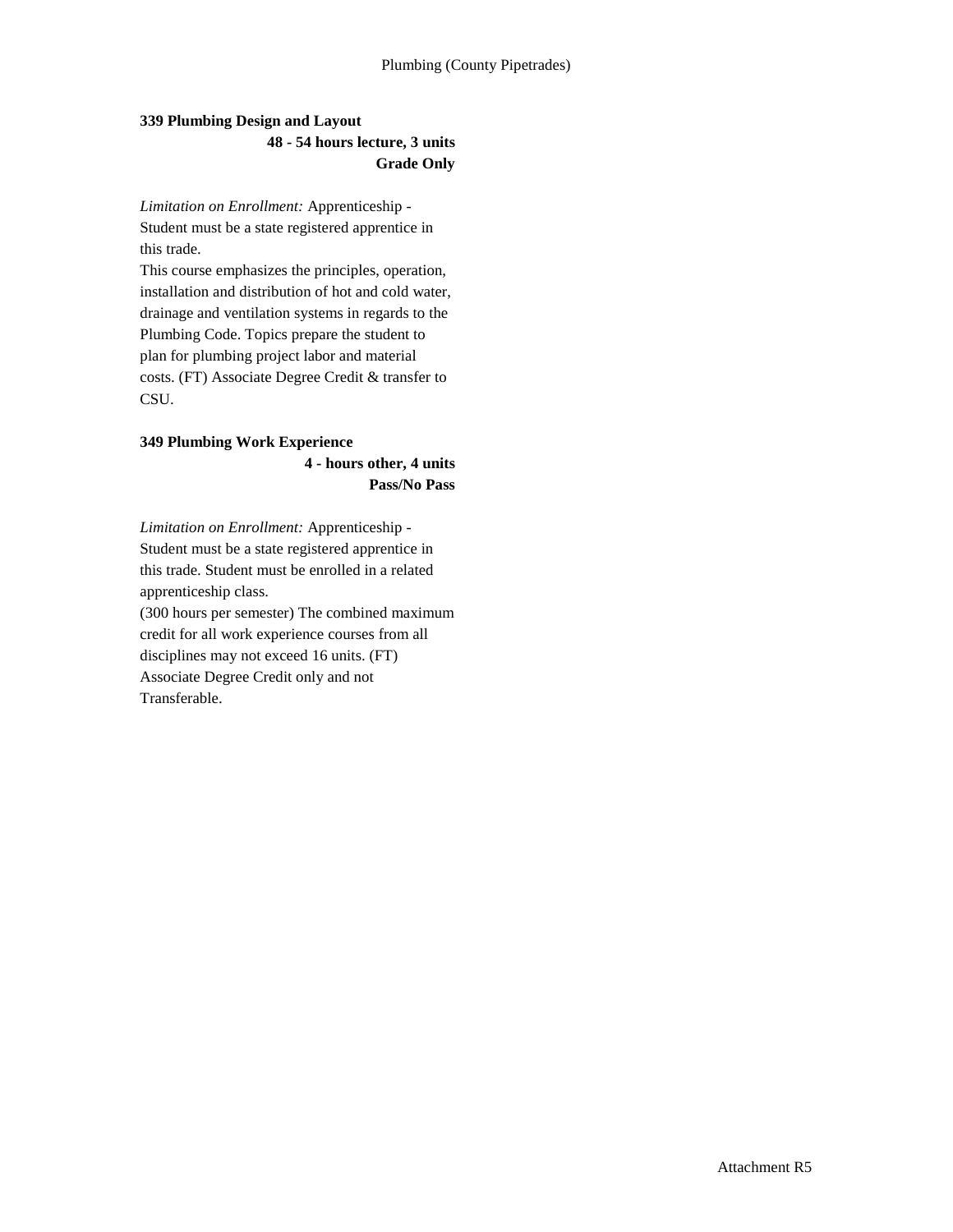Adoption of four new courses at Mesa College.

Proposed new courses at Mesa College:

### **50 Concepts in Imaging Technology 32 - 36 hours lecture, 2 units Grade Only**

*Limitation on Enrollment:* Special Admission must be admitted to program. Must be admitted to the Radiologic Technology program. This is an introductory course for students admitted into the Radiologic Technology. Topics include the diagnostic x-ray system, radiographic body positions and projections, x-ray production and units, radiation safety, basic exposure and image receptor techniques, introductory patient care, safety and healthcare communication. Emphasis is on strong mathematical, scientific and communication skills. (FT) Associate Degree Credit only and not Transferable.

### **190L Radiographic Positioning-I Laboratory 48 - 54 hours lab, 1 units Grade Only**

*Corequisite: Completion of or concurrent enrollment in* Radiologic Technology 190 and Radiologic Technology 251A, each with a grade of "C" or better, or equivalent. *Limitation on Enrollment:* Special Admission must be admitted to program. This course is not open to students with previous credit for Radiologic Technology 199. This is an introductory laboratory for students in the Radiologic Technology program. Topics include radiographic positioning and image critique of the chest, abdomen, pelvis and extremities. (FT) Associate Degree Credit & transfer to CSU.

### **201L Radiographic Positioning II Laboratory 48 - 54 hours lab, 1 units Grade Only**

*Corequisite: Completion of or concurrent enrollment in* Radiologic Technology 201 and Radiologic Technology 251B, each with a grade of "C" or better, or equivalent. *Limitation on Enrollment:* Special Admission must be admitted to program. Student must be admitted to the Radiologic Technology program. This course is not open to students with previous credit for Radiologic Technology 200. This is an intermediate laboratory course for students in the Radiologic Technology program. Course topics include radiographic positioning and image critique of the vertebral column, as well as shoulder girdle, bony thorax and some advanced and/or uncommon orthopedic views of extremities and pelvis. (FT) Associate Degree Credit & transfer to CSU.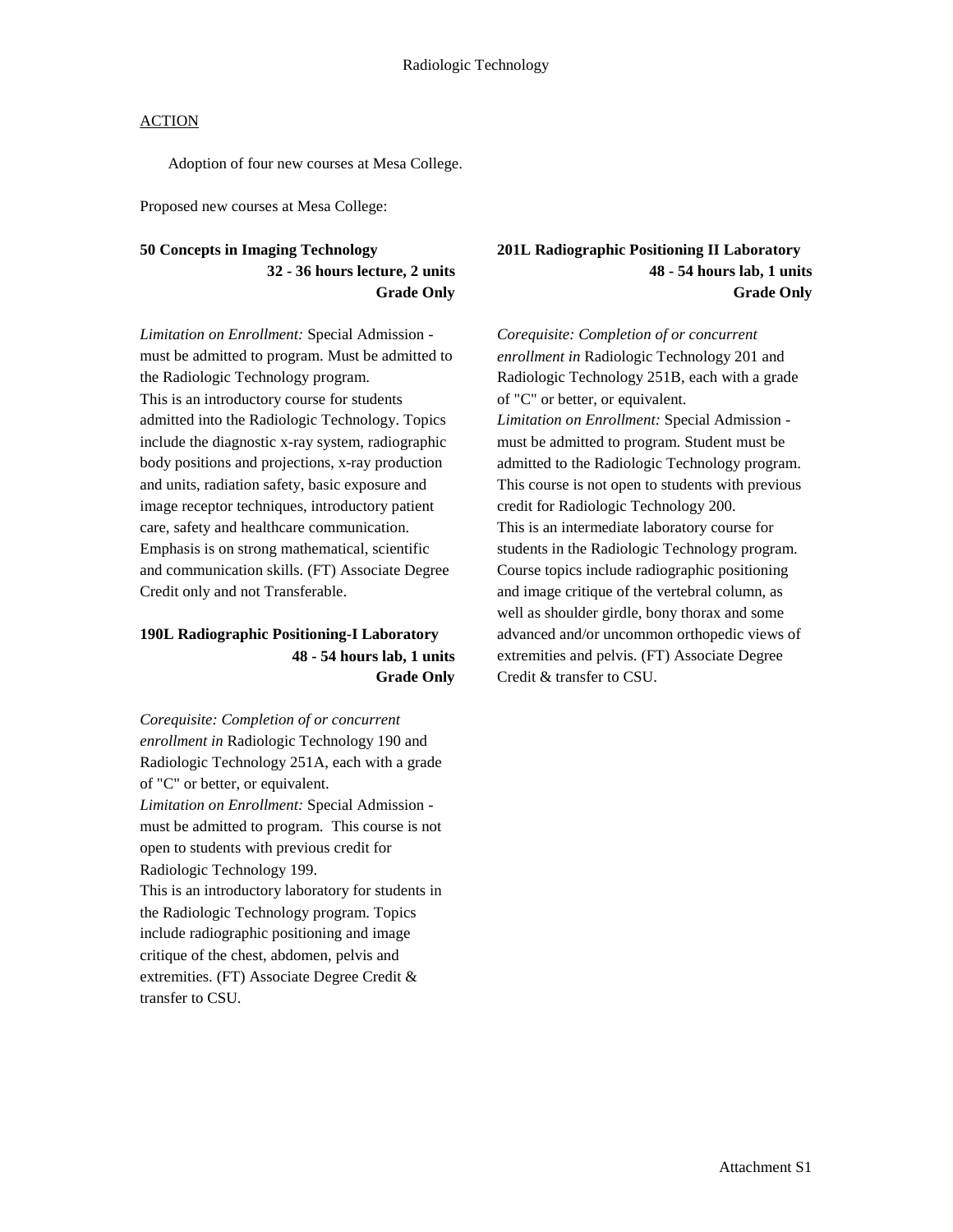### **210L Radiographic Positioning III 48 - 54 hours lab, 1 units Grade Only**

*Corequisite: Completion of or concurrent enrollment in:* Radiologic Technology 210 and Radiologic Technology 252B, each with a grade of "C" or better, or equivalent. *Limitation on Enrollment:* Special Admission must be admitted to program. This course is not open to students with previous credit for Radiologic Technology 211. This is an advanced course for students in the Radiologic Technology program. Course topics include laboratory radiographic simulation and image critique of cranial structures and contrast media examinations of the gastrointestinal, urinary, musculoskeletal, reproductive, vascular and central nervous systems. Mobile and trauma procedures are also discussed. (FT) Associate Degree Credit & transfer to CSU.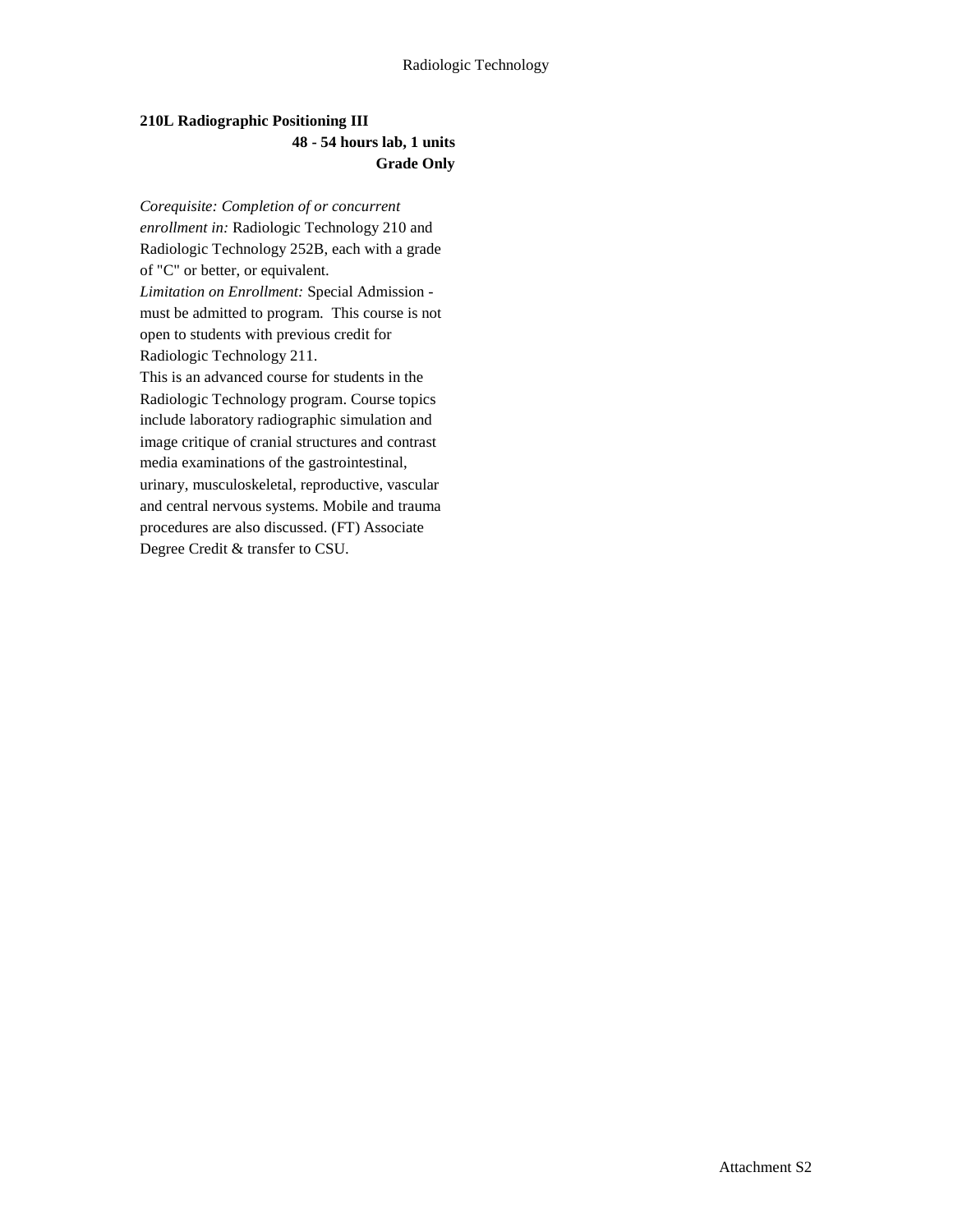Adoption of a program revision at Miramar College.

Proposed program revisions at Miramar College:

# **Certificate of Achievement Law Enforcement Specialization**

| <b>Courses Required for the Major:</b> Units |  |
|----------------------------------------------|--|
| ADJU 101 Introduction to Administration of   |  |
|                                              |  |
|                                              |  |
| <b>ADJU 106 Diversity and Community</b>      |  |
|                                              |  |
|                                              |  |
| ADJU 161 Juvenile Procedures3                |  |
|                                              |  |
| ADJU 201 California Criminal Procedure 3     |  |
| ADJU 210 Rules of Evidence3                  |  |

| Select nine units from the following: Units |
|---------------------------------------------|
| ADJU 127A Physical Conditioning I 1         |
| ADJU 127B Physical Conditioning II 1        |
| ADJU 127C Physical Conditioning III1        |
| ADJU 127D Physical Conditioning IV 1        |
| ADJU 128A Defensive Tactics I1              |
| ADJU 128B Defensive Tactics II1             |
| ADJU 128C Defensive Tactics III1            |
| ADJU 128D Defensive Tactics IV 1            |
|                                             |
|                                             |
|                                             |
|                                             |
| ADJU 140 Patrol Procedures or 3             |
| <b>ADJU 147 Physical Conditioning or</b>    |
| <b>ADJU 148 Defensive Tactics or</b>        |
| <b>ADIU 149 Firearms or</b>                 |
| ADJU 162 Criminal Investigation3            |
| ADJU 180 Drug Abuse and Law Enforcement3    |
| ADJU 181 Vice and Organized Crime 3         |
| ADJU 182 Street Gangs and Law Enforcement.3 |
| ADJU 220 Law Enforcement Forensics3         |
| ADJU 230 Constitutional Law I3              |
| ADJU 356A 832 PC Laws of Arrest or          |
| ADJU 356B 832 PC Firearms  1 2.5            |

**Total Units = 33**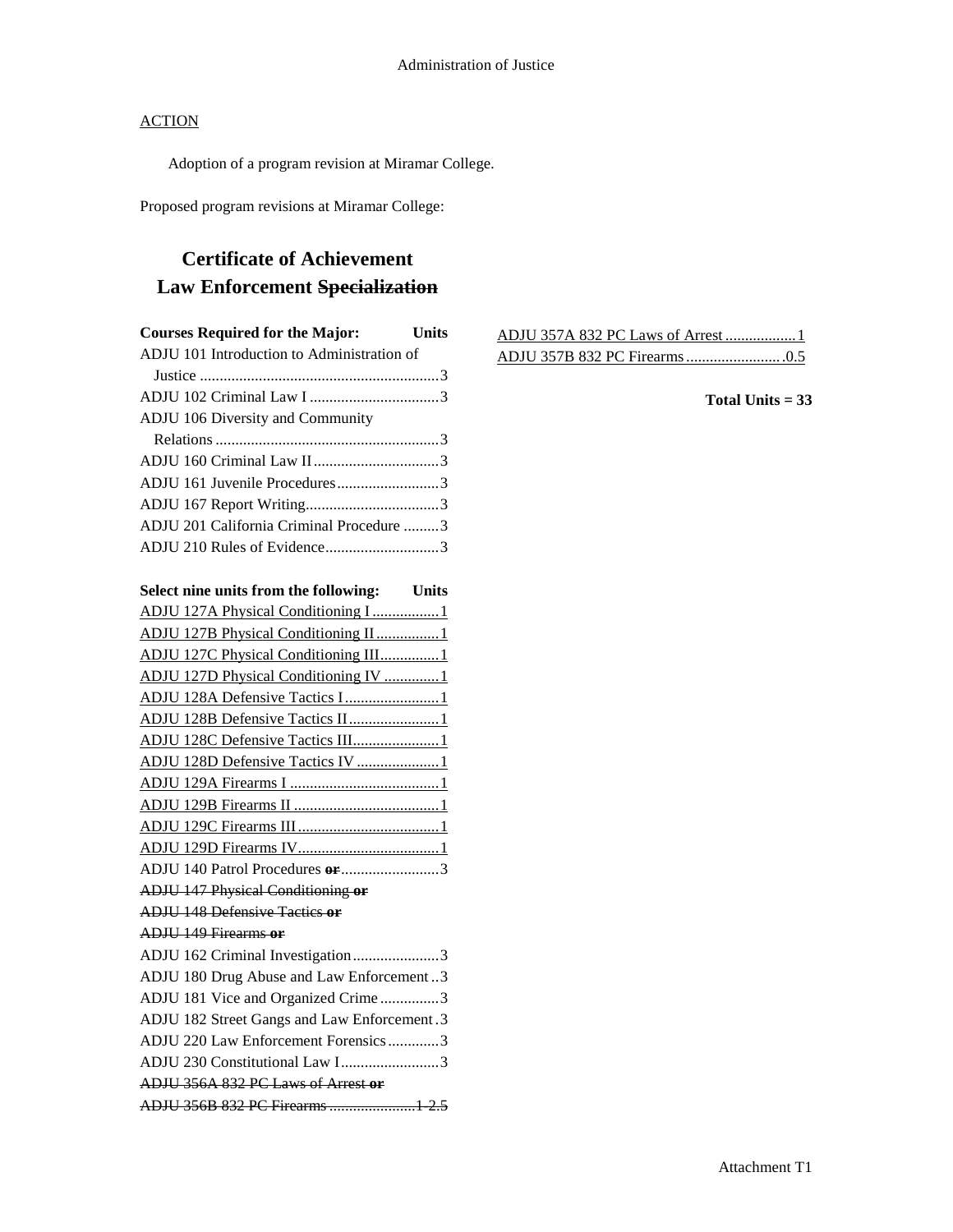## **Associate in of Science Degree Law Enforcement Specialization**

| <b>Courses Required for the Major:</b><br><b>Units</b> |  |
|--------------------------------------------------------|--|
| ADJU 101 Introduction to Administration of             |  |
|                                                        |  |
|                                                        |  |
| ADJU 106 Diversity and Community                       |  |
|                                                        |  |
|                                                        |  |
| ADJU 161 Juvenile Procedures3                          |  |
|                                                        |  |
| ADJU 201 California Criminal Procedure 3               |  |
|                                                        |  |

| Select nine units from the following: Units |
|---------------------------------------------|
| ADJU 127A Physical Conditioning I 1         |
| ADJU 127B Physical Conditioning II 1        |
| ADJU 127C Physical Conditioning III1        |
| ADJU 127D Physical Conditioning IV 1        |
| ADJU 128A Defensive Tactics I 1             |
| ADJU 128B Defensive Tactics II1             |
| ADJU 128C Defensive Tactics III1            |
| ADJU 128D Defensive Tactics IV 1            |
|                                             |
|                                             |
|                                             |
|                                             |
| ADJU 140 Patrol Procedures or 3             |
| <b>ADJU 147 Physical Conditioning or</b>    |
| <b>ADJU 148 Defensive Tactics or</b>        |
| <b>ADJU 149 Firearms or</b>                 |
| ADJU 162 Criminal Investigation3            |
| ADJU 180 Drug Abuse and Law Enforcement3    |
| ADJU 181 Vice and Organized Crime 3         |
| ADJU 182 Street Gangs and Law Enforcement.3 |
| ADJU 220 Law Enforcement Forensics3         |
| ADJU 230 Constitutional Law I3              |
| ADJU 356A 832 PC Laws of Arrest or          |
| ADJU 356B 832 PC Firearms  1 2.5            |
| ADJU 357A 832 PC Laws of Arrest 1           |
|                                             |

**Total Units = 33**

# **Certificate of Performance P.C. 832 Laws of Arrest**

| <b>Courses Required for the Major:</b> | <b>Units</b> |
|----------------------------------------|--------------|
| ADJU 356A 832 PC Laws of Arrest  2.5   |              |
| ADJU 357A 832 PC Laws of Arrest  1     |              |

**Total Units = 2.5 1**

# **Certificate of Performance P.C. 832 Laws of Arrest-Firearms**

| <b>Courses Required for the Major:</b> | Units |
|----------------------------------------|-------|
|                                        |       |
|                                        |       |

**Total Units = 1 0.5**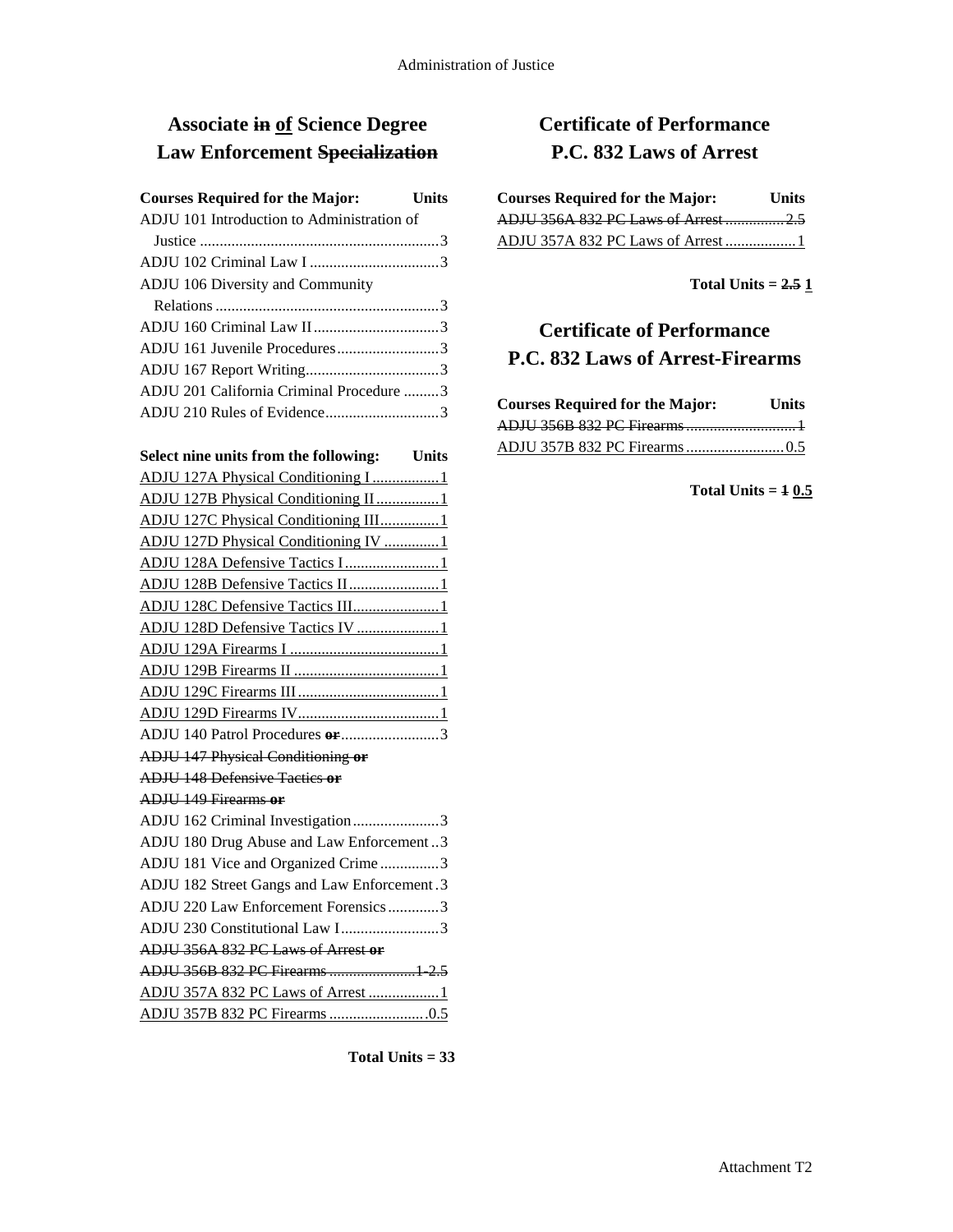Adoption of a program revision at City College.

Proposed program revision at City College:

# **Associate in of Science Degree Sustainable Urban Agriculture**

| <b>Courses Required for the Major:</b><br>Units |
|-------------------------------------------------|
| <b>AGRI 100 Principles of Sustainable</b>       |
|                                                 |
| AGRI 102 Sustainable Urban Agricultural         |
|                                                 |
| AGRI 104 Seasonal Organic Production3           |
| AGRI 106 Warm Season Organic Production3        |
| AGRI 108 Building Fertile Soil Organically3     |
| BIOL 107 General Biology-Lecture and            |
|                                                 |
| CHEM 100 Fundamentals of Chemistry 3            |
| <b>CHEM 100L Fundamentals of Chemistry</b>      |
|                                                 |
| SUST 101 Introduction to Sustainability3        |

**Total Units = 26 23**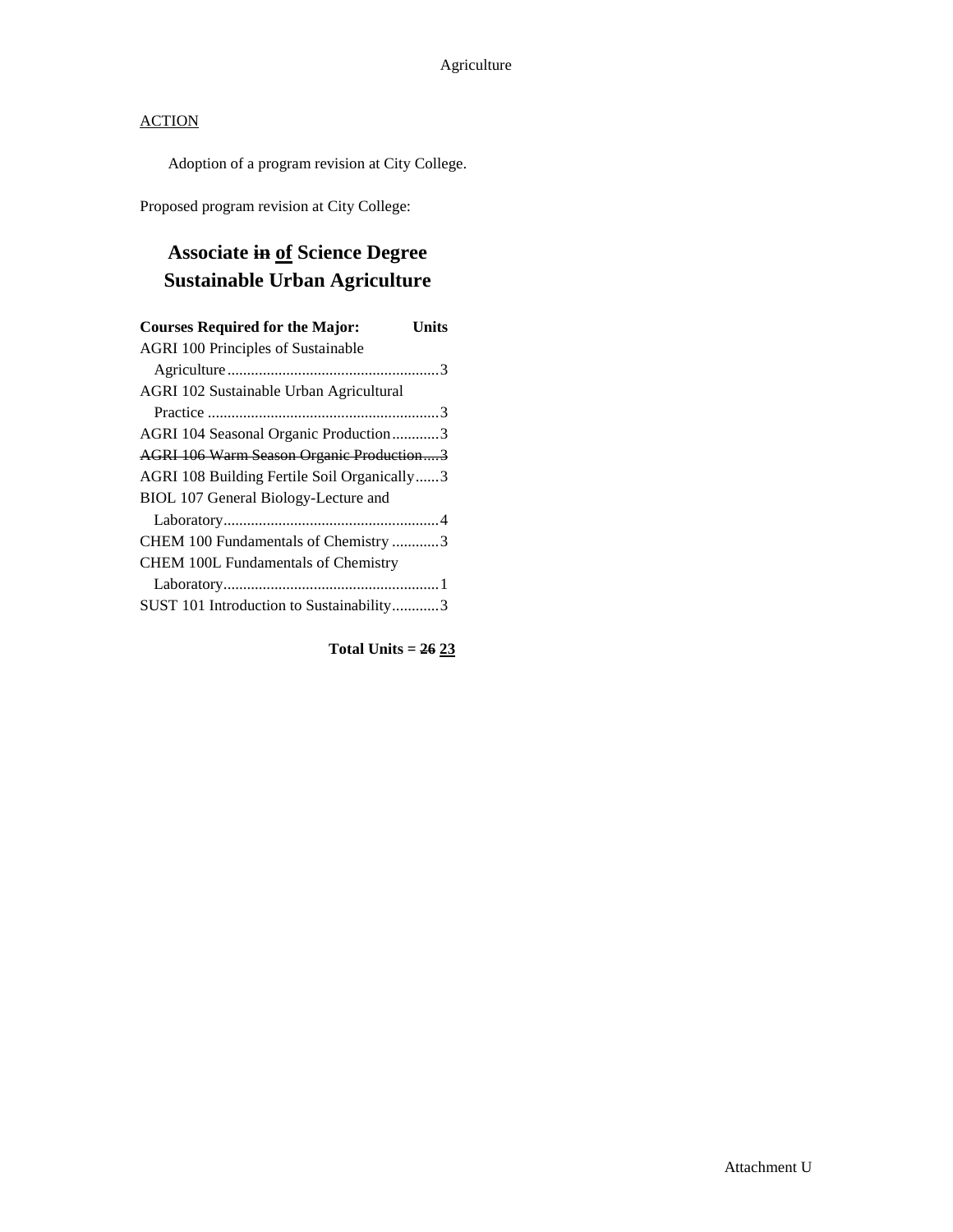Adoption of a program revision at City College.

Proposed program revisions at City College:

# **Certificate of Achievement Solar Turbines, Incorporated Apprenticeship**

| <b>Courses Required for the Major:</b>               | Units |
|------------------------------------------------------|-------|
| MFET 105 Print Reading and Symbology 3               |       |
| <b>ENGN 110 Science for Technical Applications.4</b> |       |
| CHEM 100 Fundamentals of Chemistry 3                 |       |
| <b>CHEM 100L Fundamentals of Chemistry</b>           |       |
|                                                      |       |
|                                                      |       |
| MACT 150 Intro/Computer Num Control (CNC)            |       |
|                                                      |       |
| ENGL 101 Reading and Composition3                    |       |
|                                                      |       |
| MFET 115 Properties of Materials3                    |       |
| MFET 120 Manufacturing Processes 4                   |       |
| COMS 103 Oral Communication 3                        |       |
|                                                      |       |

#### **Total Units = 29**

# **Associate in of Science Degree Solar Turbines, Incorporated Apprenticeship**

| <b>Courses Required for the Major:</b><br><b>Units</b> |
|--------------------------------------------------------|
| MFET 105 Print Reading and Symbology 3                 |
| <b>ENGN 110 Science for Technical Applications. 4</b>  |
| CHEM 100 Fundamentals of Chemistry 3                   |
| <b>CHEM 100L Fundamentals of Chemistry</b>             |
|                                                        |
|                                                        |
| MACT 150 Intro/Computer Num Control (CNC)              |
|                                                        |
| ENGL 101 Reading and Composition3                      |
|                                                        |
| MFET 115 Properties of Materials3                      |
| MFET 120 Manufacturing Processes  4                    |
| COMS 103 Oral Communication 3                          |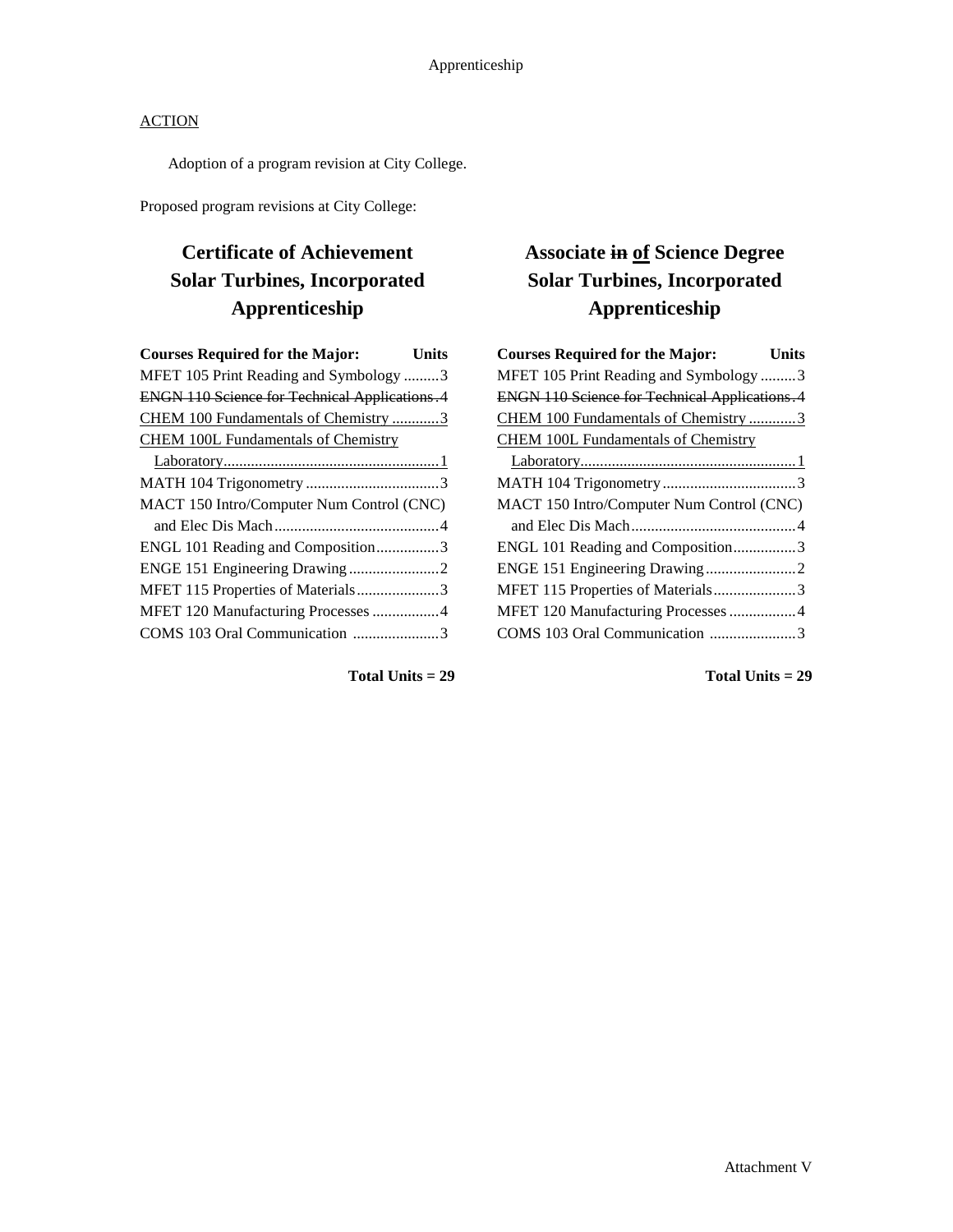Adoption of a program deactivation at City College.

Proposed program deactivations at City College:

# **Certificate of Achievement Pipefitting (County Pipetrades) Apprenticeship**

| <b>Courses Required for the Major:</b> Units |  |
|----------------------------------------------|--|
| PMBG 301 Pipe Trades Orientation3            |  |
| PMBG 303 Piping Mathematics3                 |  |
| PMBG 305 Pipe Bending and Rigging3           |  |
|                                              |  |
|                                              |  |
|                                              |  |

#### **Select two to three units from the**

| following:                            | $\mathbf{I}$ Inita |
|---------------------------------------|--------------------|
| PIPF 328 Pipefitters Code or          |                    |
| PIPF 330 Pipefitting Certification or |                    |
| PIPF 334 Are Welding IV or            |                    |
| PIPF 335 Are Welding V.               |                    |

**Work experience (on-the-job training for the duration of the apprenticeship period) (4 units/semester, maximum of 16 units); including the following course(s): Units** PIPF 349 Pipefitting Work Experience **or** PMBG 349 Plumbing Work Experience ............4

**Total Units = 21.5-34.5**

## **Associate in Science Degree Pipefitting (County Pipetrades) Apprenticeship**

| <b>Courses Required for the Major:</b> Units |  |
|----------------------------------------------|--|
| PMBG 301 Pipe Trades Orientation3            |  |
| PMBG 303 Piping Mathematics3                 |  |
| PMBG 305 Pipe Bending and Rigging3           |  |
|                                              |  |
|                                              |  |
|                                              |  |

#### **Select two to three units from the**

| following:                            | Units |
|---------------------------------------|-------|
| PIPF 328 Pipefitters Code or          |       |
| PIPF 330 Pipefitting Certification or |       |
| PIPF 334 Arc Welding IV or            |       |
| PIPF 335 Are Welding V.               |       |

**Work experience (on-the-job training for the duration of the apprenticeship period) (4 units/semester, maximum of 16 units); including the following course(s): Units** PIPF 349 Pipefitting Work Experience **or** PMBG 349 Plumbing Work Experience ............4

**Total Units = 21.5-34.5**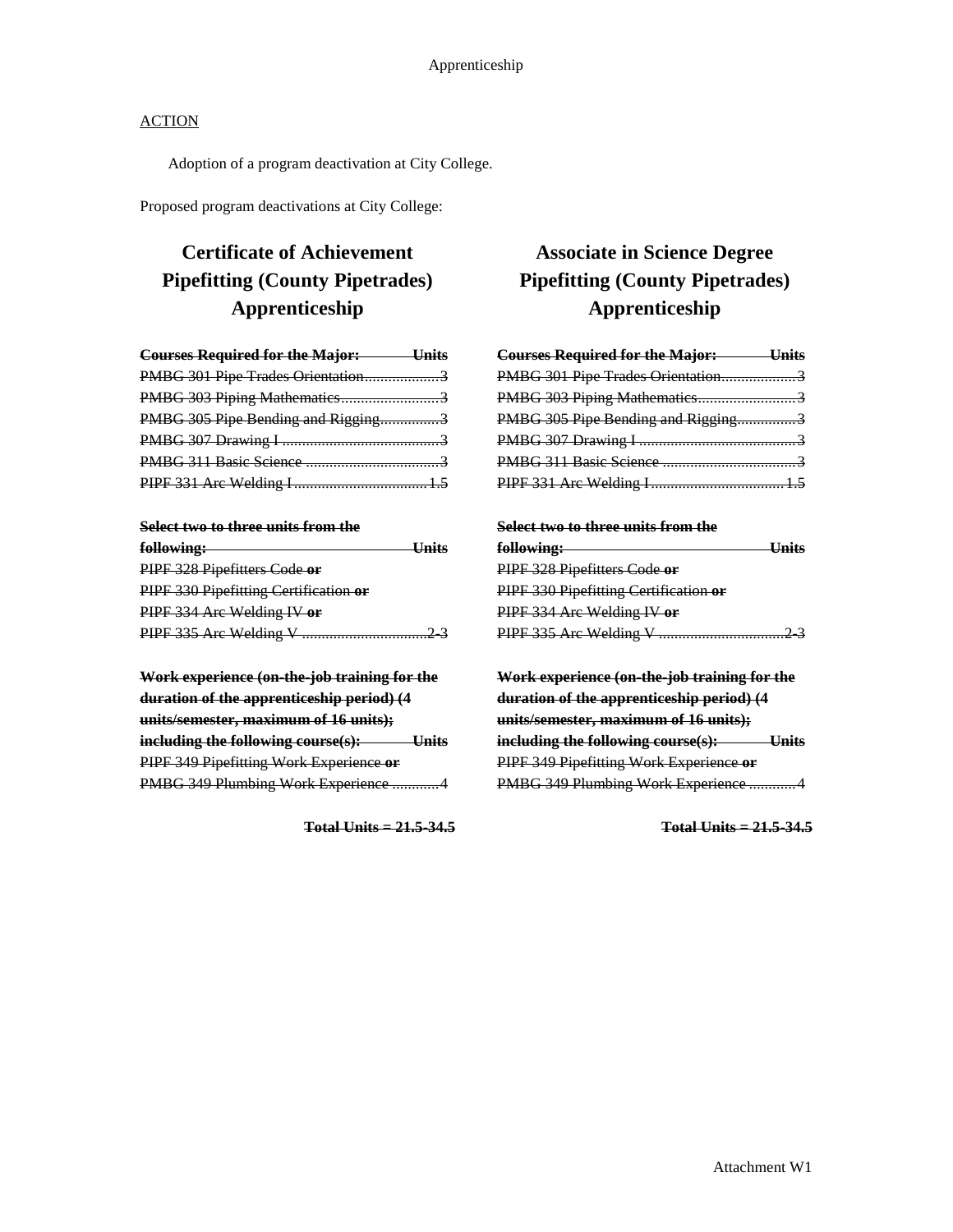# **Certificate of Achievement Plumbing (County Pipetrades) Apprenticeship**

| <b>Courses Required for the Major:</b> Units |  |
|----------------------------------------------|--|
| PMBG 301 Pipe Trades Orientation3            |  |
| PMBG 303 Piping Mathematics3                 |  |
| PMBG 305 Pipe Bending and Rigging2           |  |
|                                              |  |
|                                              |  |
|                                              |  |

#### **Select two to three units from the**

| following:                         | <b>Unite</b> |
|------------------------------------|--------------|
| PMBG 327 Plumbing Code or          |              |
| PMBG 330 Fifth Year Specialties or |              |
|                                    |              |

**Work experience (on-the-job training for the duration of the apprenticeship period) (4 units/semester, maximum of 16 units); including the following course(s): Units** PMBG 349 Plumbing Work Experience **or** PIPF 349 Pipefitting Work Experience ..............4

**Total Units = 21.5-34.5**

## **Associate in Science Degree Plumbing (County Pipetrades) Apprenticeship**

| <b>Courses Required for the Major: Units</b> |  |
|----------------------------------------------|--|
| PMBG 301 Pipe Trades Orientation3            |  |
| PMBG 303 Piping Mathematics3                 |  |
| PMBG 305 Pipe Bending and Rigging2           |  |
|                                              |  |
|                                              |  |
|                                              |  |

| Select two to three units from the       |        |
|------------------------------------------|--------|
| following:                               | LInite |
| PMBG 327 Plumbing Code or                |        |
| PMBG 330 Fifth Year Specialties or       |        |
| PMBG 332 Piping Technologies<br>$\sim$ 2 |        |

**Work experience (on-the-job training for the duration of the apprenticeship period) (4 units/semester, maximum of 16 units); including the following course(s): Units** PMBG 349 Plumbing Work Experience **or** PIPF 349 Pipefitting Work Experience ..............4

**Total Units = 21.5-34.5**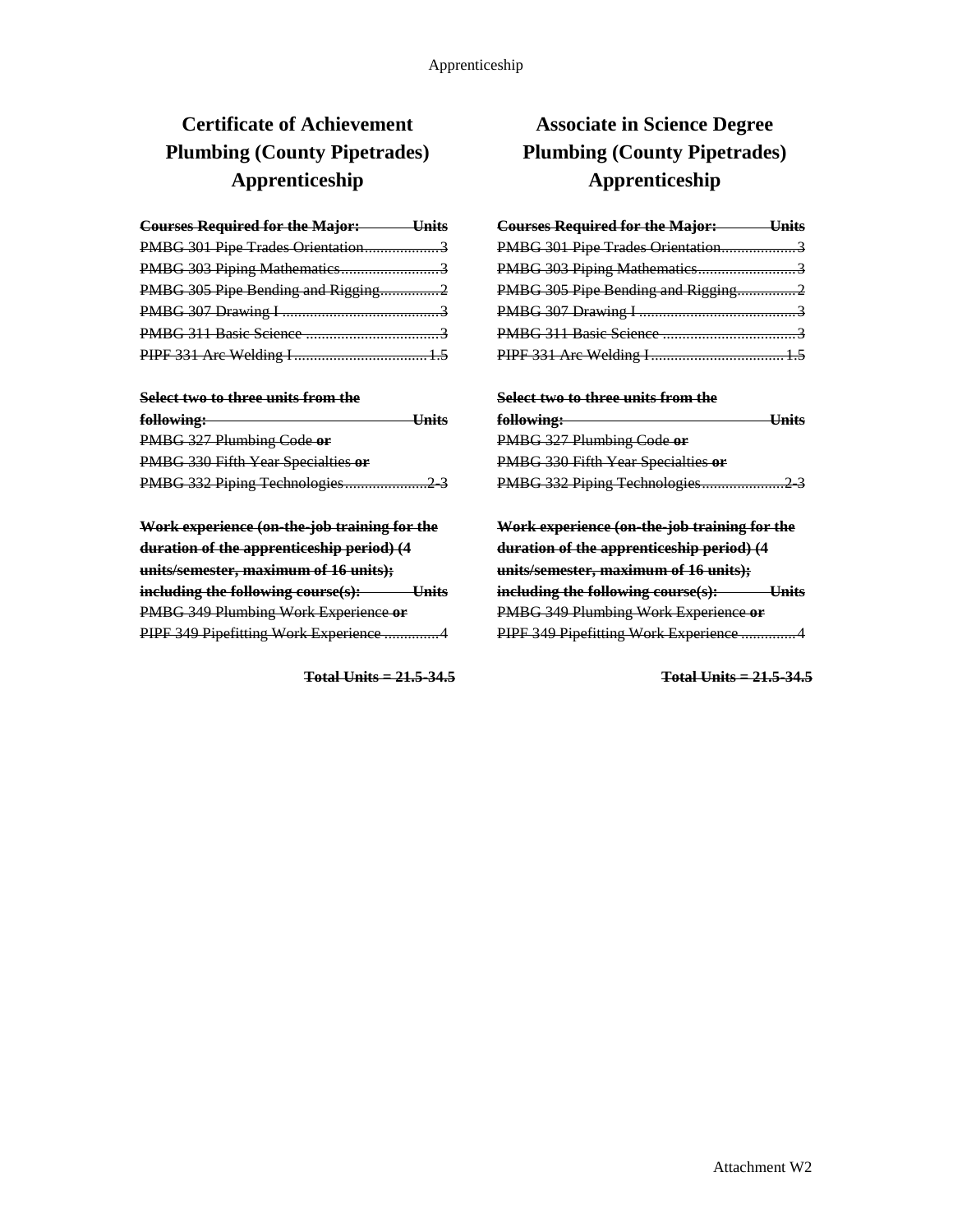Adoption of a new program at Miramar College.

Proposed new program at Miramar College:

# **Certificate of Performance Advanced Emission Specialist**

| <b>Courses Required for the Major:</b>     | <b>Units</b> |
|--------------------------------------------|--------------|
| AUTO 086 BAR Specified Diagnostic, Repair, |              |
| and Level 2 Inspection Training 4          |              |
| AUTO 270 Work Experience 1-4               |              |

**Total Units = 5-8**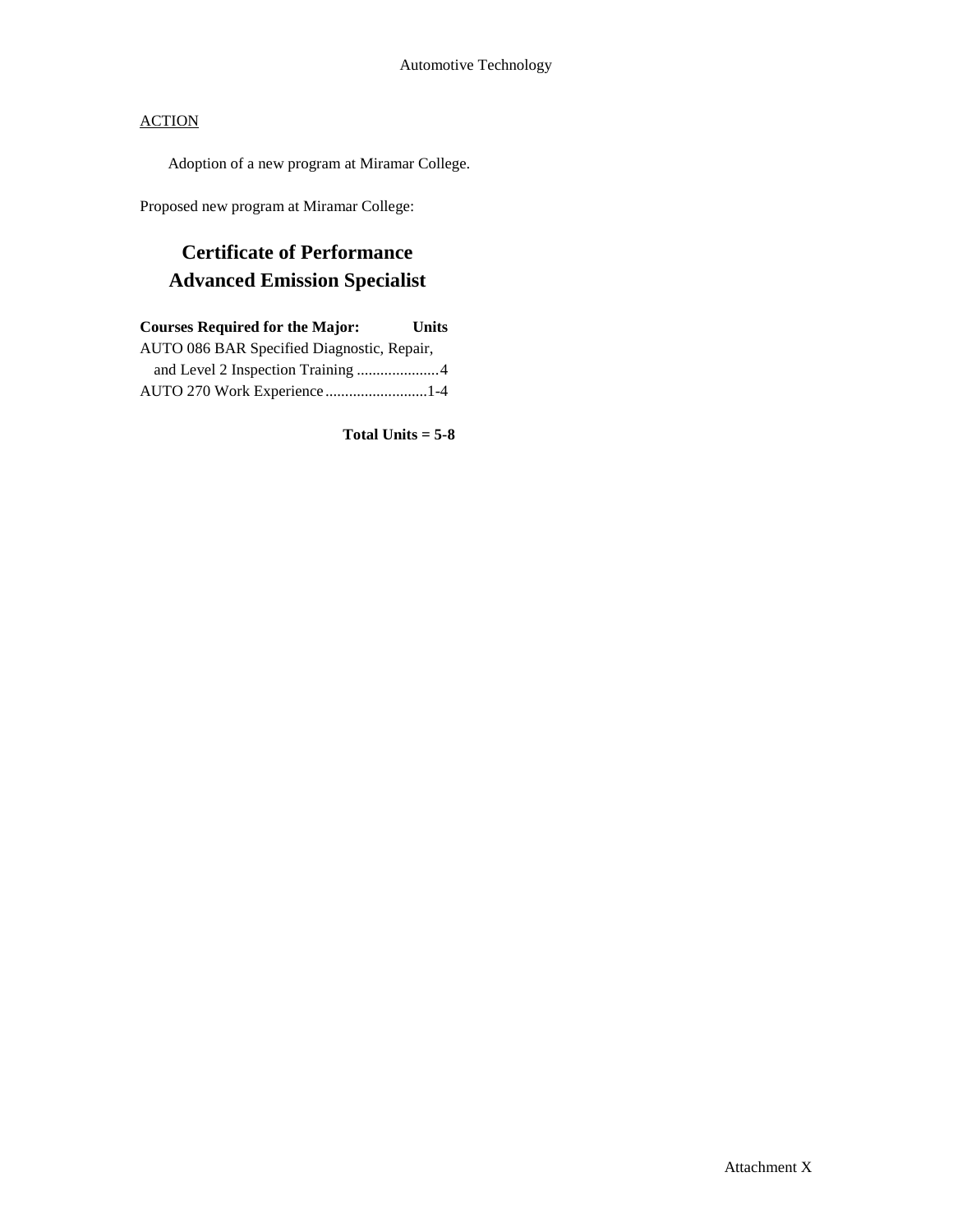Adoption of a program revision at Miramar College.

Proposed program revision at Miramar College:

# **Associate in of Science Degree Automotive Technology**

| <b>Courses Required for the Major:</b>            | <b>Units</b> |
|---------------------------------------------------|--------------|
| AUTO 056 Engine and Related Systems or            |              |
| AUTO 056T Honda/Toyota Engine and Related         |              |
|                                                   |              |
| AUTO 061 Basic Electricity and Electrical         |              |
| Systems Fundamentals or                           |              |
| AUTO 061T Honda/Toyota Basic Electricity and      |              |
| Electrical Systems Fundamentals4                  |              |
| AUTO 062 Advanced Electrical or                   |              |
| AUTO 062T Honda/Toyota Advanced                   |              |
|                                                   |              |
| AUTO 065 Engine Performance or                    |              |
| AUTO 065T Honda/Toyota Engine                     |              |
|                                                   |              |
| AUTO 067 Advanced Engine Performance or           |              |
| AUTO 067T Honda/Toyota Advanced Engine            |              |
|                                                   |              |
| AUTO 069 Climate Control Systems or               |              |
| AUTO 069T Honda/Toyota Climate Control            |              |
|                                                   |              |
| AUTO 072 Manual Drive Train and Axles or          |              |
| AUTO 072T Honda/Toyota Manual Drive Train         |              |
|                                                   |              |
| AUTO 074 Automatic Transmissions/Axles or         |              |
| AUTO 074T Honda/Toyota Automatic                  |              |
|                                                   |              |
| AUTO 076 Automotive Brake Systems or              |              |
| AUTO 076T Honda/Toyota Automotive Brake           |              |
|                                                   |              |
| AUTO 078 Suspension, Steering and Handling or     |              |
| AUTO 078T Honda/Toyota Suspension, Steering       |              |
|                                                   |              |
| <b>AUTO 085 Advanced Emission Specialist Exam</b> |              |
|                                                   |              |

**Total Units = 46 40**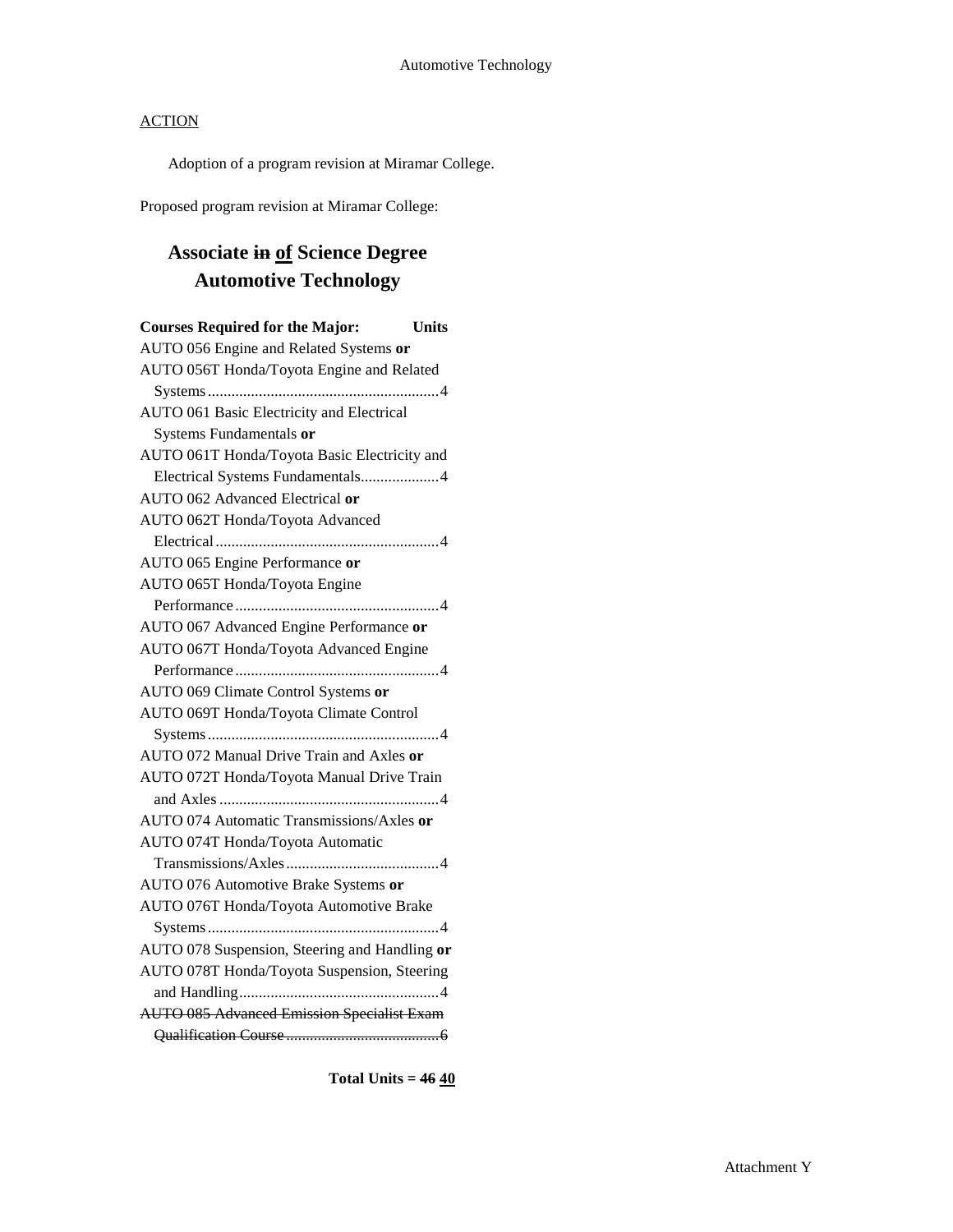Adoption of a program revision at City College.

Proposed program revisions at City College:

# **Certificate of Achievement Alcohol and Other Drug Studies**

| The AODS department recommends students take           |
|--------------------------------------------------------|
| courses in the order listed below:                     |
| <b>Courses Required for the Major:</b><br><b>Units</b> |
| AODS 150 Introduction to Chemical                      |
|                                                        |
| AODS 152 Physiology and Pharmacology of                |
|                                                        |
| <b>AODS 153 Chemical Dependency Family</b>             |
|                                                        |
| AODS 154 Law, Ethics and Skills in Substance           |
|                                                        |
| SOCO 101 Principles of Sociology3                      |
| <b>AODS 156 Chemical Dependency Case</b>               |
|                                                        |
| <b>AODS 157 Pharmacology of Psychoactive</b>           |
|                                                        |
| <b>AODS 158 Chemical Dependency Family</b>             |
|                                                        |
| PSYC 101 General Psychology3                           |
| AODS 160 Group Dynamics in Chemical                    |
|                                                        |
| PSYC 161 Introduction to Counseling 3                  |
| PSYC 245 Abnormal Psychology 3                         |
| AODS 162 Chemical Dependency Internship                |
|                                                        |
| AODS 163 Chemical Dependency Internship or             |
| AODS 270 <sup>1</sup> Work Experience in Chemical      |
|                                                        |
|                                                        |

1 *Alcohol and Other Drug Studies AODS 270 must be substituted for AODS 163 if student has paid internship.*

**Total Units = 34-37 36.5-37**

## **Associate in of Science Degree Alcohol and Other Drug Studies**

| The AODS department recommends students take           |
|--------------------------------------------------------|
| courses in the order listed below:                     |
| <b>Courses Required for the Major:</b><br><b>Units</b> |
| AODS 150 Introduction to Chemical                      |
|                                                        |
| AODS 152 Physiology and Pharmacology of                |
|                                                        |
| <b>AODS 153 Chemical Dependency Family</b>             |
|                                                        |
| AODS 154 Law, Ethics and Skills in Substance           |
|                                                        |
| SOCO 101 Principles of Sociology3                      |
| <b>AODS 156 Chemical Dependency Case</b>               |
|                                                        |
| <b>AODS 157 Pharmacology of Psychoactive</b>           |
|                                                        |
| <b>AODS 158 Chemical Dependency Family</b>             |
|                                                        |
| PSYC 101 General Psychology3                           |
| AODS 160 Group Dynamics in Chemical                    |
|                                                        |
| PSYC 161 Introduction to Counseling 3                  |
| PSYC 245 Abnormal Psychology 3                         |
| AODS 162 Chemical Dependency Internship                |
|                                                        |
| AODS 163 Chemical Dependency Internship or             |
| AODS 270 <sup>1</sup> Work Experience in Chemical      |
|                                                        |

1 *AODS 270 must be substituted for AODS 163 if student has a paid internship.*

**Total Units = 33.5 36.5-37**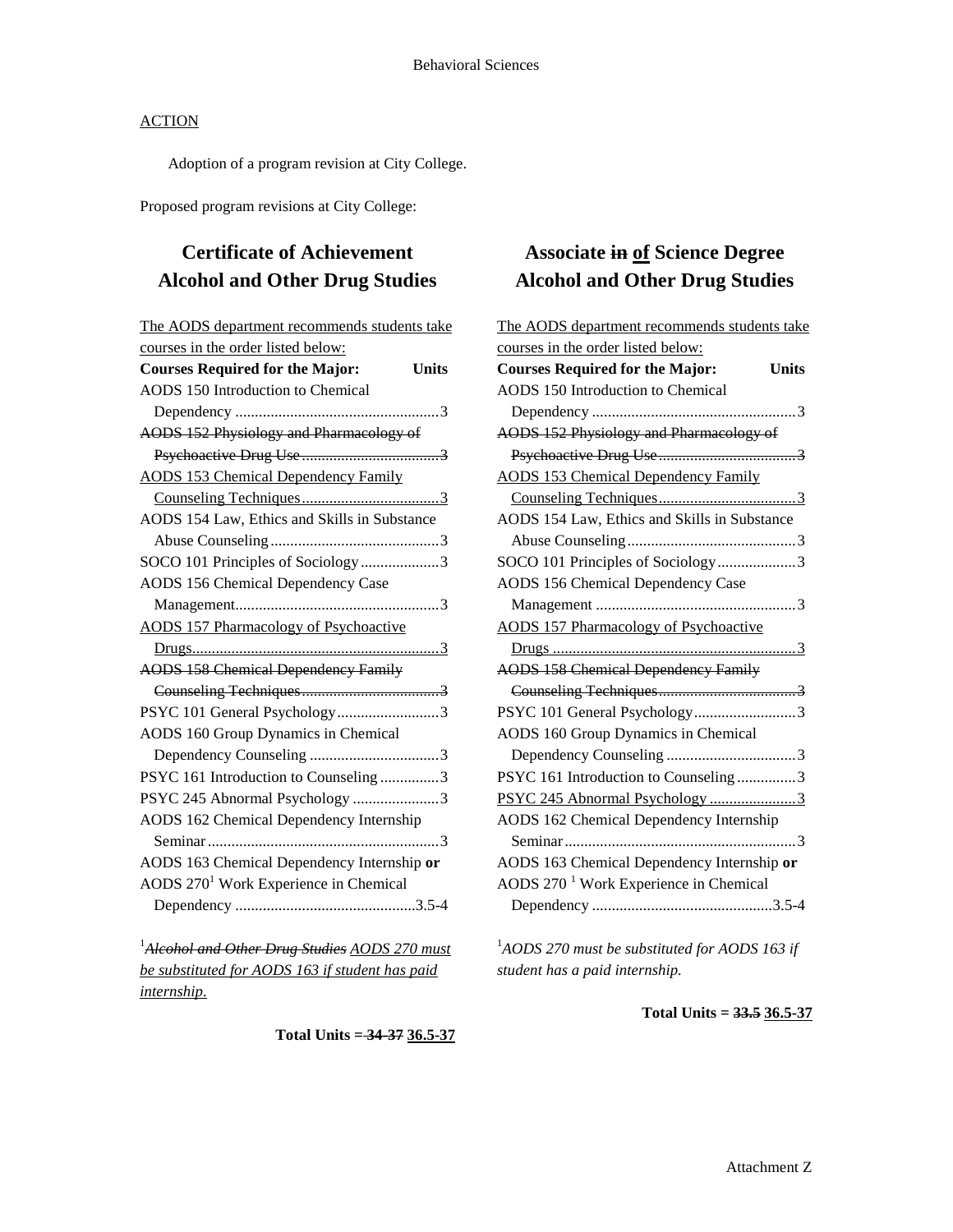#### Biology

Pursuant to Section 78016 of the Education Code, the following is a program review summary: Certificate of Achievement Biotechnology Program

| A.        | Labor Market Information <sup>1</sup> : | The annual average number of persons employed in the<br>Biotechnology program area was 2360 in San Diego County in<br>the 2010 Employment year. Approximately 54 new job<br>openings are projected annually through 2020. |
|-----------|-----------------------------------------|---------------------------------------------------------------------------------------------------------------------------------------------------------------------------------------------------------------------------|
| <b>B.</b> | Duplication <sup>2</sup> :              | Mira Costa College; Southwestern College.                                                                                                                                                                                 |
| C.        | Effectiveness <sup>3</sup> :            | Projected enrollment of 20 students for<br>the 2013-2014 year in the New Program Area.                                                                                                                                    |
|           |                                         | http://www.labormarketinfo.edd.ca.gov/LMID/Projections.of Employment by Industry and                                                                                                                                      |

- 1. http://www.labormarketinfo.edd.ca.gov/LMID/Projections of Employment [\\_Occupation.html](http://www.labormarketinfo.edd.ca.gov/LMID/Projections_of_Employment_by_Industry_and_Occupation.html)
- 2. CCCCO Curriculum Inventory [http://www.labormarketinfo.edd.ca.gov/LMID/Projections\\_of\\_Employment\\_by\\_Industry\\_an](http://www.labormarketinfo.edd.ca.gov/LMID/Projections_of_Employment_by_Industry_and_Occupation.html) [d\\_Occupation.html](http://www.labormarketinfo.edd.ca.gov/LMID/Projections_of_Employment_by_Industry_and_Occupation.html)
- 3. ISIS

#### **ACTION**

Adoption of a new program at Miramar College.

Proposed new program at Miramar College:

## **Certificate of Achievement Biotechnology**

| <b>Courses Required for the Major:</b>  | <b>Units</b> |
|-----------------------------------------|--------------|
| BIOL 131 Introduction to Biotechnology4 |              |
|                                         |              |
| BIOL 133 Applied Biotechnology II4      |              |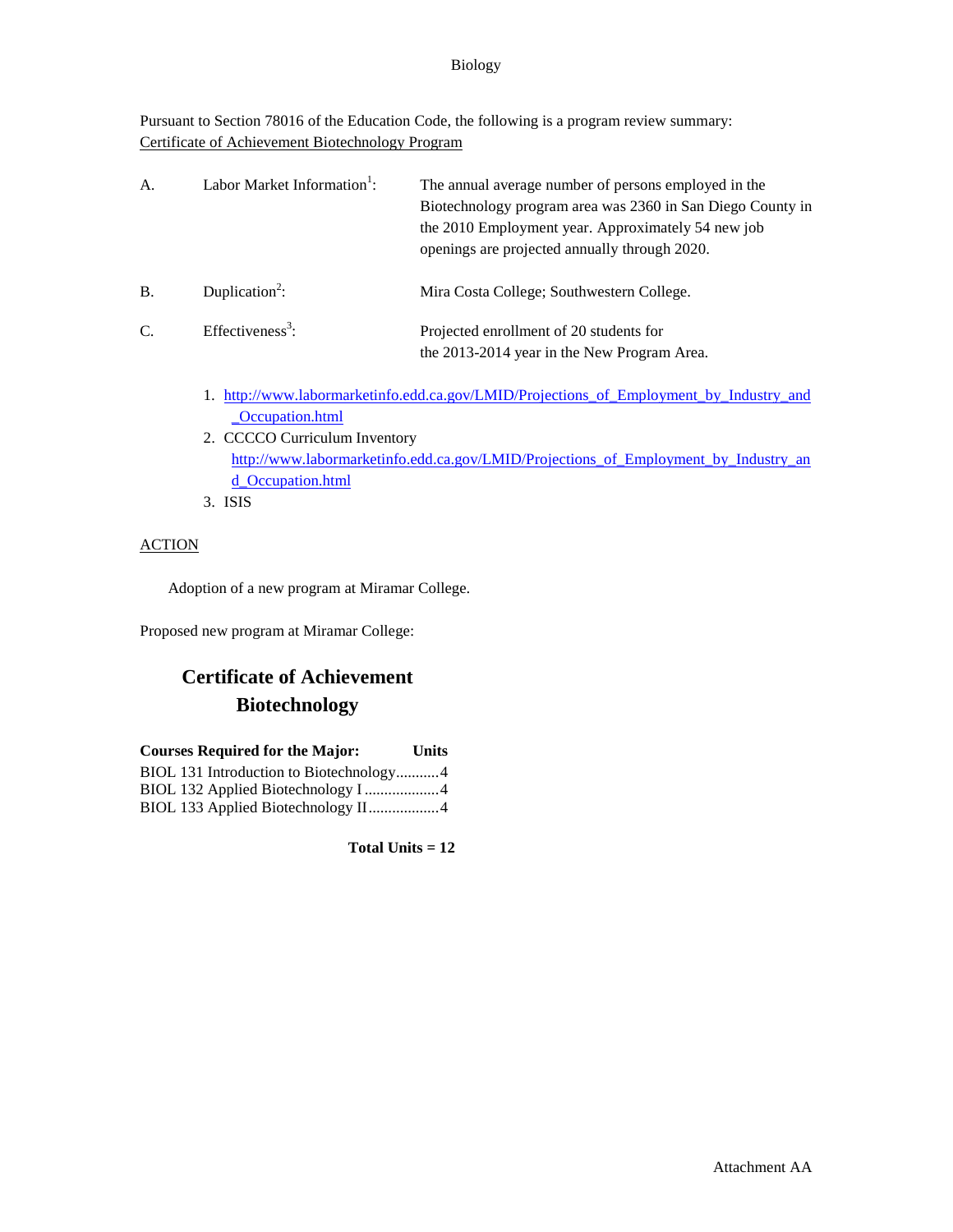Adoption of a new program at City College.

Proposed new programs at City College:

## **Certificate of Performance Bookkeeping for a Small Business**

| <b>Courses Required for the Major:</b> | <b>Units</b> |
|----------------------------------------|--------------|
|                                        |              |
| <b>ACCT 150 Computer Accounting</b>    |              |
|                                        |              |

**Total Units = 6**

## **Certificate of Performance Income Tax Preparation Internship**

| <b>Courses Required for the Major:</b>    | <b>Units</b> |
|-------------------------------------------|--------------|
| BUSE 245C Small Business Internship -     |              |
| Accounting or                             |              |
| BUSE 277C Service Learning - Community  3 |              |

**Total Units = 3**

# **Certificate of Performance Writing and Computational Skills**

| <b>Courses Required for the Major:</b> | <b>Units</b> |
|----------------------------------------|--------------|
| BUSE 101 Business Mathematics 3        |              |
| BUSE 119 Business Communications3      |              |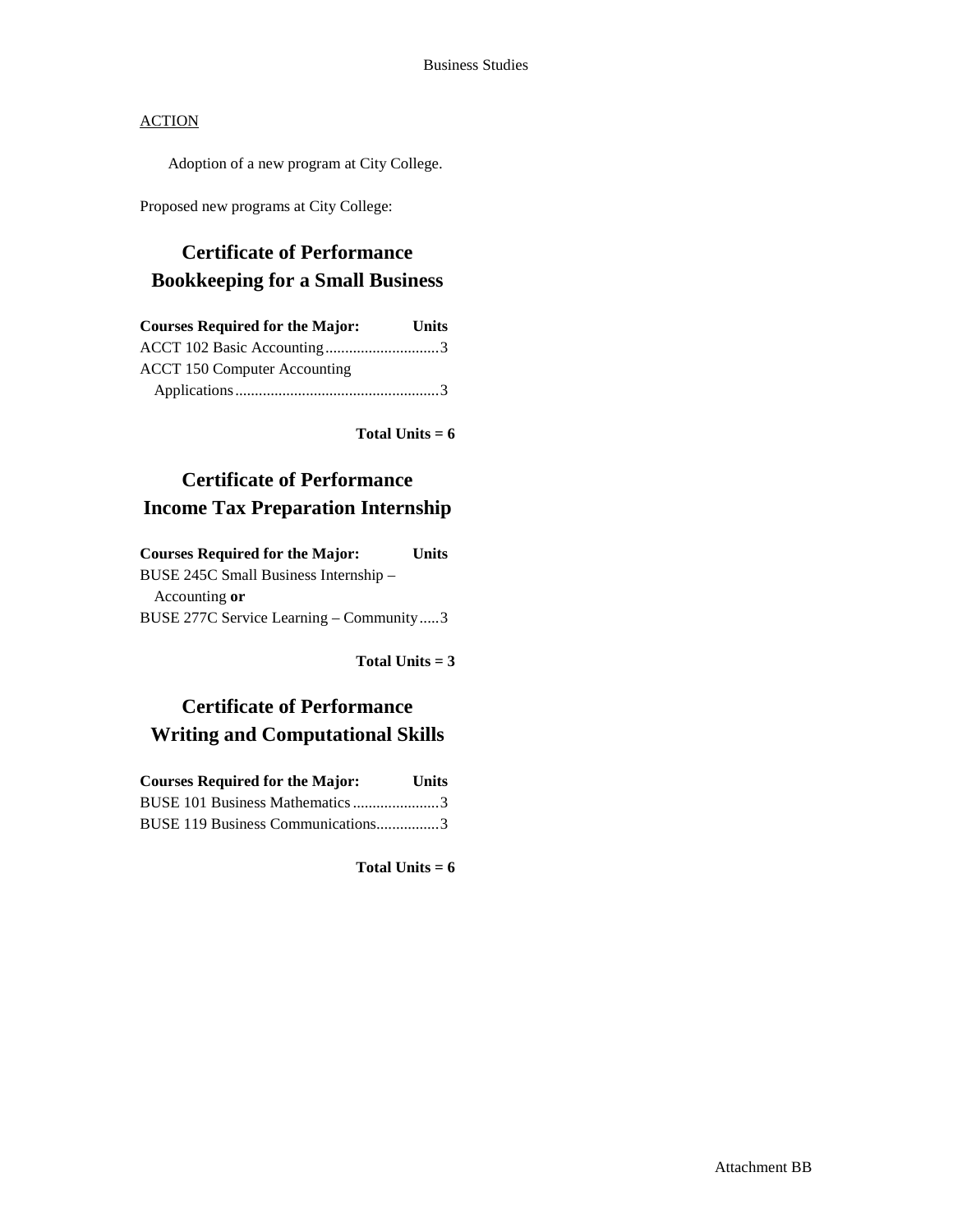Adoption of a program revision at City College.

Proposed program revisions at City College:

# **Certificate of Performance Business Communications and Cultural Competence**

| <b>Courses Required for the Major:</b> | <b>Units</b> |
|----------------------------------------|--------------|
| BUSE 119 Business Communications3      |              |
| BUSE 150 Human Relations in Business3  |              |
|                                        |              |
| COMS 180 Intercultural Communication 3 |              |

**Total Units = 12 6**

### **Certificate of Performance Business Presentations**

| <b>Courses Required for the Major:</b> | <b>Units</b> |
|----------------------------------------|--------------|
| BUSE 119 Business Communications3      |              |
|                                        |              |
| COMS 103 Oral Communication or         |              |
| COMS 170 Small Group Communication3    |              |

**Total Units =9 6**

# **Certificate of Performance Students In Free Enterprise (SIFE) enactus**

| <b>Courses Required for the Major:</b>           | Units |
|--------------------------------------------------|-------|
| Select two from the following:                   |       |
| <b>BUSE 158A Students in Free Enterprise</b>     |       |
| enactus - High School Projects or 3              |       |
| <b>BUSE 277A Service Learning High School</b>    |       |
| Projects or                                      |       |
| <b>BUSE 158B Students in Free Enterprise</b>     |       |
| enactus - Elementary and Middle School           |       |
|                                                  |       |
| <b>BUSE 277B Service Learning Elementary and</b> |       |
| Junior High School Projects or                   |       |
| <b>BUSE 158C Students in Free Enterprise</b>     |       |
| enactus - Community Projects-or 3                |       |
| <b>BUSE 277C Service Learning Community or</b>   |       |
| <b>BUSE 158D Students in Free Enterprise</b>     |       |
| <u>enactus - On-Campus Educational</u>           |       |
|                                                  |       |
| BUSE 277D Service Learning on Campus1 3          |       |
|                                                  |       |

**Total Units = 6-12 6**

## **Certificate of Performance Small Business Bookkeeper Recordkeeping for a Small Business**

| <b>Courses Required for the Major:</b> | Units |
|----------------------------------------|-------|
|                                        |       |
| ACCT 128A Small Business Accounting -  |       |
|                                        |       |
| ACCT 128B Small Business Accounting -  |       |
|                                        |       |
| <b>ACCT 150 Computer Accounting</b>    |       |
|                                        |       |
| Total Units = $9\frac{3}{5}$           |       |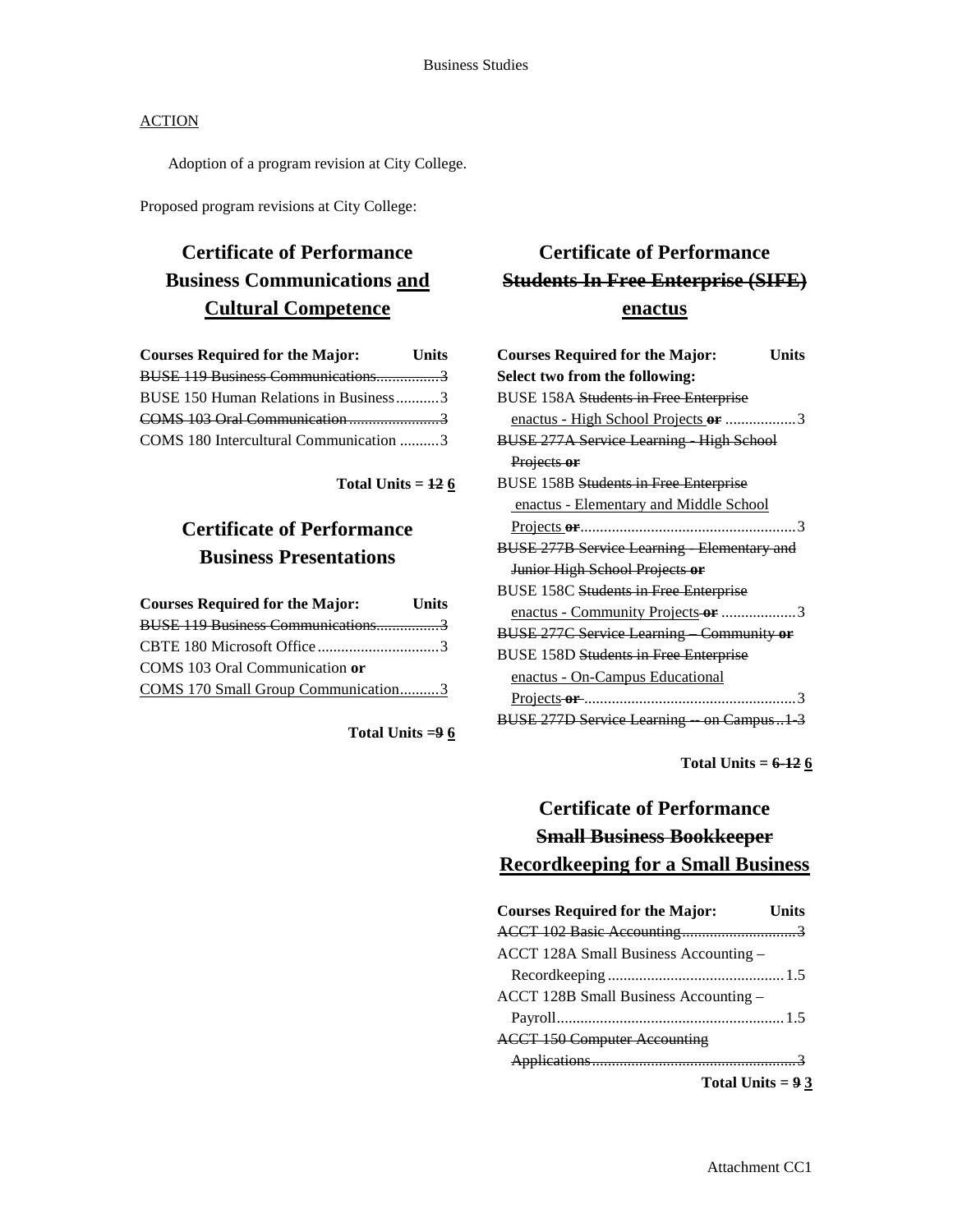# **Certificate of Performance Starting a Business Starting and Managing a Small Business**

| <b>Courses Required for the Major:</b>       | <b>Units</b> |
|----------------------------------------------|--------------|
| <b>ACCT 128A Small Business Accounting-</b>  |              |
|                                              |              |
| <b>ACCT 128B Small Business Accounting -</b> |              |
|                                              |              |
|                                              |              |
| BUSE 155 Managing the Small Business 3       |              |
| BUSE 157 Starting a Small Business 3         |              |
| MARK 100 Principles of Marketing 3           |              |

**Total Units = 12 9**

# **Certificate of Performance Tax Preparer**

| <b>Courses Required for the Major:</b>  | Units      |
|-----------------------------------------|------------|
|                                         |            |
| ACCT 120 Federal Income Tax 3           |            |
| ACCT 121 California Income Tax 1        |            |
| $Ccomn$ $\lambda$ $\sim$ $2emn$ ; $\mu$ | $II - 34a$ |

| <del>Complete 3 units from:</del>              |  |
|------------------------------------------------|--|
| <b>BUSE 245C Small Business Internship-</b>    |  |
| Accounting or                                  |  |
| <b>BUSE 277C Service Learning Community1 3</b> |  |

**Total Units = 10 4**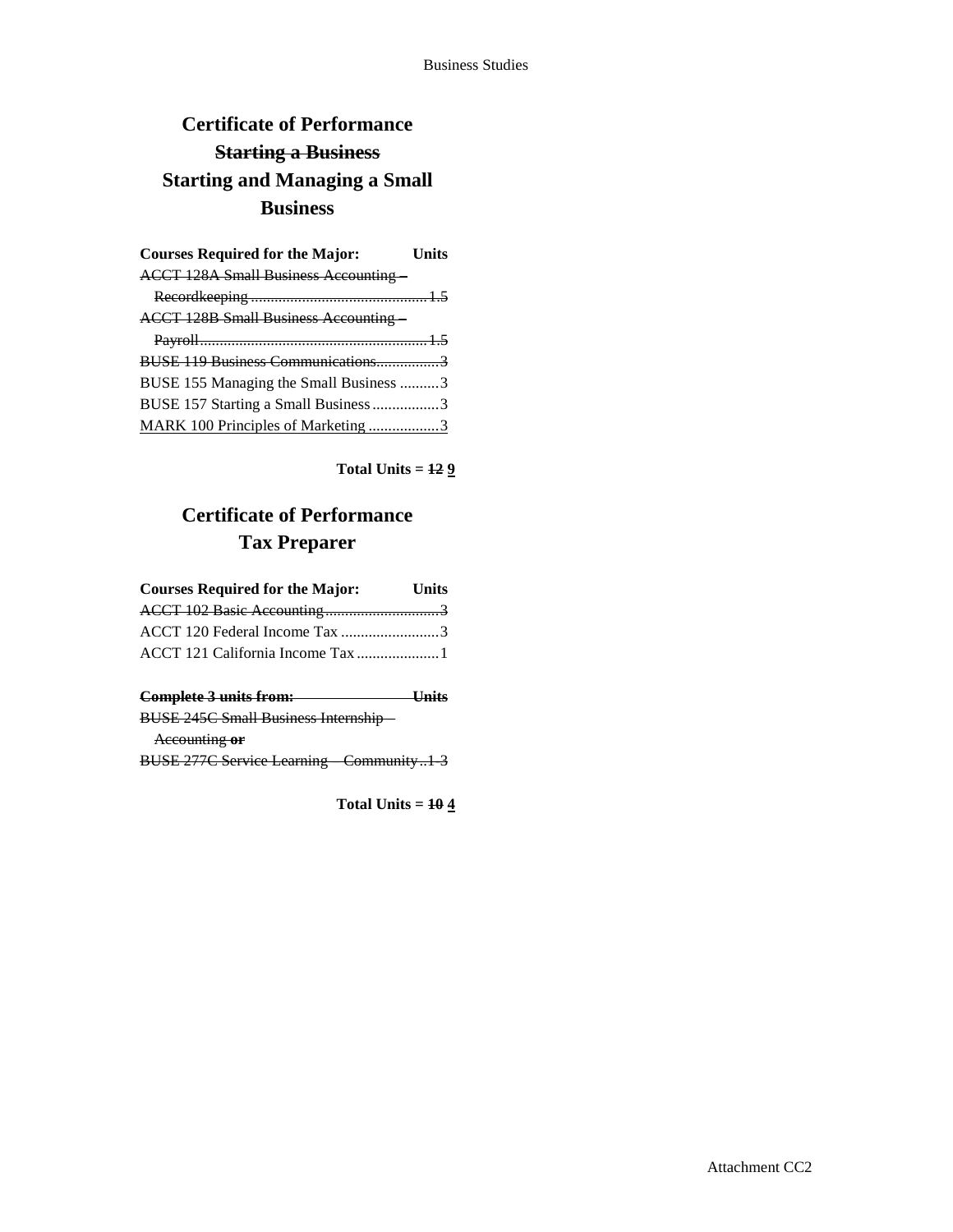Adoption of a program revision at Miramar College.

Proposed program revision at Miramar College:

# **Certificate of Performance Computer Programming**

| <b>Courses Required for the Major:</b> | <b>Units</b> |
|----------------------------------------|--------------|
| CISC 186 Visual Basic Programming4     |              |
|                                        |              |
| CISC 192 C/C++ Programming 4           |              |
| CISC 210 System Analysis and Design3   |              |
|                                        |              |

**Total Units = 15 12**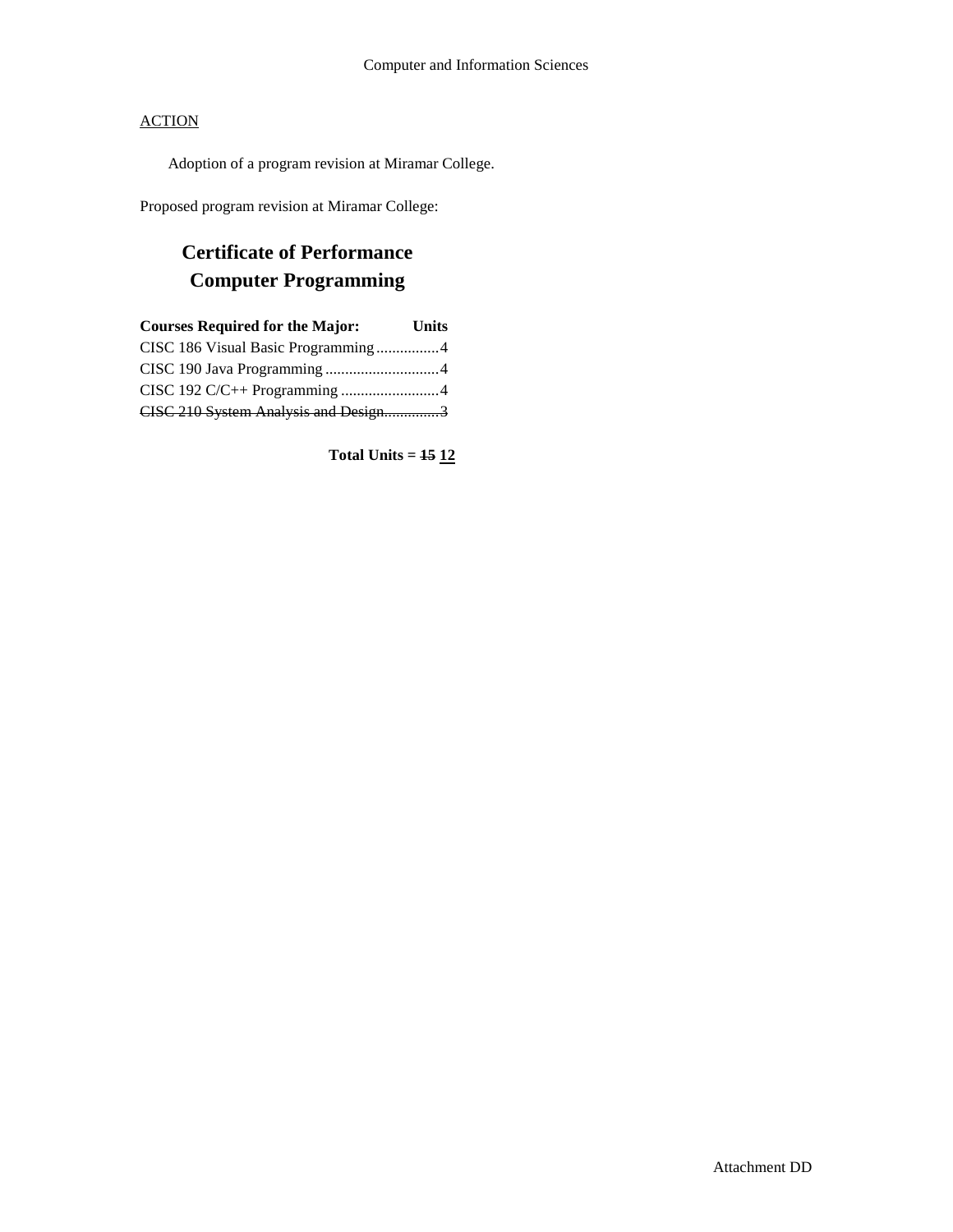Adoption of a program revision at City College.

Proposed program revisions at City College:

# **Certificate of Achievement Administrative Assistant**

| <b>Courses Required for the Major:</b>        | Units |
|-----------------------------------------------|-------|
| CBTE 094 Introduction to Computer Keyboarding |       |
| or                                            |       |
| CBTE 095 Keyboarding Skill Development or .1  |       |
| CBTE 101 Basic Computer Keyboarding 1         |       |
| CBTE 114 Introduction to Microsoft Windows.1  |       |
| CBTE 120 Beginning Microsoft Word2            |       |
| CBTE 122 Intermediate Microsoft Word3         |       |
| CBTE 127 Introduction to PowerPoint2          |       |
|                                               |       |
| CBTE 152 Beginning Microsoft Access 2         |       |
|                                               |       |
|                                               |       |
| CBTE 205 Records Management3                  |       |
| CBTE 210 Computers in Business or             |       |
| CBTE 211 Office Administration3               |       |
| BUSE 101 Business Mathematics 3               |       |
| BUSE 119 Business Communications3             |       |
|                                               |       |

**Total Units = 27**

## **Associate in of Science Degree Administrative Assistant**

| <b>Courses Required for the Major:</b><br><b>Units</b> |  |
|--------------------------------------------------------|--|
| CBTE 094 Introduction to Computer Keyboarding          |  |
| or                                                     |  |
| CBTE 095 Keyboarding Skill Development or .1           |  |
| CBTE 101 Basic Computer Keyboarding 1                  |  |
| CBTE 114 Introduction to Microsoft Windows.1           |  |
| CBTE 120 Beginning Microsoft Word 2                    |  |
| CBTE 122 Intermediate Microsoft Word3                  |  |
| CBTE 127 Introduction to PowerPoint 2                  |  |
|                                                        |  |
| CBTE 152 Beginning Microsoft Access 2                  |  |
|                                                        |  |
| CBTE 164 Introduction to Microsoft Outlook  1          |  |
|                                                        |  |
| CBTE 200 Office Telecommunications  2                  |  |
| CBTE 205 Records Management3                           |  |
| CBTE 210 Computers in Business or                      |  |
| CBTE 211 Office Administration3                        |  |
| BUSE 101 Business Mathematics3                         |  |
| BUSE 119 Business Communications 3                     |  |

**Total Units = 30 28**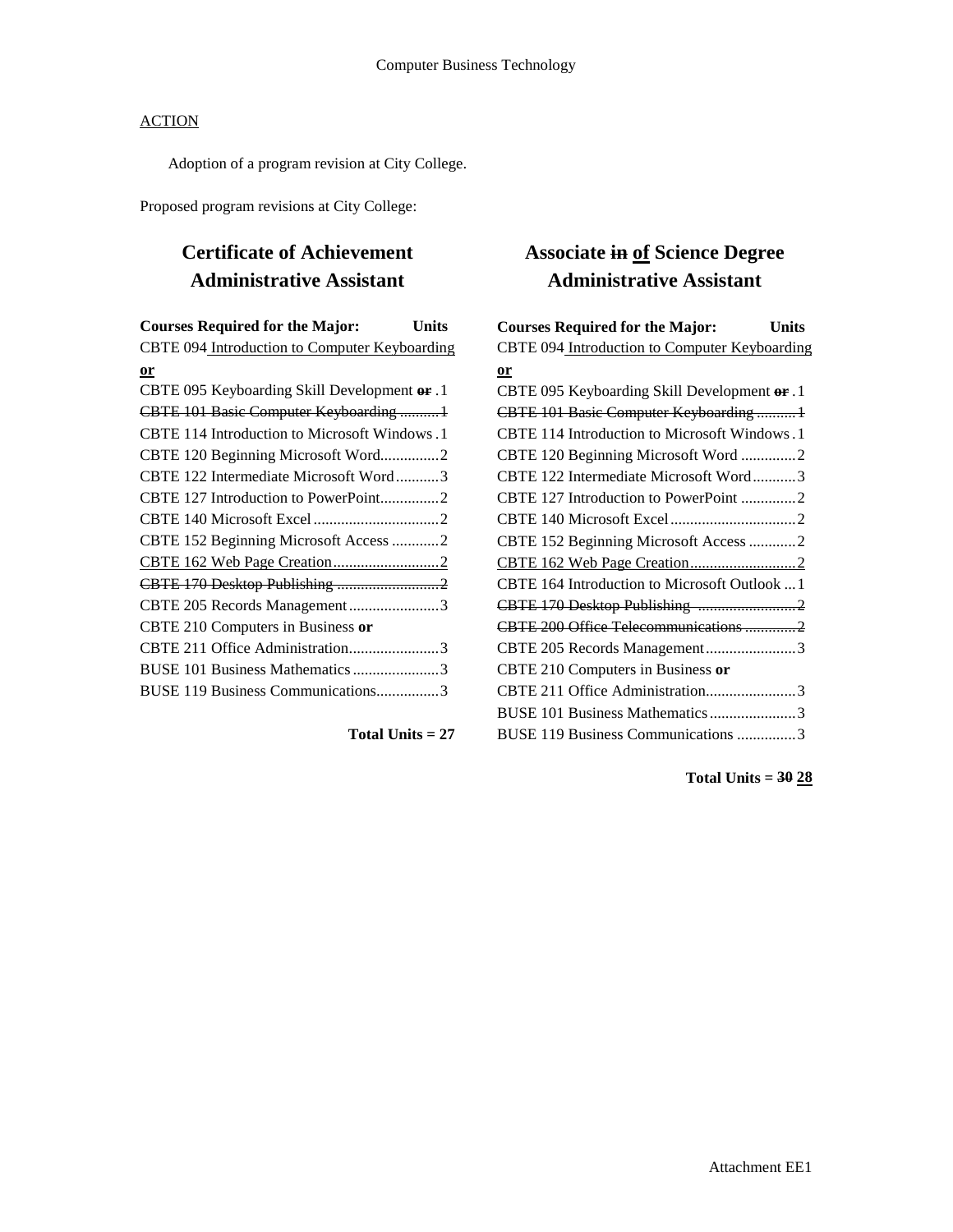# **Certificate of Achievement Administrative Office Management**

| <b>Courses Required for the Major:</b>               | Units |
|------------------------------------------------------|-------|
| <b>CBTE 094 Introduction to Computer Keyboarding</b> |       |
| $or$                                                 |       |
| CBTE 095 Keyboarding Skill Development or .1         |       |
| CBTE 101 Basic Computer Keyboarding 1                |       |
| CBTE 114 Introduction to Microsoft Windows.1         |       |
|                                                      |       |
| CBTE 164 Introduction to Microsoft Outlook  1        |       |
|                                                      |       |
| CBTE 205 Records Management3                         |       |
| CBTE 210 Computers in Business or                    |       |
| CBTE 211 Office Administration3                      |       |
| <b>ACCT 150 Computer Accounting</b>                  |       |
|                                                      |       |
| BUSE 101 Business Mathematics 3                      |       |
| BUSE 119 Business Communications3                    |       |
| BUSE 150 Human Relations in Business3                |       |
| BUSE 155 Managing the Small Business 3               |       |
|                                                      |       |

## **Associate in of Science Degree Administrative Office Management**

| <b>Courses Required for the Major:</b><br>Units      |
|------------------------------------------------------|
| <b>CBTE 094 Introduction to Computer Keyboarding</b> |
| $or$                                                 |
| CBTE 095 Keyboarding Skill Development  1            |
| CBTE 101 Basic Computer Keyboarding1                 |
| CBTE 114 Introduction to Microsoft Windows.1         |
| CBTE 164 Introduction to Microsoft Outlook  1        |
|                                                      |
| CBTE 200 Office Telecommunications  2                |
| CBTE 205 Records Management3                         |
| CBTE 210 Computers in Business or                    |
| CBTE 211 Office Administration3                      |
| <b>ACCT 150 Computer Accounting</b>                  |
|                                                      |
| BUSE 101 Business Mathematics3                       |
| BUSE 119 Business Communications 3                   |
| BUSE 150 Human Relations in Business3                |
| BUSE 155 Managing the Small Business 3               |

**Total Units = 28 27**

**Total Units = 30 27**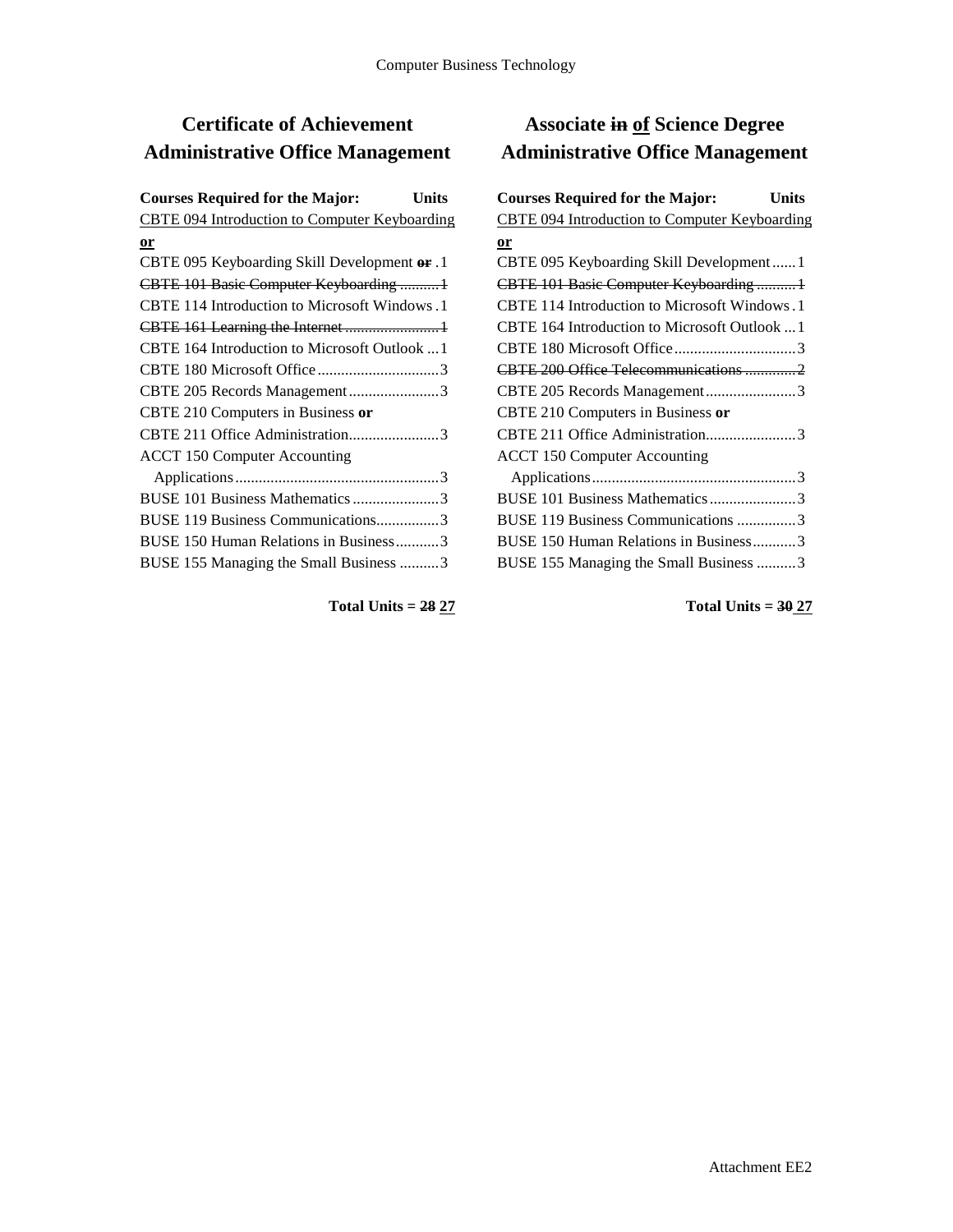### **Certificate of Performance Computer Literacy**

| <b>Courses Required for the Major:</b>        | Units |
|-----------------------------------------------|-------|
|                                               |       |
| CBTE 094 Introduction to Computer Keyboarding |       |
| <u>or</u>                                     |       |
| <b>CBTE 051 Basic Computer Skills and</b>     |       |
| CBTE 095 Keyboarding Skill Development or .1  |       |
| CBTE 101 Basic Computer Keyboarding 1         |       |
| CBTE 114 Introduction to Microsoft Windows.1  |       |
|                                               |       |
|                                               |       |

**Total Units =6-7 7**

### **Certificate of Achievement Legal Administrative Assistant**

**Courses Required for the Major: Units** CBTE 094 Introduction to Computer Keyboarding **or** CBTE 101 Basic Computer Keyboarding **or** CBTE 095 Keyboarding Skill Development .....1 CBTE 114 Introduction to Microsoft Windows.1 CBTE 120 Beginning Microsoft Word...............2 CBTE 122 Intermediate Microsoft Word...........3 CBTE 127 Introduction to PowerPoint...............2 CBTE 140 Microsoft Excel ................................2 CBTE 164 Introduction to Microsoft Outlook ...1 CBTE 205 Records Management.......................3 LEGL 100A Introduction to Paralegalism.......... 1 LEGL 100B Legal Procedures ...........................2 BUSE 101 Business Mathematics......................3 BUSE 119 Business Communications................3 BUSE 140 Business Law and the Legal Environment....................................................3 CBTE 210 Computers in Business **or** CBTE 211 Office Administration.......................3

**Total Units = 30**

### **Associate in of Science Degree Legal Administrative Assistant**

| <b>Courses Required for the Major:</b><br><b>Units</b> |
|--------------------------------------------------------|
| <b>CBTE 094 Introduction to Computer Keyboarding</b>   |
| or                                                     |
| <b>CBTE 101 Basic Computer Keyboarding or</b>          |
| CBTE 095 Keyboarding Skill Development  1              |
| <b>CBTE 114 Introduction to Microsoft Windows.1</b>    |
| CBTE 120 Beginning Microsoft Word 2                    |
| CBTE 122 Intermediate Microsoft Word3                  |
| CBTE 127 Introduction to PowerPoint 2                  |
|                                                        |
| CBTE 164 Introduction to Microsoft Outlook  1          |
| CBTE 200 Office Telecommunications 2                   |
| CBTE 205 Records Management3                           |
| LEGL 100A Introduction to Paralegalism 1               |
|                                                        |
| BUSE 101 Business Mathematics3                         |
| BUSE 119 Business Communications 3                     |
| BUSE 140 Business Law and the Legal                    |
|                                                        |
| CBTE 210 Computers in Business or                      |
| CBTE 211 Office Administration3                        |

**Total Units = 32 30**

### **Certificate of Performance Office Support Basics**

| <b>Courses Required for the Major:</b>        | Units |
|-----------------------------------------------|-------|
| CBTE 094 Introduction to Computer Keyboarding |       |
| $or$                                          |       |
| <b>CBTE 101 Basic Computer Keyboarding or</b> |       |
| CBTE 095 Keyboarding Skill Development1       |       |
| CBTE 114 Introduction to Microsoft Windows.1  |       |
| CBTE 120 Beginning Microsoft Word 2           |       |
|                                               |       |
|                                               |       |
| CBTE 152 Beginning Microsoft Access 2         |       |
| CBTE 164 Introduction to Microsoft Outlook  1 |       |
|                                               |       |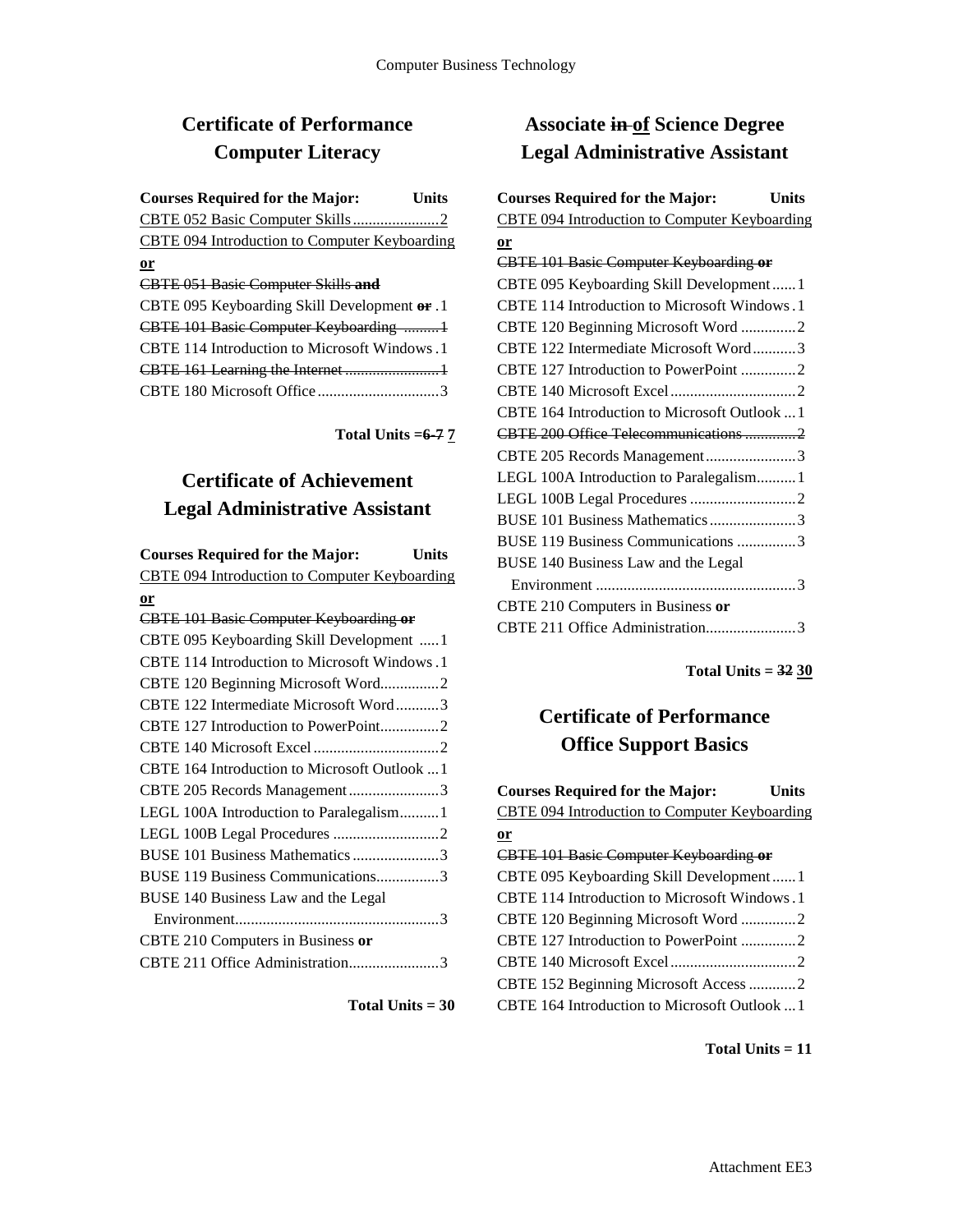# **Certificate of Performance Records Management Basics**

| <b>Courses Required for the Major:</b>        | Units |
|-----------------------------------------------|-------|
| CBTE 094 Introduction to Computer Keyboarding |       |
| $or$                                          |       |
| <b>CBTE 101 Basic Computer Keyboarding or</b> |       |
| CBTE 095 Keyboarding Skill Development  1     |       |
| CBTE 114 Introduction to Microsoft Windows.1  |       |
| CBTE 120 Beginning Microsoft Word2            |       |
|                                               |       |
| CBTE 152 Beginning Microsoft Access 2         |       |
| CBTE 205 Records Management3                  |       |

**Total Units = 11**

## **Certificate of Performance Soft Skills Basics**

| <b>Courses Required for the Major:</b><br>Units |
|-------------------------------------------------|
| CBTE 094 Introduction to Computer Keyboarding   |
| $or$                                            |
| <b>CBTE 101 Basic Computer Keyboarding or</b>   |
| CBTE 095 Keyboarding Skill Development 1        |
| CBTE 114 Introduction to Microsoft Windows.1    |
| CBTE 164 Introduction to Microsoft Outlook 1    |
| CBTE 205 Records Management3                    |
| CBTE 210 Computers in Business or               |
| CBTE 211 Office Administration3                 |
| BUSE 119 Business Communications3               |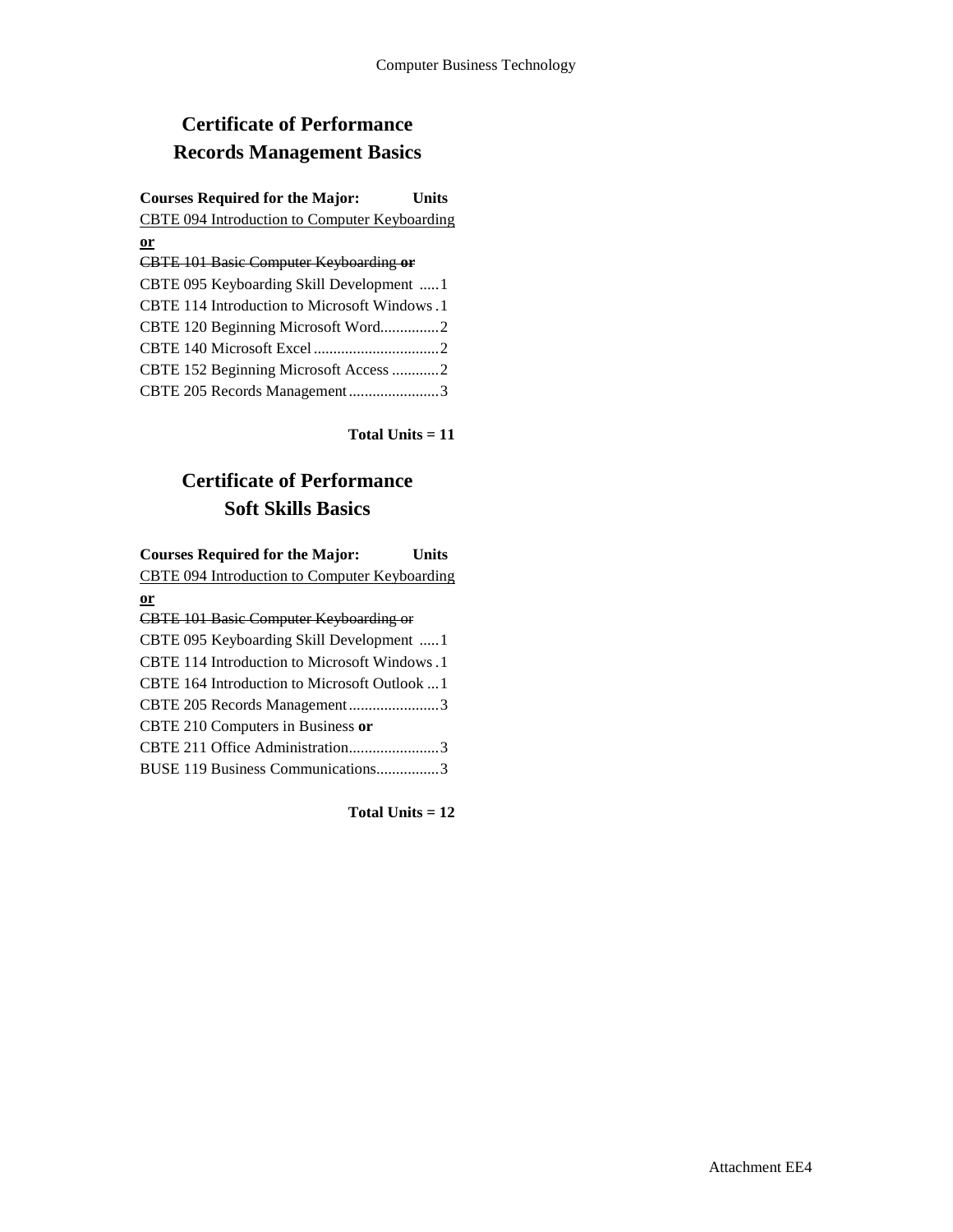Adoption of a program deactivation at City College.

Proposed program deactivations at City College:

## **Certificate of Performance Business Presentations**

| <b>Courses Required for the Major:</b> Units |  |
|----------------------------------------------|--|
| BUSE 119 Business Communications3            |  |
| CBTE 095 Keyboarding Skill Development or    |  |
| CBTE 101 Basic Computer Keyboarding 1        |  |
| CBTE 120 Beginning Microsoft Word2           |  |
| CBTE 127 Introduction to PowerPoint2         |  |
| CBTE 200 Office Telecommunications 2         |  |

**Total Units =10**

## **Certificate of Performance Data Management Basics**

| <b>Courses Required for the Major:</b> Units        |  |
|-----------------------------------------------------|--|
| <b>CBTE 101 Basic Computer Keyboarding or</b>       |  |
| CBTE 095 Keyboarding Skill Development1             |  |
| <b>CBTE 114 Introduction to Microsoft Windows.1</b> |  |
|                                                     |  |
| CBTE 152 Beginning Microsoft Access  2              |  |
|                                                     |  |

**Total Units = 8**

### **Certificate of Performance Desktop Publishing Basics**

| <b>Courses Required for the Major:</b> Units  |  |
|-----------------------------------------------|--|
| <b>CBTE 101 Basic Computer Keyboarding or</b> |  |
| CBTE 095 Keyboarding Skill Development1       |  |
| CBTE 114 Introduction to Microsoft Windows .1 |  |
| CBTE 120 Beginning Microsoft Word2            |  |
| CBTE 122 Intermediate Microsoft Word2         |  |
|                                               |  |

**Total Units = 9**

## **Certificate of Performance Office Communications**

| <b>Courses Required for the Major: Units</b>  |
|-----------------------------------------------|
| BUSE 119 Business Communications 3            |
| CBTE 095 Keyboarding Skill Development or     |
| CBTE 101 Basic Computer Keyboarding  1        |
| CBTE 120 Beginning Microsoft Word 2           |
|                                               |
| CBTE 164 Introduction to Microsoft Outlook  1 |
| CBTE 200 Office Telecommunications 2          |
| <b>CBTE 210 Computers in Business or</b>      |
| CBTE 211 Office Administration3               |
|                                               |

**Total Units = 13**

### **Certificate of Performance Office Software Basics**

**Courses Required for the Major: Units** CBTE 101 Basic Computer Keyboarding **or** CBTE 095 Keyboarding Skill Development ...... 1 CBTE 114 Introduction to Microsoft Windows.1 CBTE 180 Microsoft Office...............................3

**Total Units = 5**

### **Certificate of Performance Presentation Basics**

| <b>Courses Required for the Major: Units</b> |
|----------------------------------------------|
| CBTE 101 Basic Computer Keyboarding or       |
| CBTE 095 Keyboarding Skill Development1      |
| CBTE 114 Introduction to Microsoft Windows.1 |
| CBTE 120 Beginning Microsoft Word 2          |
| CBTE 127 Introduction to PowerPoint 2        |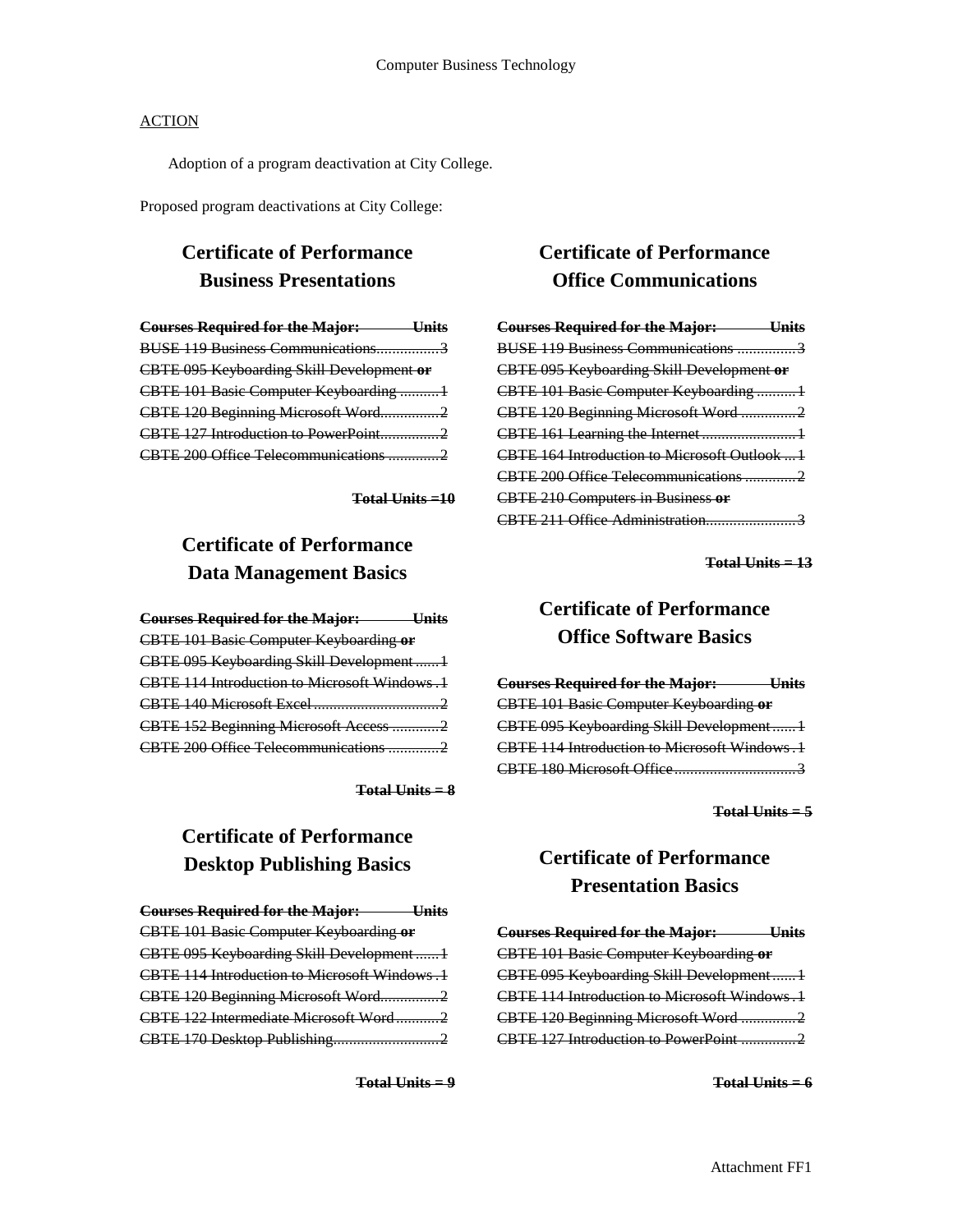# **Certificate of Performance Web Design Basics**

| <b>Courses Required for the Major:</b>           |
|--------------------------------------------------|
| <b>CBTE 101 Basic Computer Keyboarding or</b>    |
| CBTE 095 Keyboarding Skill Development1          |
| CBTE 114 Introduction to Microsoft Windows, 1    |
|                                                  |
| <b>CBTE 165 Webpage Creation with</b>            |
| Dreamweaver<br>.                                 |
| <b>CBTE 167 Webpage Creation Using Microsoft</b> |
| Expression Web or                                |
|                                                  |

**Total Units = 8-9**

## **Certificate of Performance Word Processing Basics**

| <b>Courses Required for the Major:</b> Units  |  |
|-----------------------------------------------|--|
| <b>CBTE 101 Basic Computer Keyboarding or</b> |  |
| CBTE 095 Keyboarding Skill Development1       |  |
| CBTE 114 Introduction to Microsoft Windows .1 |  |
| CBTE 120 Beginning Microsoft Word2            |  |
| CBTE 122 Intermediate Microsoft Word3         |  |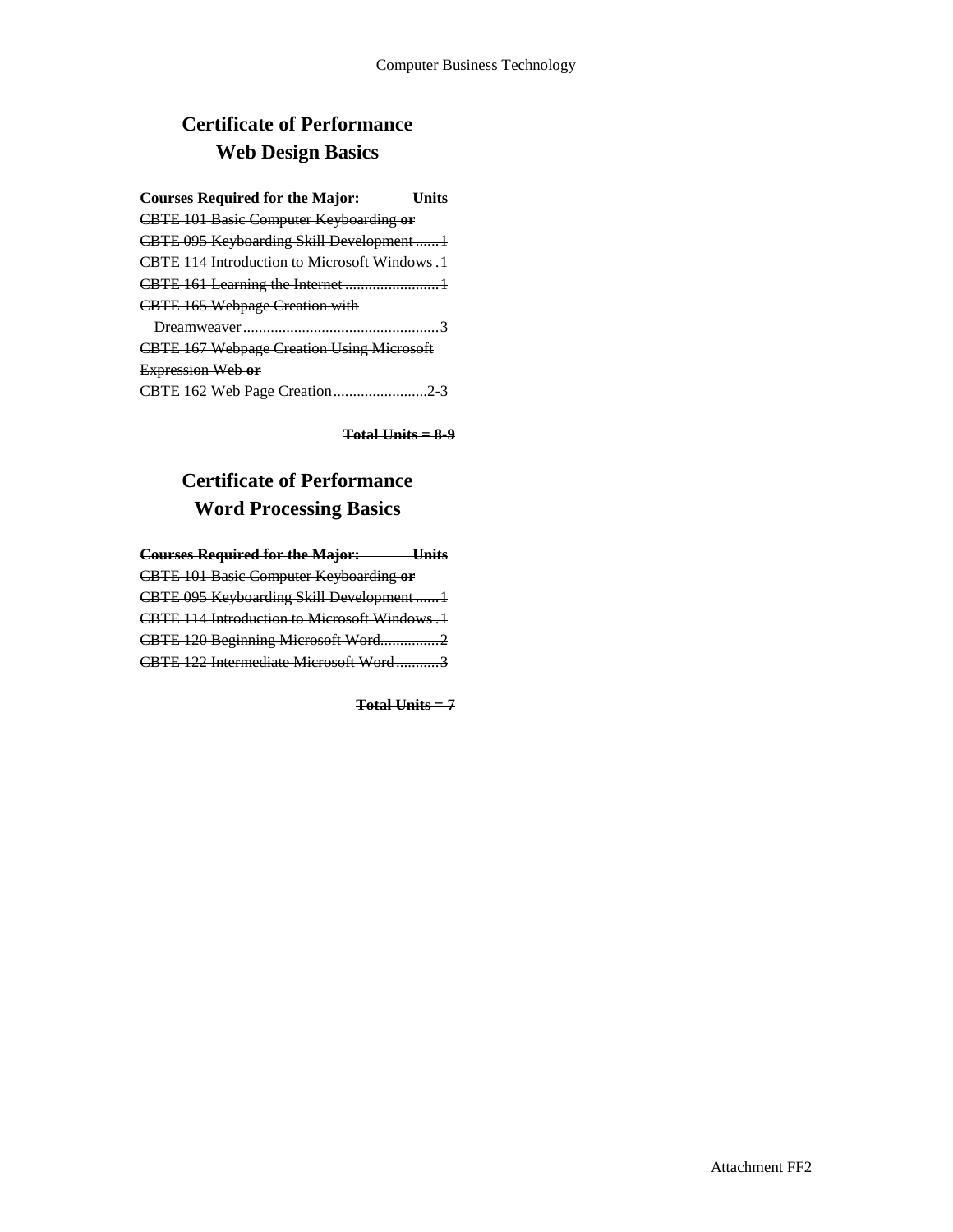Adoption of a new program at City College.

Proposed new programs at City College:

### **Certificate of Performance Intermediate C++**

| <b>Courses Required for the Major:</b>     | <b>Units</b> |
|--------------------------------------------|--------------|
| CISC 194 Advanced C++ Programming4         |              |
| CISC 205 Object Oriented Programming using |              |
|                                            |              |

**Total Units = 8**

### **Certificate of Performance Introduction to C++**

| <b>Courses Required for the Major:</b> | <b>Units</b> |
|----------------------------------------|--------------|
| CISC 187 Data Structures and           |              |
|                                        |              |
|                                        |              |

**Total Units = 8**

# **Certificate of Performance Project Management for Information Technology**

| <b>Courses Required for the Major:</b> | <b>Units</b> |
|----------------------------------------|--------------|
|                                        |              |
|                                        |              |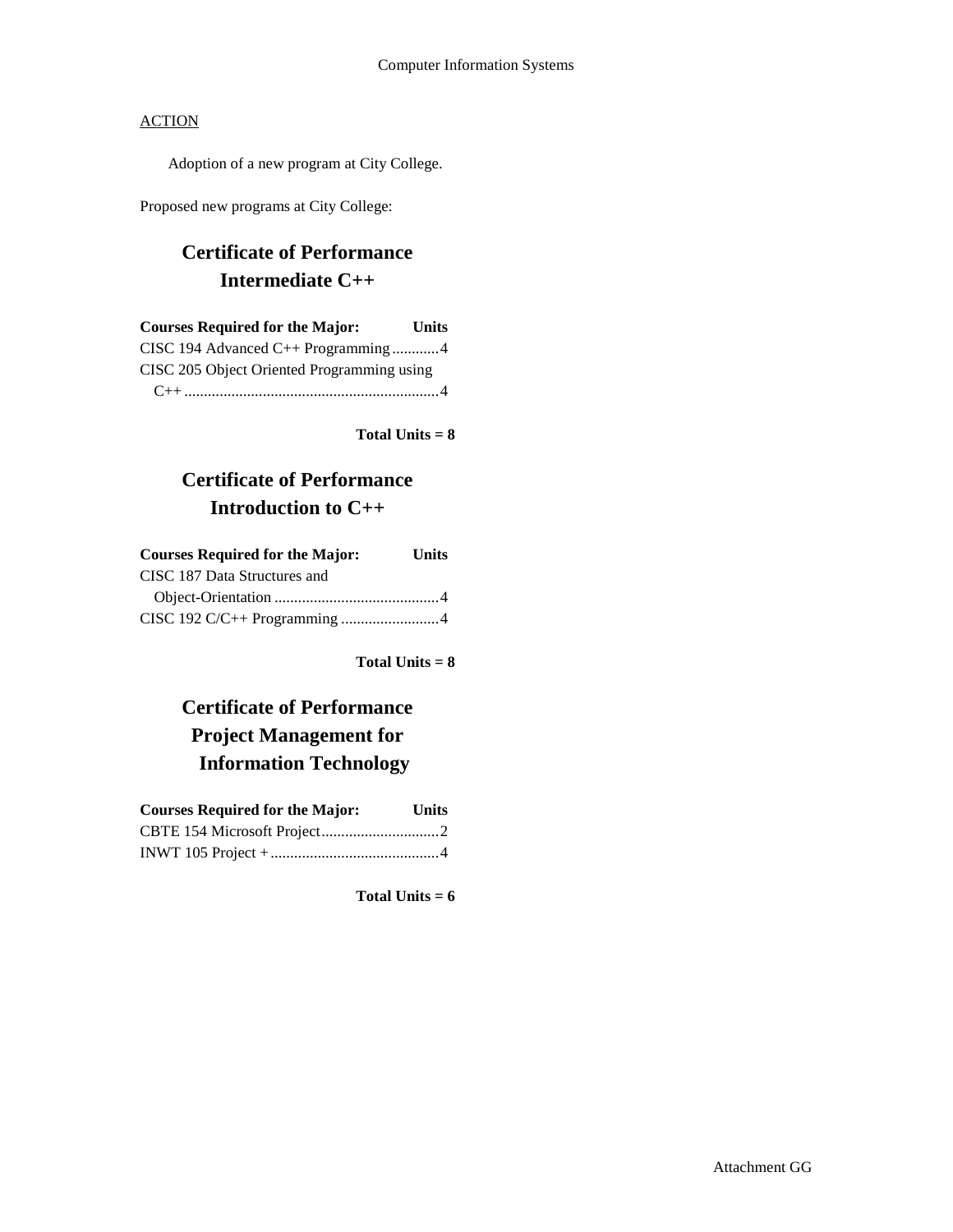Adoption of a program deactivation at City College.

Proposed program deactivations at City College:

# **Certificate of Performance Certified Convergent Network Technologist**

| <b>Courses Required for the Major:</b><br>Units |
|-------------------------------------------------|
| <b>INWT 090A Convergent Network Technology:</b> |
|                                                 |
| <b>INWT 090B Convergent Network Technology:</b> |
| Basic Telecommunications  1.5                   |
| <b>INWT 090C Convergent Network Technology:</b> |
|                                                 |
| <b>INWT 090D Convergent Network Technology:</b> |
| Computer Telephony Integration1                 |
| <b>INWT 090E Convergent Network Technology:</b> |
|                                                 |
| <b>INWT 090F Convergent Network Technology:</b> |
| Voice Over IP (VoIP) Essentials  1              |

**Total Units = 9.5**

### **Certificate of Achievement Computer Information Systems**

| <b>Courses Required for the Major: Units</b>   |
|------------------------------------------------|
| ACCT 116A Financial Accounting4                |
| ACCT 116B Managerial Accounting4               |
| BUSE 119 Business Communications 3             |
| <b>BUSE 140 Business Law and the Legal</b>     |
|                                                |
| CISC 181 Principles of Information Systems  4  |
| CISC 186 Visual Basic Programming 4            |
| ECON 120 Principles of Macroeconomics 3        |
| MATH 119 Elementary Statistics 3               |
|                                                |
|                                                |
| *Choose a minimum of 3 units in CISC. Students |
| should consult with their counselor prior to   |
| choosing electives to ensure electives meet    |
| <del>program and/or transfer goals.</del>      |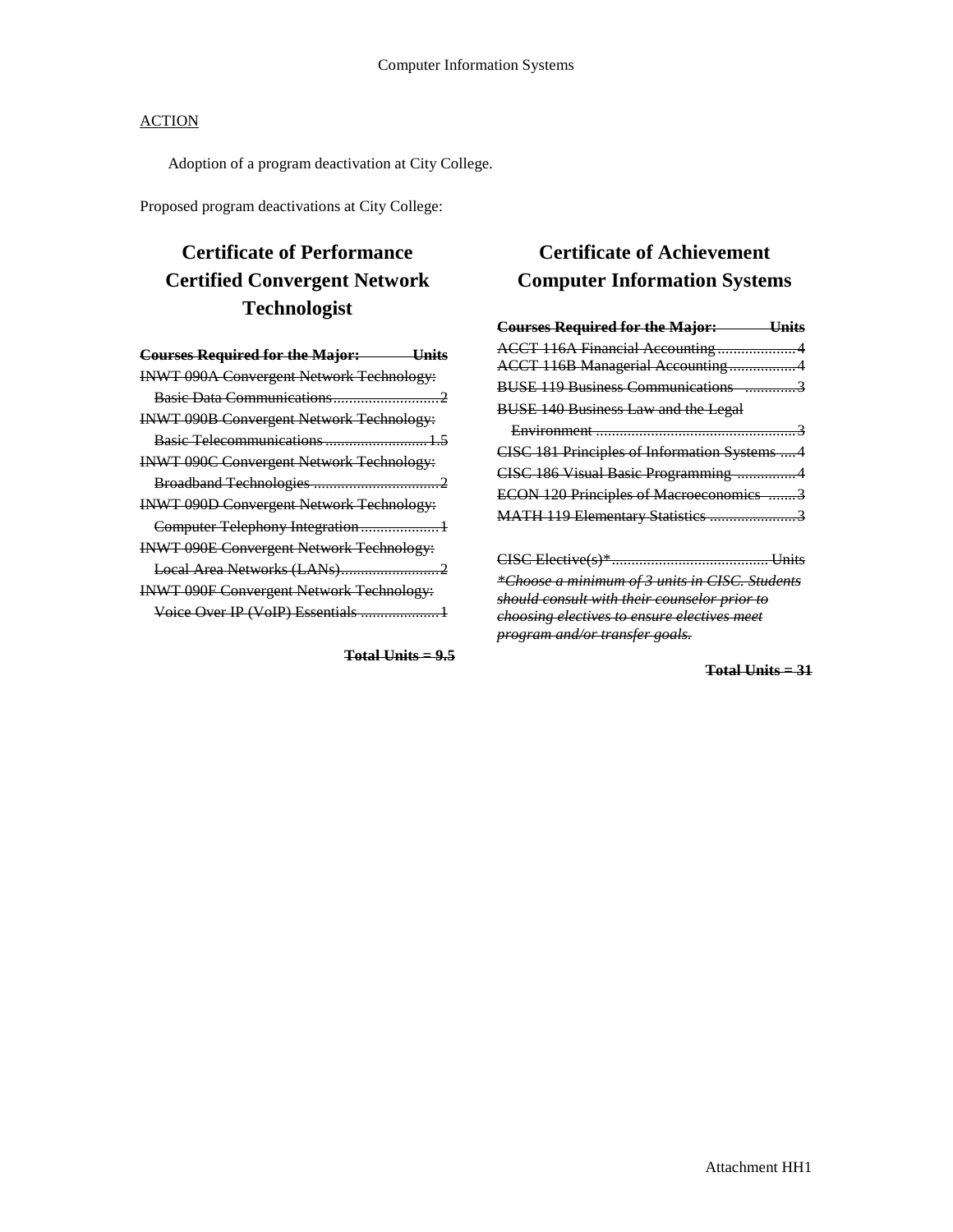## **Associate in of Science Degree Computer Information Systems**

| <b>Courses Required for the Major:</b>     | <u>Units</u> |
|--------------------------------------------|--------------|
| ACCT 116A Financial Accounting 4           |              |
| ACCT 116B Managerial Accounting4           |              |
| BUSE 119 Business Communications 3         |              |
| <b>BUSE 140 Business Law and the Legal</b> |              |
| Environment                                |              |

| CISC 181 Principles of Information Systems  4 |  |
|-----------------------------------------------|--|
| CISC 186 Visual Basic Programming 4           |  |
| ECON 120 Principles of Macroeconomics 3       |  |
| MATH 119 Elementary Statistics3               |  |

CISC Elective(s)\*........................................ Units *\*Choose a minimum of 3 units in CISC. Students should consult with their counselor prior to choosing electives to ensure electives meet program and/or transfer goals. Note: Only one Computer and Information Sciences (CISC) course from the above list may be used to satisfy SDCCD general education requirements.*

**Total Units = 28**

### **Certificate of Performance Computer Programming**

| <b>Courses Required for the Major:</b> Units |  |
|----------------------------------------------|--|
| CISC 186 Visual Basic Programming4           |  |
|                                              |  |
| CISC 192 C/C++ Programming 4                 |  |
| CISC 210 System Analysis and Design3         |  |

**Total Units = 15**

### **Certificate of Performance Internet Fluency**

| <b>Courses Required for the Major:</b><br>— Units     |  |
|-------------------------------------------------------|--|
|                                                       |  |
|                                                       |  |
| <b>CISC 114 Introduction to Computer Graphics and</b> |  |
| $Wab$ Madia                                           |  |

#### **Total Units = 5**

## **Certificate of Performance Network Technician**

| <b>Courses Required for the Major:</b> Units |  |
|----------------------------------------------|--|
| INWT 100 Survey of Operating Systems4        |  |
| INWT 110 Desktop Support Technician I3       |  |
| INWT 120 Network + Training4                 |  |
| INWT 140 Security+ Certification Training 3  |  |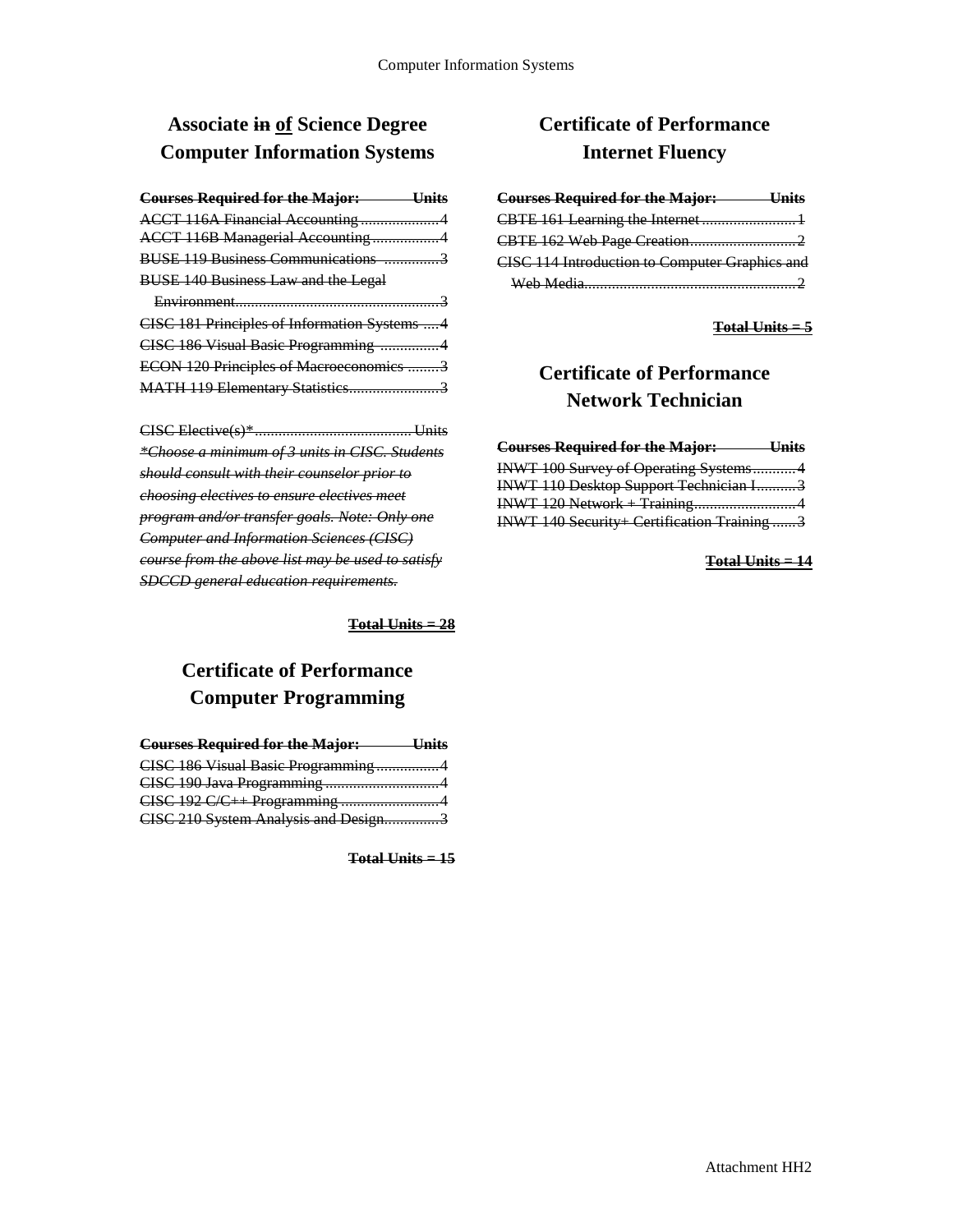Adoption of a program revision at Mesa College.

Proposed program revisions at Mesa College:

# **Certificate of Performance Creative Writing**

#### **Courses Required for the Major:**

| <b>Select two courses from:</b>             | <b>Units</b> |
|---------------------------------------------|--------------|
| ENGL 245A Writing Creative Nonfiction 3     |              |
| ENGL 247 Writing Seminar - Poetry or        |              |
| ENGL 252A Fundamentals of Fiction Writing3  |              |
| ENGL 252B Intermediate Fiction Writing 3    |              |
| ENGL 249 Introduction to Creative Writing 3 |              |
|                                             |              |

| <b>Select two courses from:</b><br>Units      |  |
|-----------------------------------------------|--|
| BLAS 155 African American Literature 3        |  |
| CHIC 135 Chicana/o Literature3                |  |
| ENGL 208 Introduction to Literature 3         |  |
| ENGL 210 American Literature I3               |  |
| ENGL 211 American Literature II 3             |  |
| ENGL 215 English Literature I: 800-17993      |  |
| ENGL 216 English Literature II: 1800 -        |  |
|                                               |  |
| ENGL 220 Masterpieces of World Literature I:  |  |
|                                               |  |
| ENGL 221 Masterpieces of World Literature II: |  |
|                                               |  |
| ENGL 230 Asian American Literature3           |  |
| ENGL 238 Evaluating Children's Literature3    |  |
|                                               |  |

#### **Select one course from: Units**

| ENGL 245A Writing Creative Nonfiction 3           |
|---------------------------------------------------|
| ENGL 252A Fundamentals of Fiction Writing3        |
| ENGL 252B Intermediate Fiction Writing3           |
| BLAS 155 African American Literature 3            |
| CHIC 135 Chicana/o Literature3                    |
| ENGL 208 Introduction to Literature3              |
| ENGL 210 American Literature I3                   |
| ENGL 211 American Literature II 3                 |
| ENGL 215 English Literature I: 800-1799 3         |
| ENGL 216 English Literature II: 1800 - Present 3  |
| ENGL 220  Masterpieces of World Literature I:     |
|                                                   |
| ENGL 221 . Masterpieces of World Literature II:   |
|                                                   |
| ENGL 230 Asian American Literature 3              |
| <b>ENGL 238 Evaluating Children's Literature3</b> |
|                                                   |
|                                                   |

| ENGL 247 Writing Seminar - Poetry3              |
|-------------------------------------------------|
| ENGL 247B  Advanced Writing Seminar -           |
|                                                 |
| ENGL 249 Introduction to Creative Writing  3    |
| ENGL 249B Introduction to Creative Writing II 3 |
|                                                 |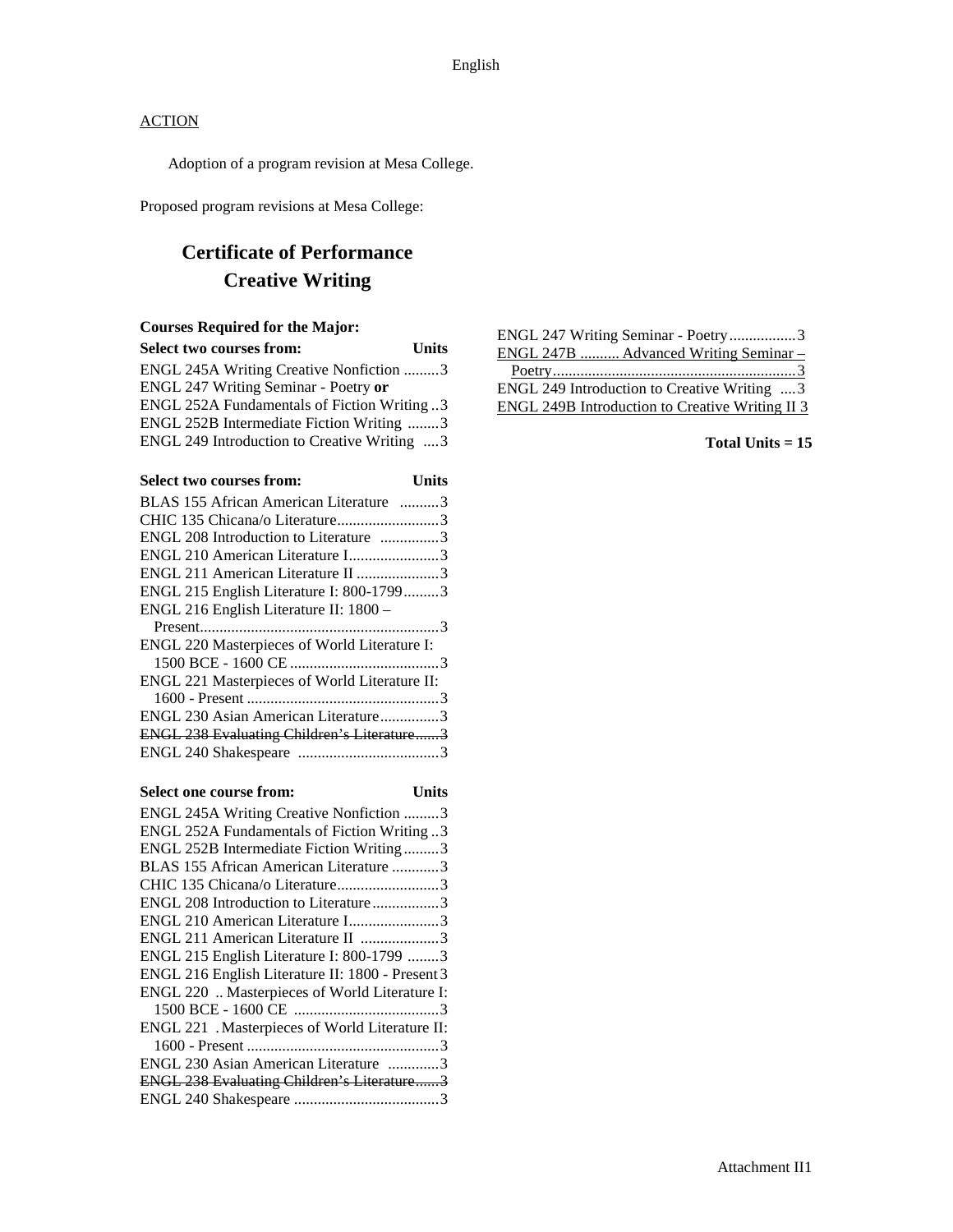### **Associate in of Arts Degree English**

| <b>Courses Required for the Major:</b>      | Units |
|---------------------------------------------|-------|
| ENGL 101 Reading and Composition or         |       |
| ENGL 105 Composition and Literature 3       |       |
| ENGL 205 Critical Thinking and Intermediate |       |
|                                             |       |
| ENGL 215 English Literature I: 800-1799 3   |       |
| ENGL 216 English Literature II: 1800 -      |       |
|                                             |       |

#### **Select three units from the following (recommended sequence for UC transfer):**

|                                               | <b>Units</b> |
|-----------------------------------------------|--------------|
| ENGL 208 Introduction to Literature 3         |              |
| ENGL 220 Masterpieces of World Literature I:  |              |
|                                               |              |
| ENGL 221 Masterpieces of World Literature II: |              |
|                                               |              |

#### **Select three units from the following (recommended sequence for UC transfer):**

|                                             | <b>Units</b> |
|---------------------------------------------|--------------|
| ENGL 207 The Art of the Sentence 3          |              |
| ENGL 210 American Literature I 3            |              |
| ENGL 211 American Literature II 3           |              |
| ENGL 230 Asian American Literature 3        |              |
| ENGL 245A Writing Creative Nonfiction 3     |              |
| ENGL 247 Writing Seminar - Poetry 3         |              |
| ENGL 249 Introduction to Creative Writing 3 |              |

#### **Courses designed to support this and other**   $majors:$

| ESOL 019 Transitional English For ESOL         |  |
|------------------------------------------------|--|
|                                                |  |
| ESOL 020 Writing for Non-native Speakers of    |  |
|                                                |  |
| ESOL 021 Reading for Non-native Speakers of    |  |
|                                                |  |
| ESOL 022 Listening and Speaking for Non-native |  |
|                                                |  |
| ESOL 030 Writing for Non-native Speakers of    |  |
|                                                |  |
| ESOL 031 Reading for Non-native Speakers of    |  |
|                                                |  |
| ESOL 032 Listening and Speaking for Non-       |  |
| Native Speakers of English II 3                |  |
| ESOL 040 Reading and Writing for Non-Native    |  |
|                                                |  |
|                                                |  |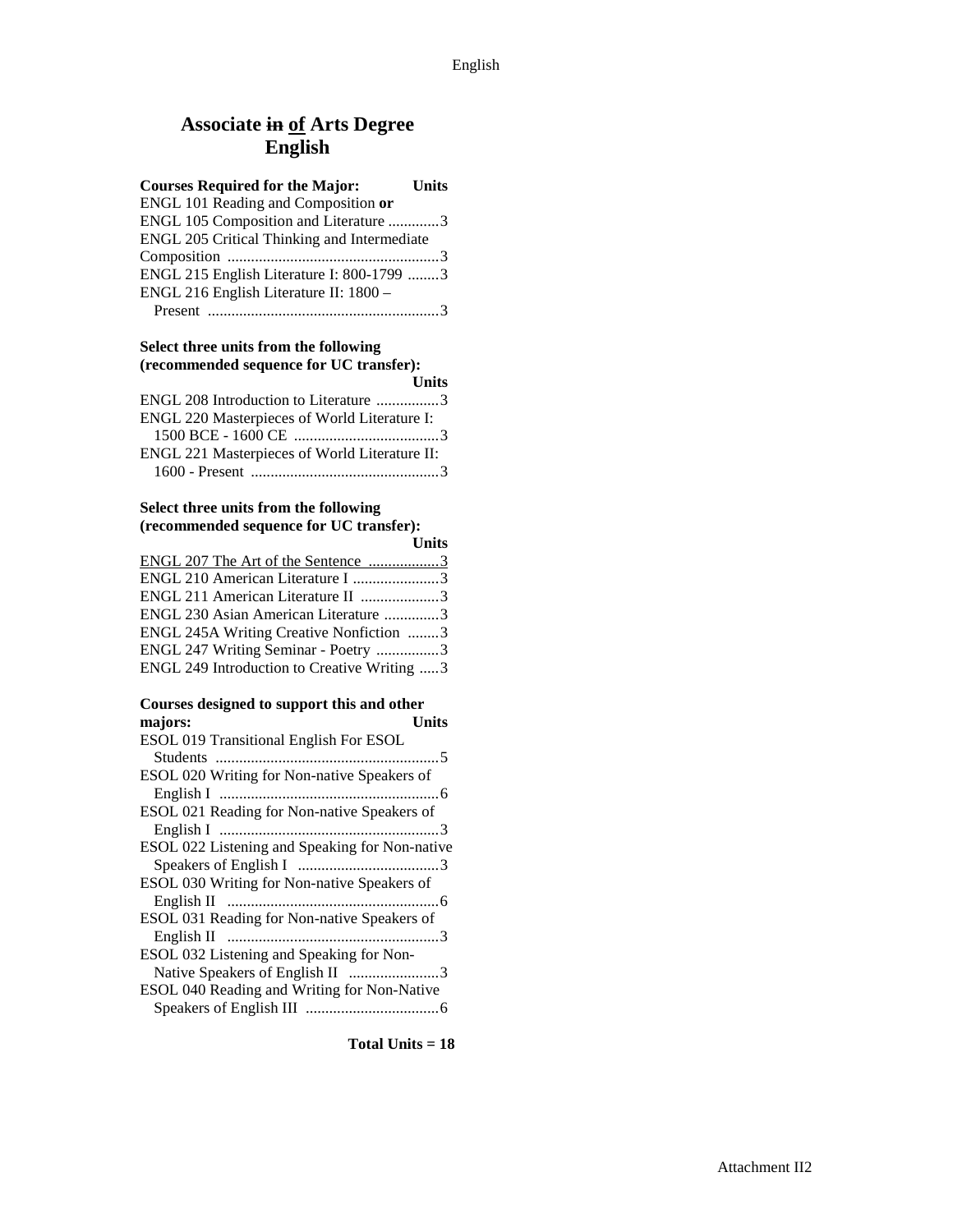Adoption of a program revision at Mesa College.

Proposed program revisions at Mesa College:

### **Certificate of Achievement Fashion Design**

| <b>Courses Required for the Major:</b><br>Units |
|-------------------------------------------------|
| FASH 105 Introduction to Fashion 3              |
| FASH 120 Fashion History and Trends3            |
| FASH 125 Fashion Selection 3                    |
| FASH 130 Apparel Construction I 3               |
| FASH 140 Clothing Design and Flat Pattern I3    |
| FASH 142 Fashion Sketching 3                    |
| FASH 145 Clothing Design Through Draping3       |
| FASH 155 Fashion Field Studies or               |
| FASH 156 International Fashion Field            |
|                                                 |
| FASH 175  Computer Fashion Design I: Adobe      |
| PhotoShop or                                    |
| FASH 176 Computer Fashion Design II: Adobe      |
|                                                 |
| FASH 199A Fashion Laboratory A1                 |
| FASH 199B Fashion Laboratory B 1                |
| FASH 270 Work Experience 24 1-4                 |
|                                                 |

**Total Units = 32-37 31-37**

### **Associate in of Science Degree Fashion Design**

| <b>Courses Required for the Major:</b> Units           |
|--------------------------------------------------------|
| FASH 105 Introduction to Fashion 3                     |
| FASH 120 Fashion History and Trends 3                  |
| FASH 125 Fashion Selection 3                           |
| FASH 130 Apparel Construction I 3                      |
| FASH 131 Apparel Construction II3                      |
| FASH 140 Clothing Design and Flat Pattern I3           |
| FASH 142 Fashion Sketching 3                           |
| FASH 145 Clothing Design Through Draping3              |
| FASH 150 Advanced Fashion Design3                      |
| FASH 155 Fashion Field Studies or                      |
| FASH 156 International Fashion Field                   |
|                                                        |
| FASH 175 Computer Fashion Design I: Adobe              |
| PhotoShop or                                           |
| FASH 176 Computer Fashion Design II: Adobe             |
|                                                        |
| FASH 199A Fashion Laboratory A 1                       |
| FASH 199B Fashion Laboratory B  1                      |
| FASH 199CFashion Laboratory C  1                       |
| FASH 270 Work Experience 2-4 1-4                       |
|                                                        |
|                                                        |
| ARTF 150A Two-Dimensional Design3                      |
|                                                        |
| Choose three units from the following:<br><b>Units</b> |
| FASH 121 Ethnic Costume: History and                   |
|                                                        |
|                                                        |
| FASH 141 Clothing Design and Flat                      |
|                                                        |
| FASH 160 Millinery Techniques  1                       |
| FASH 161 Millinery Flat Pattern Design  1              |
| FASH 162 Millinery Blocking  1                         |
|                                                        |
| FASH 171 Computer Flat Pattern Design 3                |
| FASH 172 Computer Flat Pattern Design II  3            |
|                                                        |

**Total Units = 47-49 46-52**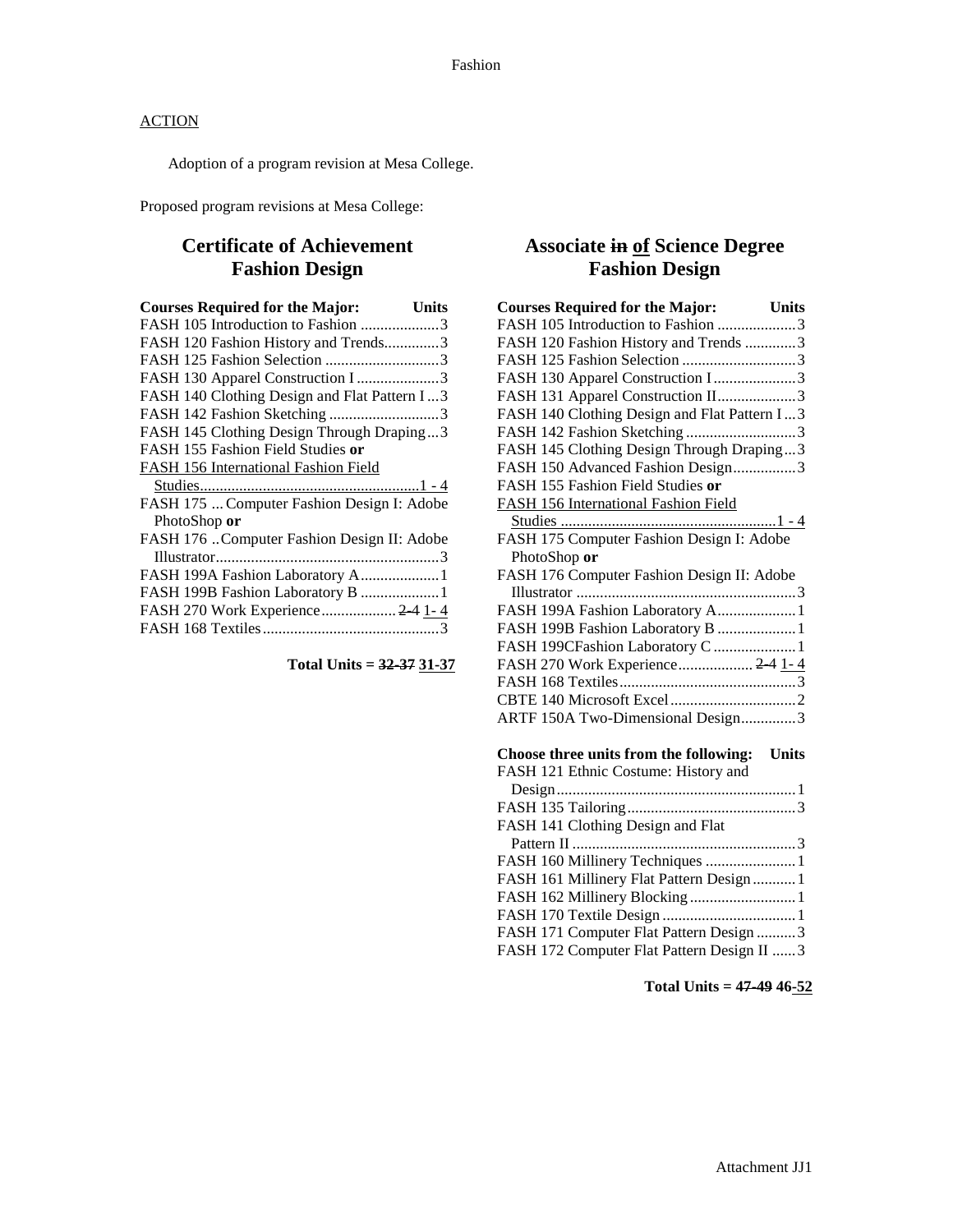### **Certificate of Achievement Fashion Merchandising**

| <b>Course Required for the Major:</b>         | Units |
|-----------------------------------------------|-------|
| FASH 105 Introduction to Fashion 3            |       |
| FASH 108 Analysis, Evaluation, and Comparison |       |
|                                               |       |
| FASH 110 Fashion Buying/Management3           |       |
| FASH 112 Fashion Promotion 3                  |       |
| FASH 115 Visual Merchandising3                |       |
| FASH 125 Fashion Selection 3                  |       |
| FASH 155 Fashion Field Studies or             |       |
| FASH 156 International Fashion Field          |       |
|                                               |       |
| FASH 178 Computer Publishing and Portfolio3   |       |
| FASH 270 Work Experience2 - 4                 |       |
|                                               |       |
|                                               |       |

**Total Units = 32-37**

### **Associate in of Science Degree Fashion Merchandising**

| <b>Course Required for the Major:</b><br><b>Units</b> |
|-------------------------------------------------------|
| FASH 105 Introduction to Fashion 3                    |
| FASH 108 Analysis, Evaluation, and Comparison         |
| of Ready-to-Wear Fashion 3                            |
| FASH 110 Fashion Buying/Management3                   |
| FASH 112 Fashion Promotion 3                          |
| FASH 115 Visual Merchandising3                        |
|                                                       |
| FASH 155 Fashion Field Studies or                     |
| <b>FASH 156 International Fashion Field</b>           |
|                                                       |
| FASH 178 Computer Publishing and Portfolio3           |
|                                                       |
| ARTF 150A Two-Dimensional Design3                     |
|                                                       |
|                                                       |
|                                                       |
| <b>Select one course from:</b><br><b>Units</b>        |
| MARK 105 Professional Selling or 3                    |

MARK 110 Principles of Retailing **or**................3 MARK 130 Advertising Principles ....................3

**Total Units = 38-43**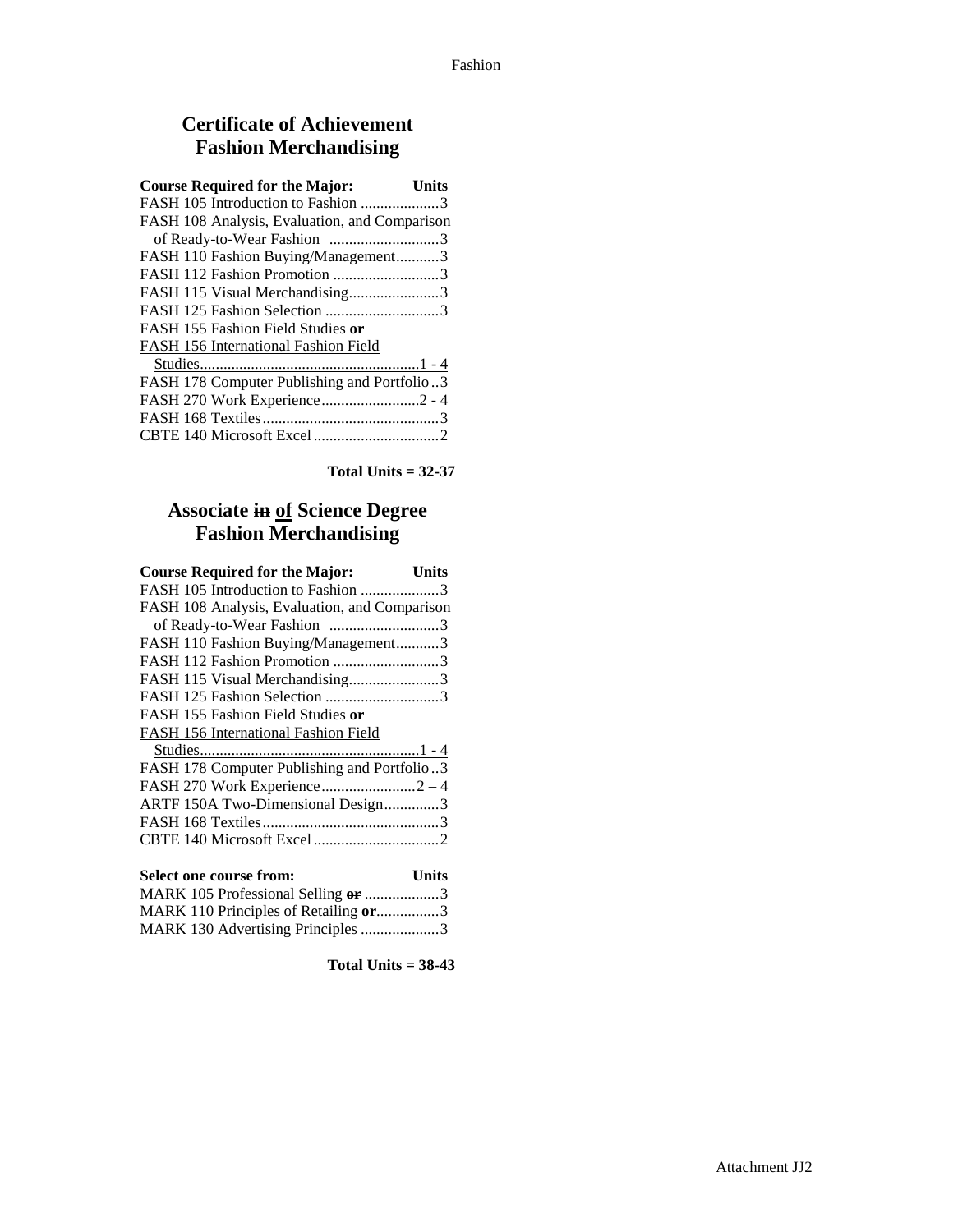Adoption of a program revision at Miramar College.

Proposed program revisions at Miramar College:

# **Certificate of Achievement Fire Protection Fire Officer Certification**

| <b>Courses Required for the Major:</b><br><b>Units</b> |
|--------------------------------------------------------|
|                                                        |
|                                                        |
|                                                        |
|                                                        |
|                                                        |
|                                                        |
| FIPT 200C Fire Command 1C 1.5                          |
|                                                        |
|                                                        |
|                                                        |
|                                                        |
| FIPT 206A Instructor Training 1A: Psychomotor          |
|                                                        |
| FIPT 206B Instructor Training 1B: Cognitive            |
|                                                        |
|                                                        |
| FIPT 381F Basic Fire Fighter 1 Academy9                |
| EMGM 105A Emergency Medical Technician -               |
|                                                        |

**Total Units = 33.5 27.5**

## **Associate in of Science Degree Fire Protection Fire Officer Certification**

| <b>Courses Required for the Major:</b><br><b>Units</b> |  |
|--------------------------------------------------------|--|
|                                                        |  |
|                                                        |  |
|                                                        |  |
|                                                        |  |
|                                                        |  |
|                                                        |  |
| FIPT 200C Fire Command 1C  1.5                         |  |
|                                                        |  |
|                                                        |  |
|                                                        |  |
|                                                        |  |
| FIPT 206A Instructor Training 1A: Psychomotor          |  |
|                                                        |  |
| FIPT 206B Instructor Training 1B: Cognitive            |  |
|                                                        |  |
|                                                        |  |
| FIPT 381F Basic Fire Fighter 1 Academy9                |  |
| EMGM 105A Emergency Medical Technician -               |  |
|                                                        |  |

**Total Units = 33.5 27.5**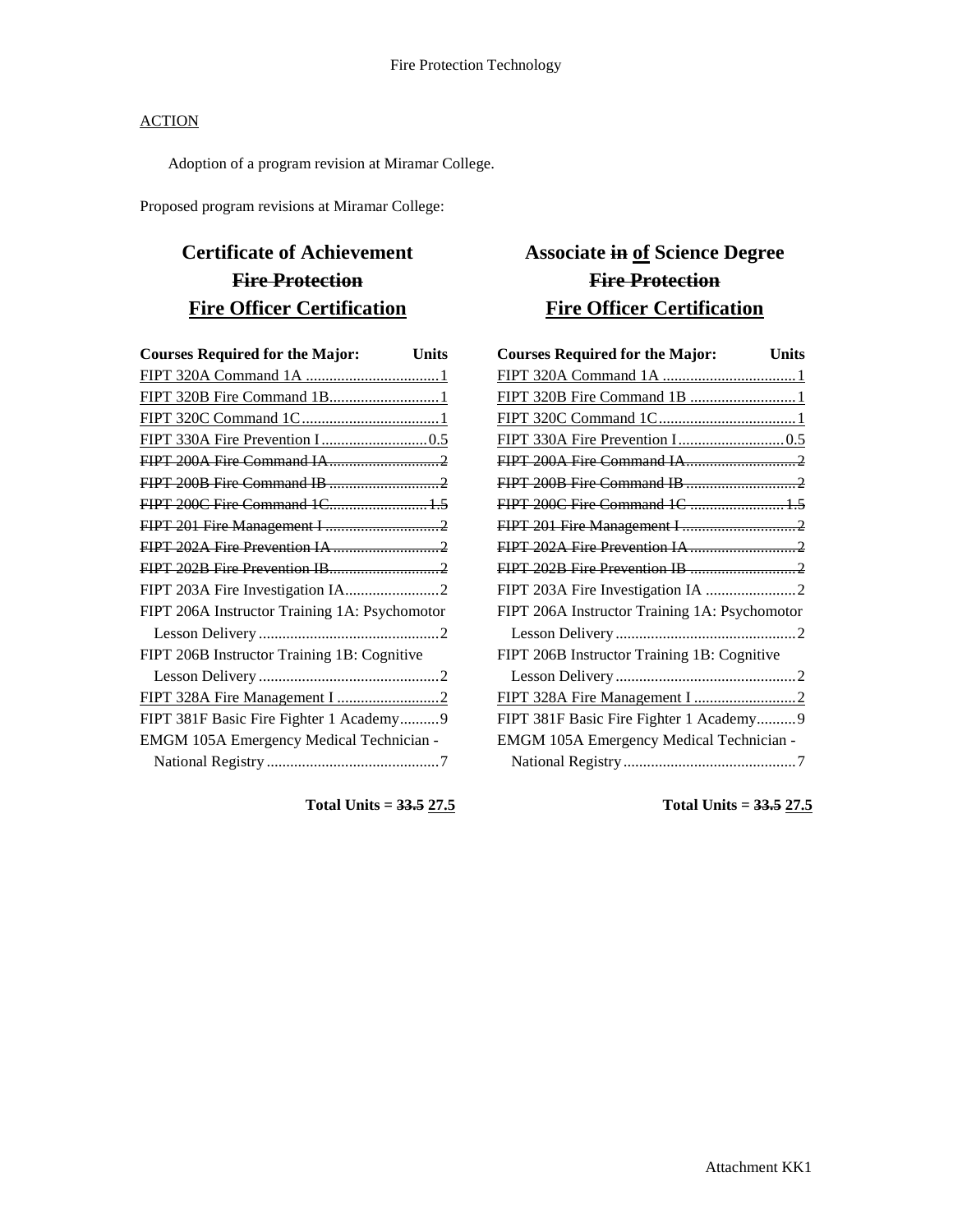# **Certificate of Achievement Fire Prevention**

| <b>Courses Required for the Major:</b><br><b>Units</b> |
|--------------------------------------------------------|
| ENGL 101 Reading and Composition3                      |
| FIPT 101 Fire Protection Organization 3                |
| FIPT 102 Fire Prevention Technology 3                  |
| FIPT 103 Fire Protection Equipment and                 |
|                                                        |
| FIPT 104 Building Construction for Fire                |
|                                                        |
| FIPT 105 Fire Behavior and Combustion3                 |
|                                                        |
|                                                        |
|                                                        |
|                                                        |
|                                                        |
|                                                        |
|                                                        |
| ADJU 356A 832 PC Laws of Arrest 2.5                    |
| ADJU 357A 832 PC Laws of Arrest 1                      |

**Total Units = 30.5 21.5**

# **Associate in of Science Degree Fire Prevention**

| <b>Courses Required for the Major:</b>  | <b>Units</b> |
|-----------------------------------------|--------------|
| ENGL 101 Reading and Composition3       |              |
| FIPT 101 Fire Protection Organization 3 |              |
| FIPT 102 Fire Prevention Technology 3   |              |
| FIPT 103 Fire Protection Equipment and  |              |
|                                         |              |
| FIPT 104 Building Construction for Fire |              |
|                                         |              |
| FIPT 105 Fire Behavior and Combustion3  |              |
|                                         |              |
|                                         |              |
|                                         |              |
|                                         |              |
|                                         |              |
|                                         |              |
|                                         |              |
| ADJU 356A 832 PC Laws of Arrest  2.5    |              |
| ADJU 357A 832 PC Laws of Arrest  1      |              |

**Total Units = 30.5 21.5**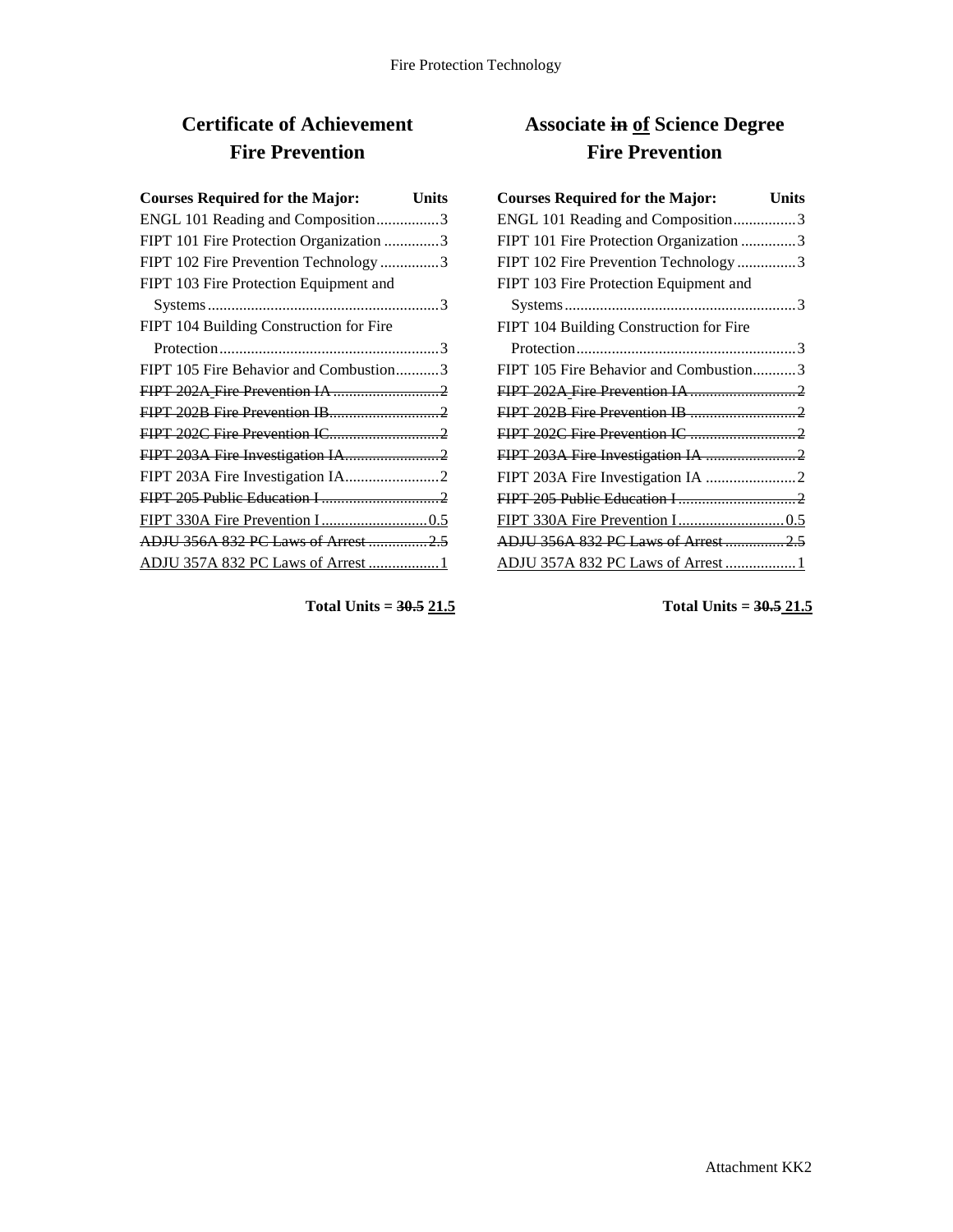# **Certificate of Achievement Fire Technology**

| <b>Courses Required for the Major:</b><br>Units |
|-------------------------------------------------|
| FIPT 150A Introduction to Fire Suppression and  |
| Maintenance Manipulative Tasks                  |
|                                                 |
| FIPT 101 Fire Protection Organization 3         |
| FIPT 102 Fire Prevention Technology3            |
| FIPT 103 Fire Protection Equipment and          |
|                                                 |
| FIPT 104 Building Construction for Fire         |
|                                                 |
| FIPT 105 Fire Behavior and Combustion3          |
| FIPT 107 Fire Fighting Tactics and Strategy 3   |
| FIPT 109 Fire Service Hydraulics3               |
| FIPT 110 Wildland Fire Control 3                |
| FIPT 120 Firefighter Safety and Survival 3      |
| FIPT 323B Haz Mat Emergency Response First      |
|                                                 |
| FIPT 308C Confined Space Awareness 0.2          |
| EMGM 105A Emergency Medical Technician -        |
|                                                 |

#### **Total Units = 35.5 36.2**

## **Associate in of Science Degree Fire Technology**

| <b>Courses Required for the Major:</b><br>Units   |
|---------------------------------------------------|
| FIPT 150A Introduction to Fire Suppression and    |
| Maintenance Manipulative Tasks                    |
|                                                   |
| FIPT 101 Fire Protection Organization 3           |
| FIPT 102 Fire Prevention Technology 3             |
| FIPT 103 Fire Protection Equipment and            |
| $Systems \dots 3$                                 |
| FIPT 104 Building Construction for Fire           |
|                                                   |
| FIPT 105 Fire Behavior and Combustion3            |
| FIPT 107 Fire Fighting Tactics and Strategy  3    |
| FIPT 109 Fire Service Hydraulics3                 |
| FIPT 110 Wildland Fire Control 3                  |
| FIPT 120 Firefighter Safety and Survival 3        |
| <b>FIPT 323B Haz Mat Emergency Response First</b> |
|                                                   |
| FIPT 308C Confined Space Awareness 0.2            |
| EMGM 105A Emergency Medical Technician -          |
|                                                   |
| FIPT 130 Emergency Medical Technician State       |
|                                                   |

**Total Units = 28.5-29.5 36.2**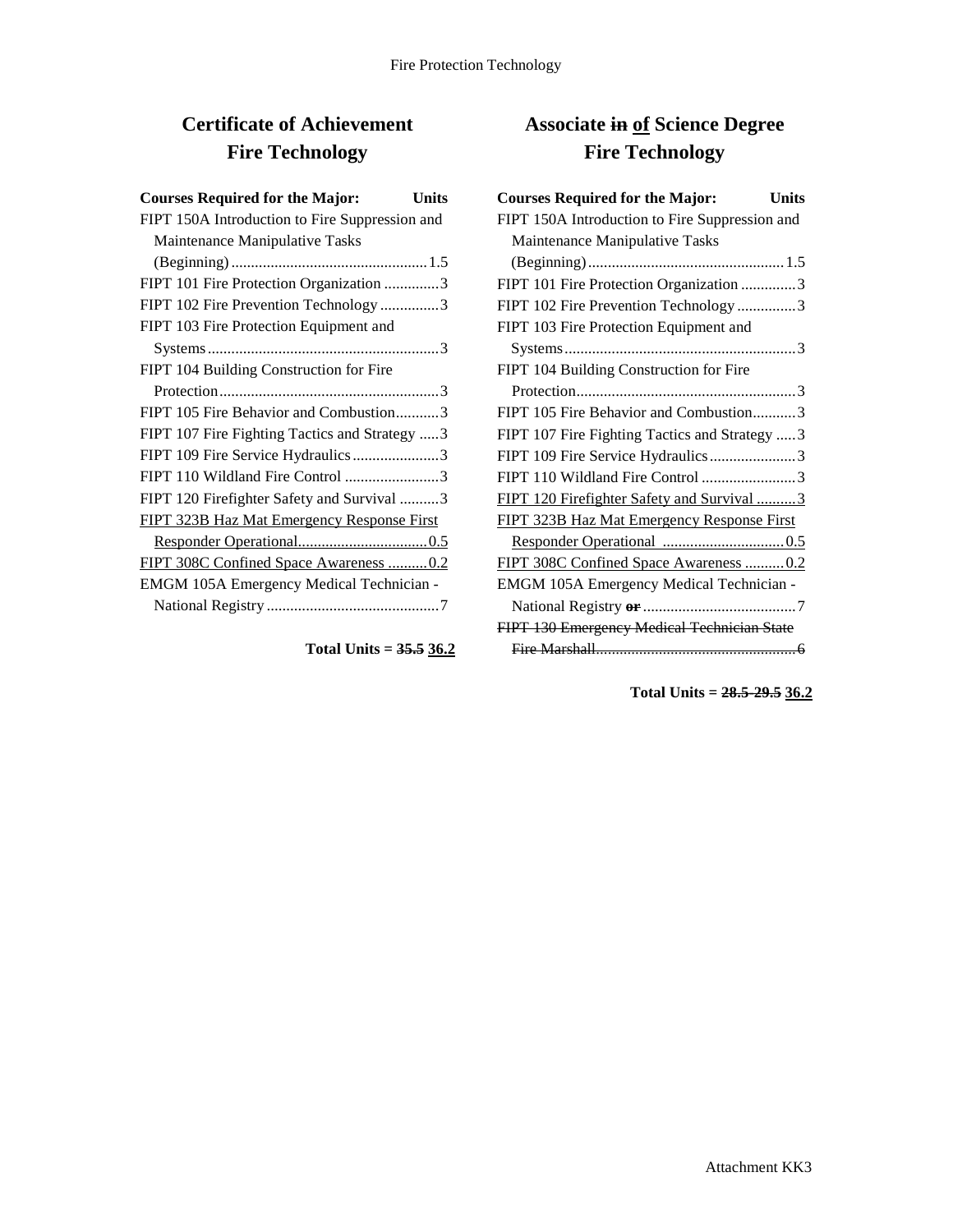# **Certificate of Achievement Open Water Lifeguard Professional**

| EMGM 105A Emergency Medical Technician -      |
|-----------------------------------------------|
|                                               |
| FIPT 063 Personal Watercraft Operations 1     |
| FIPT 115 Low Angle Rope Rescue0.5             |
| FIPT 121 Vertical Rescue 1.5                  |
| FIPT 160 Introduction to Open Water           |
|                                               |
| FIPT 206A Instructor Training 1A: Psychomotor |
|                                               |
| FIPT 206B Instructor Training 1B: Cognitive   |
|                                               |
| FIPT 243 Rescue Systems I - Fundamentals of   |
|                                               |
|                                               |
| FIPT 308A Confined Space Technician  1        |
| FIPT 311M Swiftwater Rescue Technician I  1   |
|                                               |
|                                               |
| ADJU 356A 832 PC Laws of Arrest 2.5           |
| ADJU 356B 832 PC Firearms  1                  |
| ADJU 357A 832 PC Laws of Arrest 1             |
|                                               |

**Associate in of Science Degree Open Water Lifeguard Professional**

| <b>Courses Required for the Major:</b>        | Units |
|-----------------------------------------------|-------|
| EMGM 105A Emergency Medical Technician -      |       |
|                                               |       |
|                                               |       |
| FIPT 121 Vertical Rescue  1.5                 |       |
| FIPT 160 Introduction to Open Water           |       |
|                                               |       |
| FIPT 206A Instructor Training 1A: Psychomotor |       |
|                                               |       |
| FIPT 206B Instructor Training 1B: Cognitive   |       |
|                                               |       |
| FIPT 311M Swiftwater Rescue Technician I  1   |       |
|                                               |       |
|                                               |       |
| ADJU 356A 832 PC Laws of Arrest  2.5          |       |
| ADJU 357A 832 PC Laws of Arrest  1            |       |

**Total Units = 25.5 24**

**Total Units = 30 28**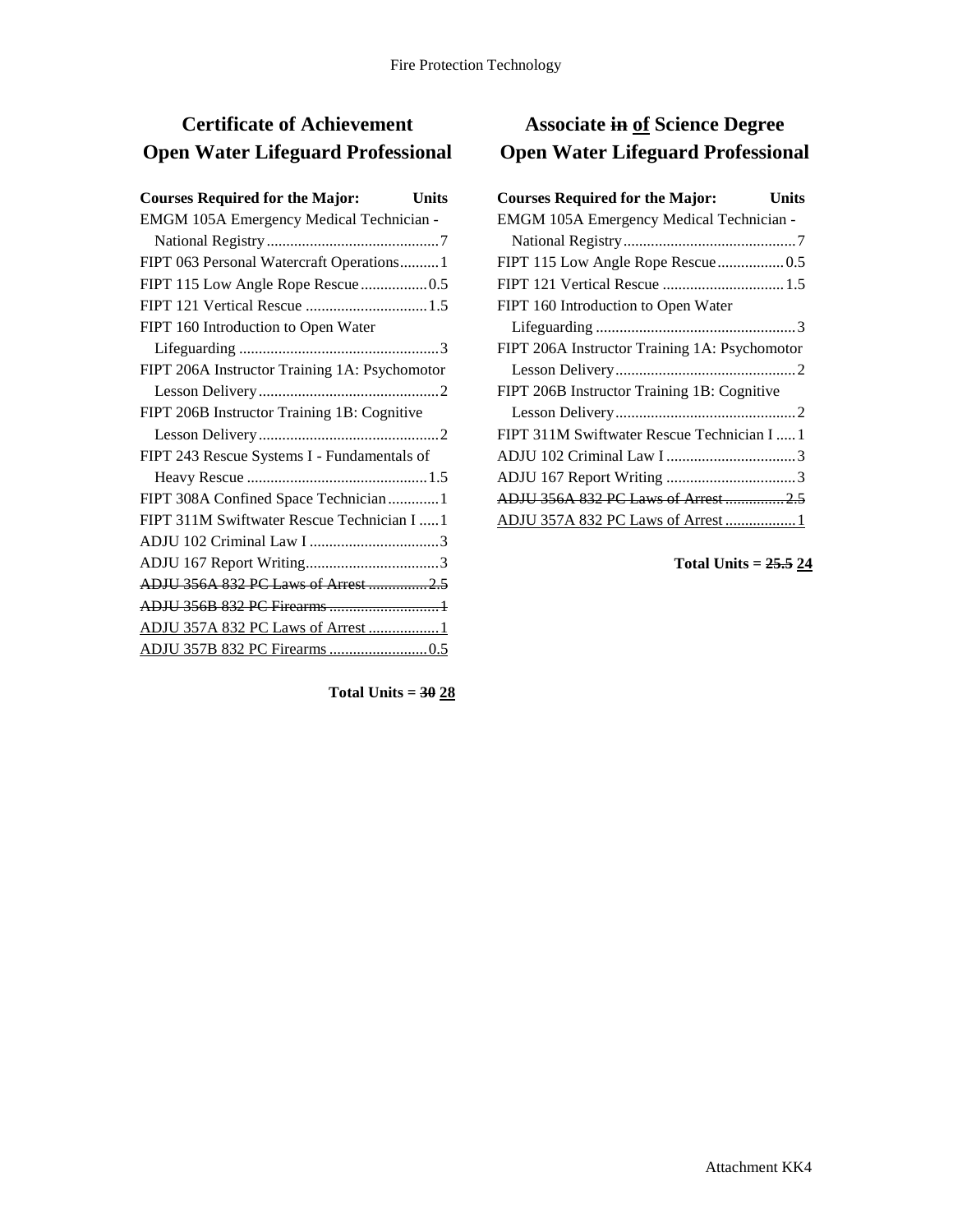Adoption of a program revision at Mesa College.

Proposed program revision at Mesa College:

## **Associate in of Science Degree Health Information Technology**

| <b>Courses Required for the Major:</b><br>Units |  |
|-------------------------------------------------|--|
| <b>HEIT 075 Computer Basics for Health</b>      |  |
|                                                 |  |
| HEIT 110 Introduction to Health Information4    |  |
| <b>HEIT 125 Basic Pharmacology for Allied</b>   |  |
|                                                 |  |
| HEIT 130 Basic Pharmacology 1                   |  |
|                                                 |  |
|                                                 |  |
| HEIT 155C Current Procedural Terminology        |  |
|                                                 |  |
| HEIT 156 Hospital and Health Statistics3        |  |
| HEIT 205 Health Law, Accreditation and          |  |
|                                                 |  |
| HEIT 258 Quality Assessment, Utilization        |  |
| Review & Risk Management3                       |  |
| <b>HEIT 260 Principles of Supervision and</b>   |  |
|                                                 |  |
| HEIT 261 Directed Clinical Practice A2          |  |
| HEIT 262 Directed Clinical Practice B 2         |  |
| MEDA 055 Fundamentals Human Anatomy and         |  |
| Physiology                                      |  |
| MEDA 110 Medical Terminology 3                  |  |
| MEDA 115 Pathophysiology3                       |  |
| CISC 181 Principles of Information Systems4     |  |
|                                                 |  |

**Total Units = 49 30**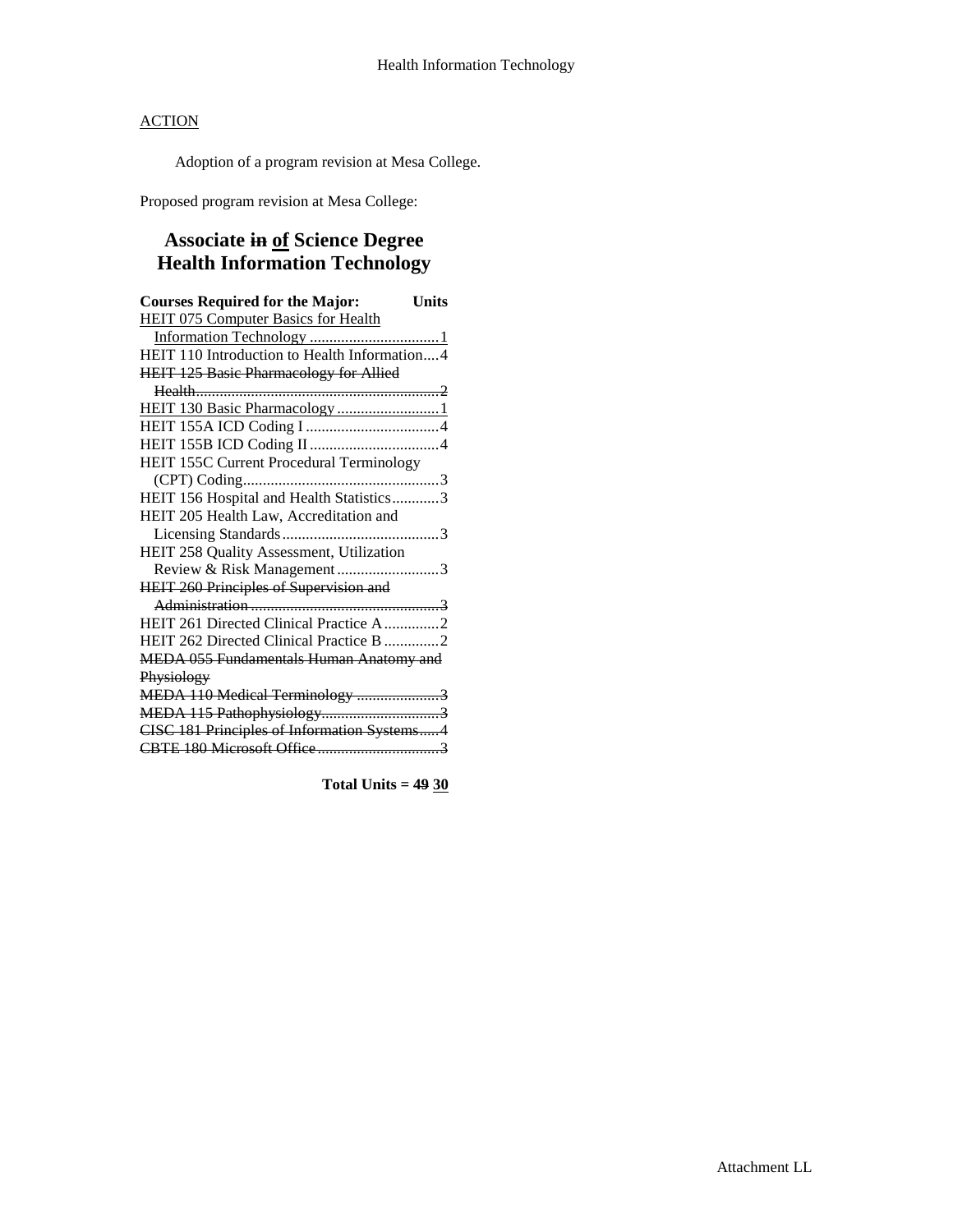Adoption of a program revision at Mesa College.

Proposed program revision at Mesa College:

### **Certificate of Achievement Honors Global Competencies Certificate**

| <b>Courses Required for the Major:</b>      | Units |
|---------------------------------------------|-------|
| COMS 180 Intercultural Communication 3      |       |
| COMS 135 Interpersonal Communication 3      |       |
| ENGL 205 Critical Thinking and Intermediate |       |
|                                             |       |
| ENGL 208 Introduction to Literature3        |       |
| MATH 118 A Survey of Modern Mathematics3    |       |
| MATH 119 Elementary Statistics3             |       |
| PHIL 100 Logic and Critical Thinking3       |       |
| PHIL 205 Critical Thinking and Writing in   |       |
|                                             |       |
| SOCO 201 Advanced Principles of Sociology3  |       |
| SOCO 223 Globalization and Social Change3   |       |

#### **Languages Select 5 units from the following: Units**

| CHIN 101 First Course in Mandarin Chinese  5  |  |
|-----------------------------------------------|--|
| CHIN 102 Second Course in Mandarin Chinese 5  |  |
| CHIN 201 Third Course in Mandarin Chinese5    |  |
| CHIN 202 Fourth Course in Mandarin Chinese. 5 |  |
|                                               |  |
| FREN 102 Second Course in French5             |  |
| FREN 201 Third Course In French 5             |  |
| FREN 202 Fourth Course in French5             |  |
| GERM 101 First Course in German 5             |  |
| GERM 102 Second Course in German5             |  |
| GERM 201 Third Course in German5              |  |
|                                               |  |
| ITAL 102 Second Course in Italian5            |  |
|                                               |  |
| JAPN 101 First Course in Japanese5            |  |
| JAPN 102 Second Course in Japanese 5          |  |
| JAPN 201 Third Course in Japanese 5           |  |
| JAPN 202 Fourth Course in Japanese 5          |  |
|                                               |  |
| LATI 102 Second Course in Latin 5             |  |
|                                               |  |
|                                               |  |
| RUSS 102 Second Course in Russian 5           |  |
| RUSS 201 Third Course in Russian 5            |  |
|                                               |  |
| SPAN 102 Second Course in Spanish 5           |  |
| SPAN 201 Third Course in Spanish5             |  |
| SPAN 202 Fourth Course in Spanish 5           |  |
|                                               |  |

| SPAN 215 Spanish for Spanish Speakers I 5   |
|---------------------------------------------|
| SPAN 216 Spanish for Spanish Speakers II5   |
|                                             |
| TAGA 102 Second Course in Tagalog5          |
|                                             |
| VIET 101 First Course in Vietnamese 5       |
| VIET 102 Second Course in Vietnamese 5      |
| VIET 201 Third Course in Vietnamese or      |
| AMSL 115 American Sign Language Level I and |
| AMSL 115L American Sign Language I (Lab) or |
| AMSL 116 American Sign Language Level II    |
| and                                         |
| AMSL 116L American Sign Language II         |
|                                             |

#### **Global Studies Select a minimum of 12 units**  from 4 different disciplines:

| ANTH 102 Introduction to Physical               |
|-------------------------------------------------|
|                                                 |
| <b>ANTH 103 Introduction to Cultural</b>        |
|                                                 |
| ANTH 120 Archaeological Artifact Analysis  3    |
| ANTH 200 Introduction to North American         |
|                                                 |
| ANTH 215 Cultures of Latin America 3            |
| ARTF 107 Contemporary Art 3                     |
| ARTF 109 History of Modern Art3                 |
| ARTF 110 Art History: Prehistoric to Gothic  3  |
| ARTF 113 Arts of Africa, Oceania, and the       |
|                                                 |
|                                                 |
| ARTF 120 Native American Art 3                  |
| ARTF 125 Art History: Arts of the Asian         |
|                                                 |
| ARTF 191 Cultural Influences on Photography.3   |
| <b>BIOL 100 Natural History - Environmental</b> |
|                                                 |
| BIOL 120 The Environment of Man 3               |
| BLAS 100 Introduction to Black Studies3         |
|                                                 |
| BLAS 110 African American Art3                  |
| BLAS 111 Cultural Influences on African Art3    |
| BLAS 116 Contemporary Social Problems from a    |
|                                                 |
|                                                 |
| BLAS 125 Dynamics of the Black Community .3     |
| BLAS 130 The Black Family3                      |
| BLAS 140A History of the U.S., Black            |
|                                                 |
|                                                 |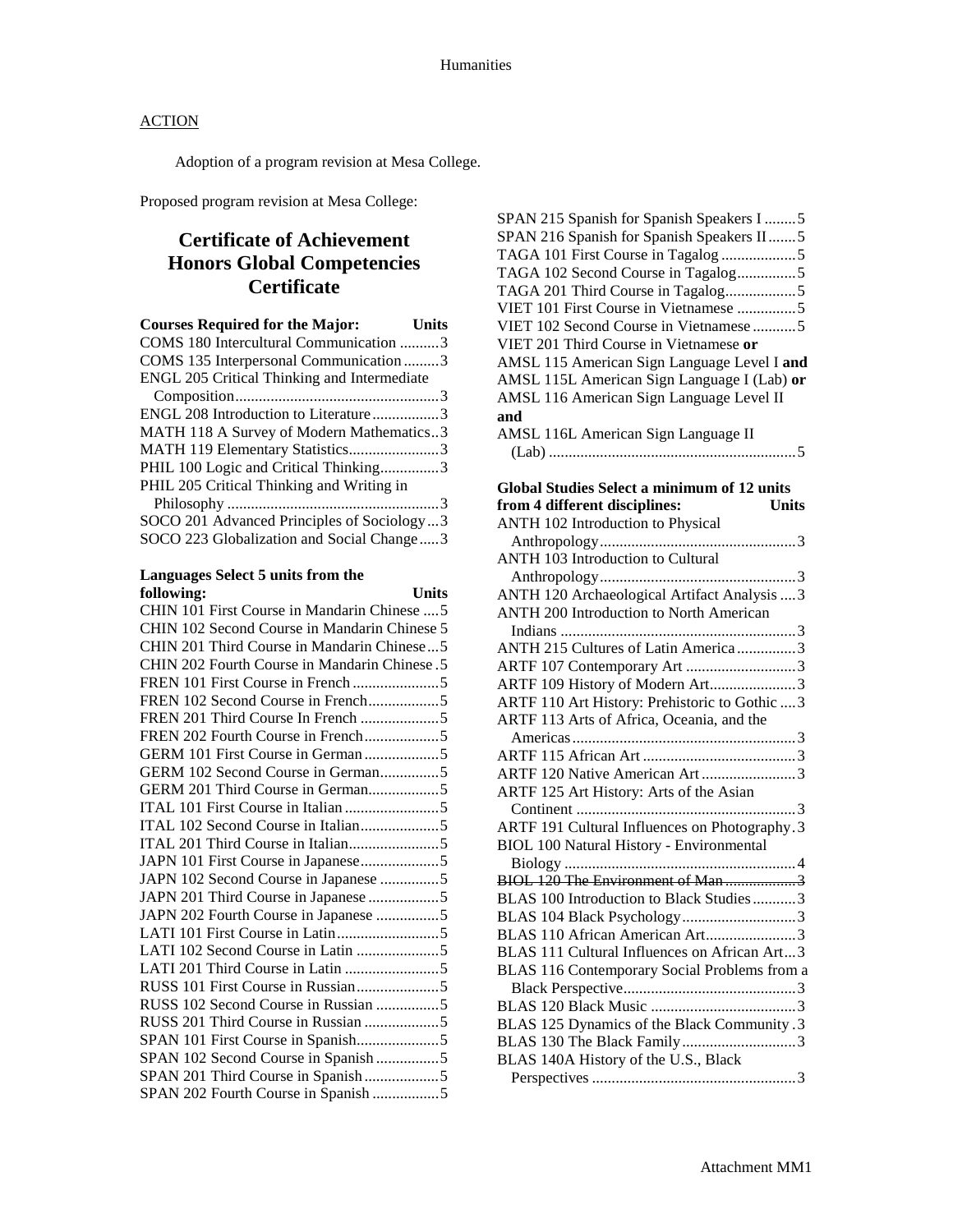| BLAS 140B History of the U.S, Black             |
|-------------------------------------------------|
|                                                 |
| BLAS 150 Black Women in Literature, Film and    |
|                                                 |
| BLAS 155 African American Literature 3          |
| BLAS 165 Sexuality and Black Culture3           |
| BLAS 175 Psycho-History of Racism and           |
|                                                 |
| CHIC 110A Introduction to Chicano Studies3      |
| CHIC 110B Introduction to Chicano Studies  3    |
| CHIC 135 Chicana/o Literature3                  |
| CHIC 138 Literature of La Raza in Latin America |
|                                                 |
| CHIC 141A United States History from a Chicano  |
|                                                 |
|                                                 |
| CHIC 141B United States History from a Chicano  |
|                                                 |
| CHIC 150 History of Mexico 3                    |
|                                                 |
| CHIC 190 Chicano Images in Film 3               |
|                                                 |
|                                                 |
| CISC 181 Principles of Information Systems4     |
| COMS 103 Oral Communication 3                   |
|                                                 |
| DRAM 105 Introduction to Dramatic Arts3         |
| DRAM 112 Introduction to Script Analysis3       |
|                                                 |
| ECON 120 Principles of Macroeconomics3          |
| ECON 121 Principles of Microeconomics 3         |
| ENGL 101 Reading and Composition3               |
| ENGL 105 Composition and Literature 3           |
| ENGL 209 Literary Approaches to Film3           |
| ENGL 220 Masterpieces of World Literature I:    |
|                                                 |
| ENGL 221 Masterpieces of World Literature II:   |
|                                                 |
| ENGL 230 Asian American Literature3             |
| ENGL 238 Evaluating Children's Literature3      |
| GEOG 102 Cultural Geography 3                   |
| GEOG 104 World Regional Geography3              |
| HEAL 101 Health and Life-Style3                 |
|                                                 |
|                                                 |
| HIST 115A History of the Americas I3            |
| HIST 115B History of the Americas II3           |
| HIST 120 Introduction to Asian Civilizations3   |
| HIST 123 U.S. History from the Asian Pacific    |
|                                                 |
|                                                 |
| HIST 131 Latin America Before Independence.3    |
| HIST 141 Women in United States History I3      |
| HIST 150 Native Americans in United States      |
|                                                 |
| HIST 151 Native Americans in United States      |
|                                                 |
|                                                 |
| HUMA 101 Introduction to the Humanities I3      |

| HUMA 102 Introduction to the Humanities II  3 |
|-----------------------------------------------|
| HUMA 103 Introduction to the New              |
|                                               |
| HUMA 104 Introduction to the Old Testament3   |
| HUMA 106 World Religions 3                    |
|                                               |
| HUMA 205 Exploring Human Values Through       |
|                                               |
| JOUR 202 Introduction to Mass                 |
|                                               |
| MUSI 100 Introduction to Music 3              |
| MUSI 101 Music History I: Middle Ages to Mid  |
|                                               |
| MUSI 102 Music History II: Mid 18th - Early   |
|                                               |
| ARTF 111 Art History: Renaissance to Modern 3 |
|                                               |
| MUSI 105Music of Our Time3                    |
| HIST 121 Asian Civilizations in Modern        |
|                                               |
|                                               |
| PHIL 103 Historical Introduction To           |
|                                               |
| PHIL 104A History Of Western Philosophy3      |
|                                               |
| PHIL 104B History of Western Philosophy3      |
| PHIL 107 Reflections on Human Nature 3        |
| PHIL 109 Issues in Social Philosophy 3        |
| PHIL 108 Perspectives on Human Nature and     |
|                                               |
| PHIL 110 Philosophy of Religion 3             |
| PHIL 125 Philosophy of Women 3                |
| PHIL 130 Philosophy of Art and Music 3        |
| POLI 101 Introduction to Political Science3   |
| POLI 103 Comparative Politics3                |
| POLI 140 Contemporary International Politics3 |
| PSYC 101 General Psychology3                  |
| PSYC 112 Interpersonal Relations 3            |
| PSYC 133 Psychology of Women 3                |
|                                               |
|                                               |
| PSYC 135 Marriage and Family Relations 3      |
| PSYC 137 Human Sexual Behavior3               |
| PSYC 166 Introduction to Social Psychology3   |
| PSYC 230 Psychology of Lifespan               |
|                                               |
| PSYC 245 Abnormal Psychology 3                |
| SOCO 101 Principles of Sociology3             |
| SOCO 110 Contemporary Social Problems 3       |
| PERG 120 College Success and Lifelong         |
|                                               |
| PERG 130 Career - Life Planning3              |
| MUSI 125 Music, The Arts, and Humanity 3      |
| AMSL 150 Introduction to Deaf Culture 3       |
| ARCH 126 History of Ancient World             |
|                                               |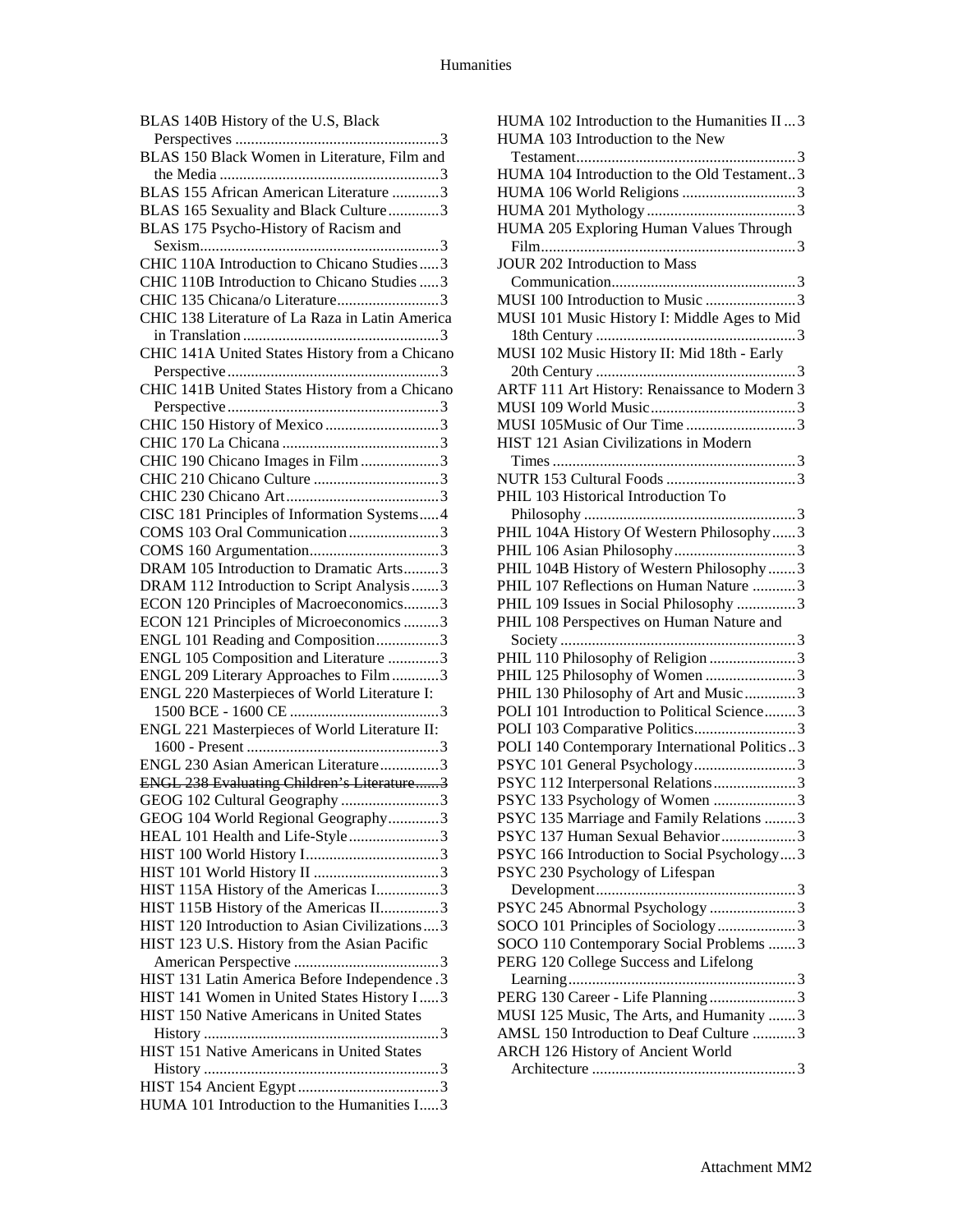| ARCH 127 History of World Arch: Romanesque   |
|----------------------------------------------|
|                                              |
| BUSE 119 Business Communications3            |
| BUSE 150 Human Relations in Business3        |
| DRAM 150 Cinema as Art and                   |
|                                              |
| DRAM 151 Cinema as Art and                   |
|                                              |
| HIST 130 The Modern Middle East3             |
| HIST 132 Latin America Since Independence  3 |
| ARTF 130 Pre-Columbian Art3                  |
| BIOL 110 Introduction to Oceanography3       |
|                                              |
| CHEM 111 Chemistry in Society3               |
|                                              |
|                                              |
|                                              |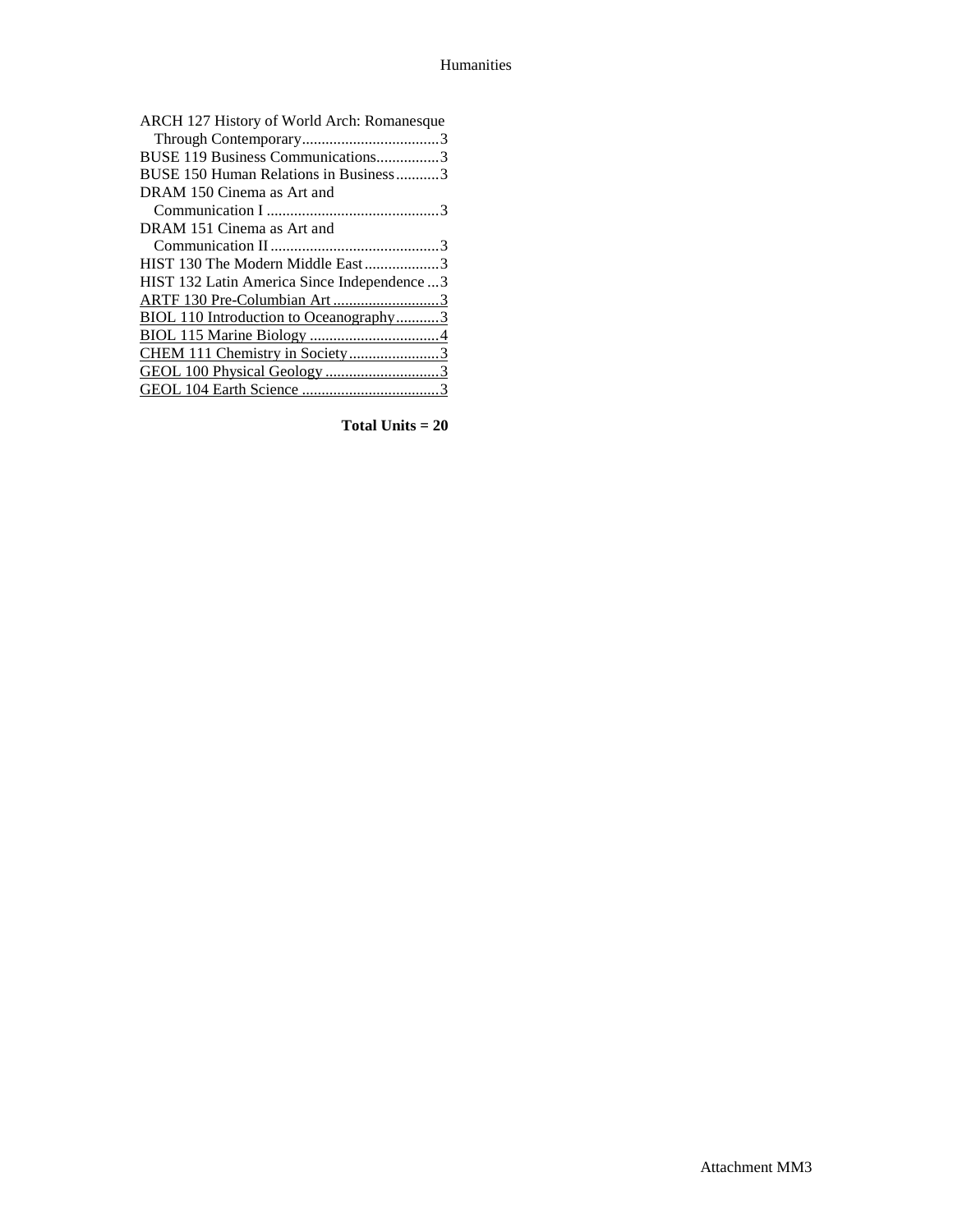Adoption of a program revision at Mesa College.

Proposed program revisions at Mesa College:

### **Certificate of Achievement Interior Design**

| The Interior Design Program recommends the              |
|---------------------------------------------------------|
| following courses be taken in the given                 |
| sequence for optimal student success:                   |
| <b>Courses Required for the Major:</b><br><b>Units</b>  |
| INTE 101 Introduction to Interior Design 3              |
| INTE 115 Elements and Principles of Interior            |
|                                                         |
| INTE 112A Visual Communication I3                       |
| INTE 112B Visual Communication II3                      |
|                                                         |
|                                                         |
| INTE 145 Interior Building Systems and                  |
|                                                         |
|                                                         |
| INTE 105 Residential Design3                            |
| INTE 210 Presentation and Color Rendering3              |
| INTE 110 Materials and Resources3                       |
| INTE 125 History of Furniture and Interiors3            |
| INTE 205 Non-Residential Space Planning 3               |
| INTE 200 Kitchen and Bath Design3                       |
| INTE 215 Environmental Lighting Design 3                |
| <b>INTE 130 Interior Design Professional Practice 3</b> |
|                                                         |

#### **Choose one course from the following**

| list:                                              | Units |
|----------------------------------------------------|-------|
| INTE 270 <sup>1</sup> Work Experience $3-4$ 1 - 4  |       |
| BLDC 055 Construction Plan Reading3                |       |
| BLDC 070 Building Codes and Zoning 3               |       |
| BUSE 140 Business Law and the Legal                |       |
|                                                    |       |
| BUSE 155 Managing the Small Business 3             |       |
| COMS 103 Oral Communication3                       |       |
| ARCH 105 Introduction to AutoCAD2                  |       |
| ARCH 101 Introduction to ArchiCAD3                 |       |
| ARCH 230 Sustainability in the Built               |       |
|                                                    |       |
|                                                    |       |
| MARK 100 Principles of Marketing 3                 |       |
| <sup>1</sup> Three to four units of INTE 270 (Work |       |
| Experience) is recommended for all students. It is |       |
| mandatory for students to complete INTE 270        |       |
| with a qualified kitchen or bath designer to       |       |
| receive National Kitchen and Bath Association      |       |
| (NKBA) recognition.                                |       |

### **Associate in of Science Degree Interior Design**

| The Interior Design Program recommends the        |       |
|---------------------------------------------------|-------|
| following courses be taken in the given           |       |
| sequence for optimal student success:             |       |
| <b>Courses Required for the Major:</b>            | Units |
| INTE 101 Introduction to Interior Design3         |       |
| INTE 115 Elements and Principles of Interior      |       |
|                                                   |       |
| INTE 112A Visual Communication I3                 |       |
| INTE 112B Visual Communication II3                |       |
| ARCH 107 Introduction to Revit 3                  |       |
|                                                   |       |
| INTE 145 Interior Building Systems and            |       |
|                                                   |       |
|                                                   |       |
|                                                   |       |
| <b>INTE 210 Presentation and Color Rendering3</b> |       |
| INTE 110 Materials and Resources3                 |       |
| INTE 125 History of Furniture and Interiors3      |       |
| INTE 205 Non-Residential Space Planning  3        |       |
| INTE 200 Kitchen and Bath Design3                 |       |
| INTE 215 Environmental Lighting Design 3          |       |
| INTE 130 Interior Design Professional Practice 3  |       |

#### **Choose one course from the following**

| list:                                                     | <b>Units</b> |
|-----------------------------------------------------------|--------------|
| INTE 270 <sup>-1</sup> Work Experience <del>3-4</del> 1-4 |              |
| BLDC 055 Construction Plan Reading 3                      |              |
| BLDC 070 Building Codes and Zoning3                       |              |
| BUSE 140 Business Law and the Legal                       |              |
|                                                           |              |
| BUSE 155 Managing the Small Business 3                    |              |
| COMS 103 Oral Communication3                              |              |
| ARCH 105 Introduction to AutoCAD2                         |              |
| ARCH 101 Introduction to ArchiCAD3                        |              |
| ARCH 230 Sustainability in the Built                      |              |
|                                                           |              |
|                                                           |              |
| MARK 100 Principles of Marketing3                         |              |
| <sup>1</sup> Three to four units of INTE 270 (Work        |              |
| Experience) is recommended for all students. It is        |              |
| mandatory for students to complete INTE 270               |              |
| with a qualified kitchen or bath designer to              |              |
| receive National Kitchen and Bath Association             |              |
| (NKBA) recognition.                                       |              |
|                                                           |              |

**Total Units = 47-50**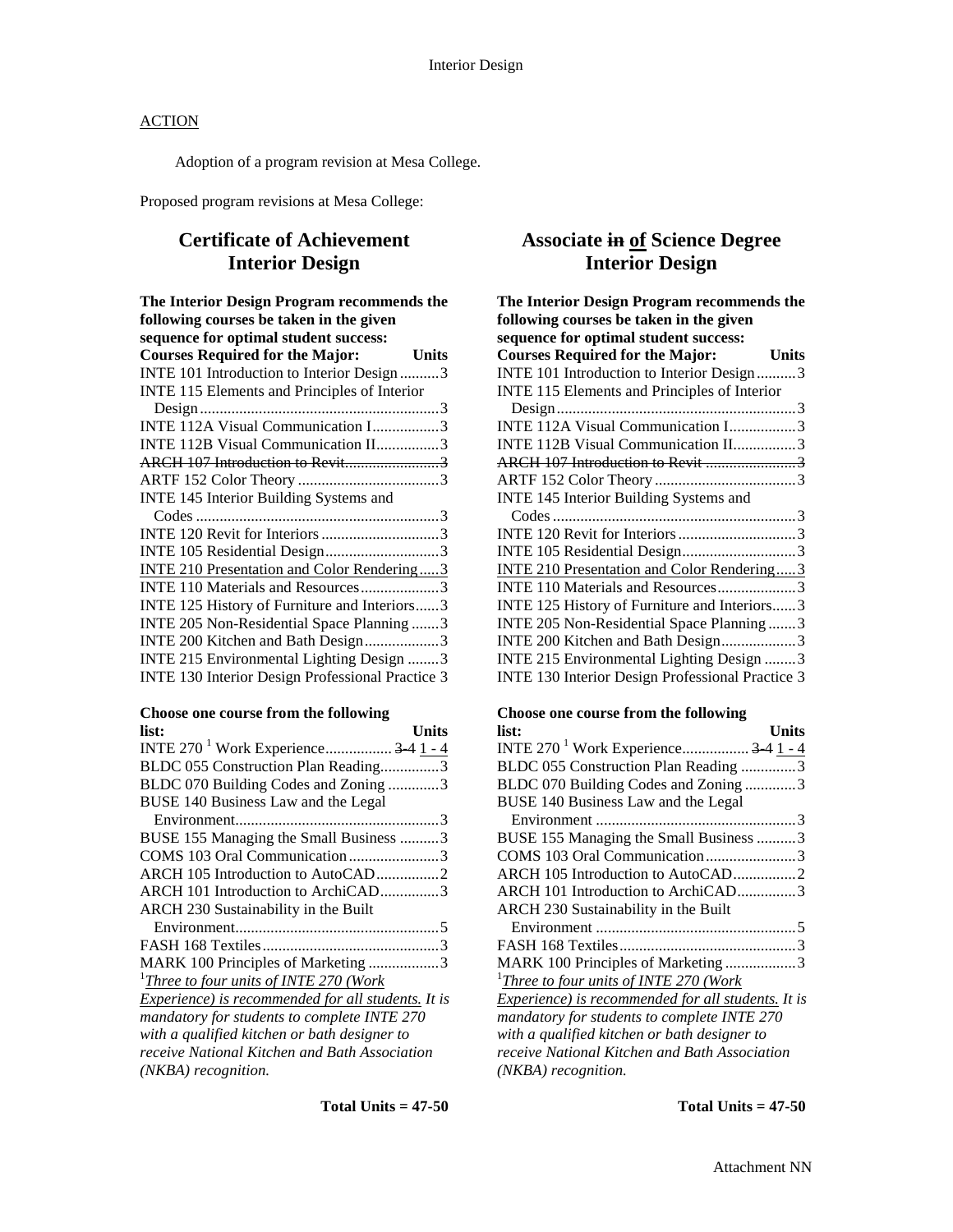Adoption of a program revision at Mesa College.

Proposed program revisions at Mesa College:

### **Certificate of Achievement Journalism**

| <b>Courses Required for the Major:</b>   | <b>Units</b> |
|------------------------------------------|--------------|
| ENGL 101 Reading and Composition or      |              |
| ENGL 105 Composition and Literature 3    |              |
| JOUR 200 Introduction to Newswriting and |              |
|                                          |              |
| JOUR 210A Newspaper Production3          |              |
| JOUR 210B Newspaper Production 23        |              |
|                                          |              |

| Choose 9 units from the following:     | Units |
|----------------------------------------|-------|
| JOUR 210C Newspaper Production 3 3     |       |
| JOUR 210D Newspaper Production 43      |       |
| JOUR 201 Advanced Newswriting and      |       |
|                                        |       |
| JOUR 202 Introduction to Mass          |       |
|                                        |       |
| JOUR 205 Editing for Print Journalism3 |       |
|                                        |       |
| <b>JOUR 215A Magazine Writing and</b>  |       |
|                                        |       |

**Total Units = 21**

### **Certificate of Achievement Public Relations**

| <b>Courses Required for the Major:</b>                                | Units |
|-----------------------------------------------------------------------|-------|
| ENGL 101 Reading and Composition or                                   |       |
| ENGL 105 Composition and Literature 3                                 |       |
| JOUR 200 Introduction to Newswriting and                              |       |
|                                                                       |       |
| JOUR 220 Principles of Public Relations3                              |       |
|                                                                       |       |
| Choose 9 units from the following:                                    | Units |
| <b>JOUR 202 Introduction to Mass</b>                                  |       |
|                                                                       |       |
| JOUR 210A Newspaper Production3                                       |       |
| JOUR 210B Newspaper Production 23                                     |       |
|                                                                       |       |
| JOUR 210C Newspaper Production 3 3                                    |       |
| JOUR 210D Newspaper Production 43                                     |       |
| <b>JOUR 201 Advanced Newswriting and</b>                              |       |
|                                                                       |       |
| JOUR 205 Editing for Print Journalism3<br>JOUR 206 Online Journalism3 |       |

**Total Units = 18**

### **Associate in of Arts Degree Journalism**

| <b>Courses Required for the Major:</b><br>Units    |  |
|----------------------------------------------------|--|
| ENGL 101 Reading and Composition or                |  |
| ENGL 105 Composition and Literature 3              |  |
| JOUR 200 Introduction to Newswriting and           |  |
|                                                    |  |
| JOUR 210A Newspaper Production3                    |  |
| JOUR 210B Newspaper Production 23                  |  |
|                                                    |  |
| Choose 9 units from the following:<br><b>Units</b> |  |
| JOUR 210C Newspaper Production 33                  |  |
| JOUR 210D Newspaper Production 43                  |  |
| <b>JOUR 201 Advanced Newswriting and</b>           |  |
|                                                    |  |
| JOUR 202 Introduction to Mass                      |  |
|                                                    |  |
| JOUR 205 Editing for Print Journalism 3            |  |
|                                                    |  |
| <b>JOUR 215A Magazine Writing and</b>              |  |
|                                                    |  |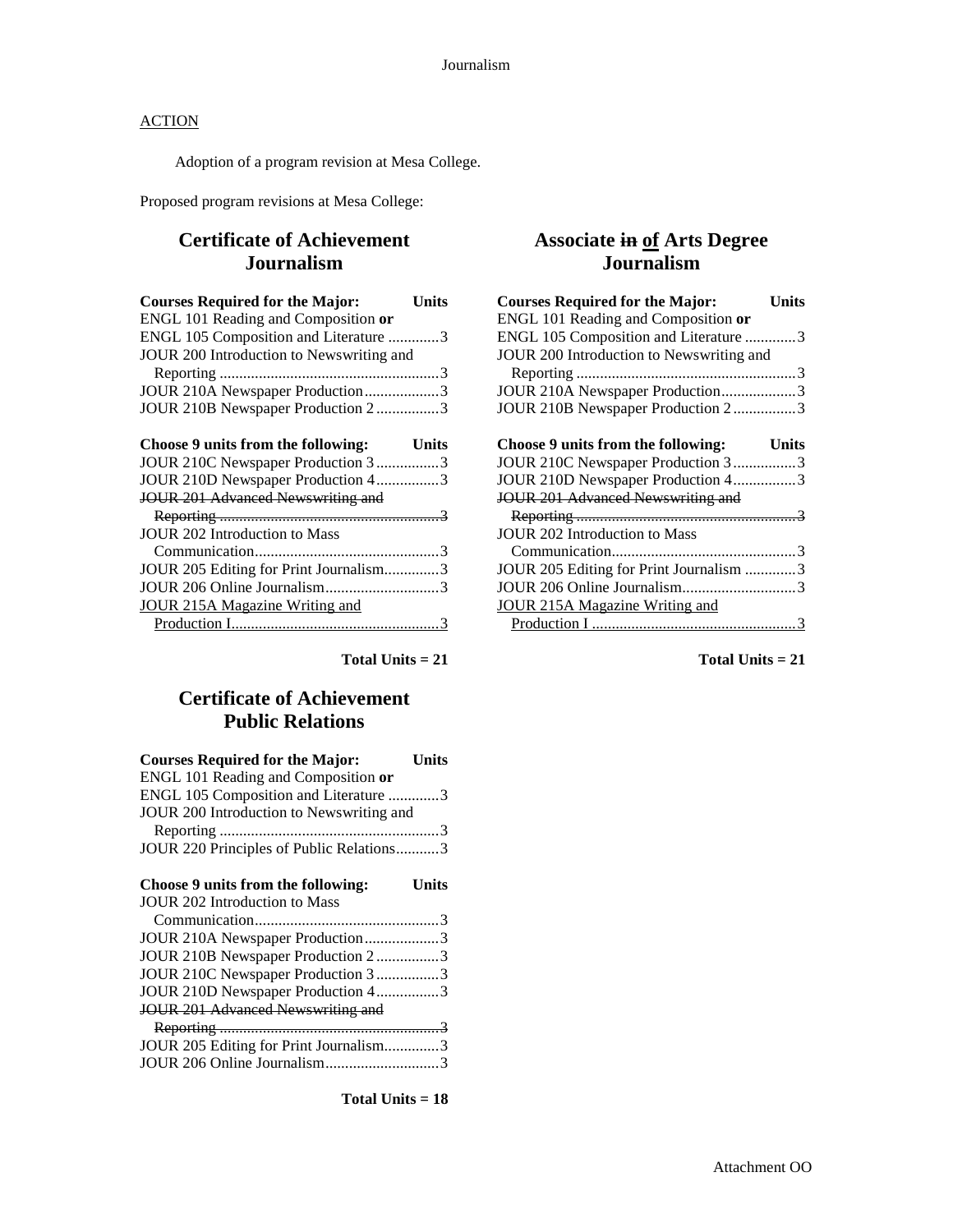Adoption of a program revision at City College.

Proposed program revisions at City College:

# **Associate in of Arts Degree Liberal Arts and Sciences With an Emphasis in Mathematics and Pre-Engineering Specialization Scientific Studies-Mathematics and Pre-Engineering**

**Students should complete a minimum of 18 units in Mathematics and Pre-Engineering courses: Courses Required for the Major: Units**

| Courses Required for the Major:               | Units |
|-----------------------------------------------|-------|
| <b>BIOL 200 Biological Statistics or</b>      |       |
| MATH 119 Elementary Statistics or             |       |
| PSYC 258 Behavioral Science Statistics3       |       |
| CBTE 114 Introduction to Microsoft Windows .1 |       |
| CBTE 161 Learning the Internet 1              |       |
|                                               |       |
| CBTE 164 Introduction to Microsoft Outlook  1 |       |
|                                               |       |
| CBTE 210 Computers in Business 3              |       |
| CHEM 200 General Chemistry I - Lecture3       |       |
| CHEM 200L General Chemistry I -               |       |
|                                               |       |
| CHEM 201 General Chemistry II - Lecture 3     |       |
| <b>CISC 130 Introduction to Local Area</b>    |       |
|                                               |       |
| CISC 132 Intermediate Local Area              |       |
|                                               |       |
| CISC 150 Introduction to Computer and         |       |
|                                               |       |
| CISC 152 Introduction to the Linux Operating  |       |
|                                               |       |
| CISC 181 Principles of Information Systems4   |       |
| CISC 186 Visual Basic Programming4            |       |
| CISC 187 Data Structures and                  |       |
|                                               |       |
| CISC 189A Introduction to Programming I 4     |       |
| CISC 189B Introduction to Programming II 4    |       |
|                                               |       |
| CISC 192 C/C++ Programming 4                  |       |
| CISC 205 Object Oriented Programming using    |       |
|                                               |       |
| CISC 220 Fundamentals of Computer Game        |       |
|                                               |       |
| ELCT 111 Electrical Theory I 3                |       |
| ELCT 111L Electrical Laboratory I 2           |       |

| ELCT 121 Electrical Theory II3              |
|---------------------------------------------|
| ELCT 121L Electrical Laboratory II 2        |
| ELDT 124 Basic DC Electronics 4             |
| ELDT 124L Basic DC Laboratory  1            |
| ELDT 125 AC Circuit Analysis 4              |
| ELDT 125L DC/AC Circuit Analysis Laboratory |
|                                             |
| ELDT 230 Advanced Computer Designs3         |
| ENGE 101 Introduction to Engineering  1.5   |
| ELDT 230L Advanced Computer Designs         |
|                                             |
| <b>ENGE 116 Computational Methods in</b>    |
|                                             |
|                                             |
|                                             |
| ENGE 152 Engineering Design3                |
|                                             |
| ENGE 210 Properties of Materials3           |
|                                             |
|                                             |
| <b>ENGN 110 Science for Technical</b>       |
|                                             |
|                                             |
|                                             |
| MATH 107 Introduction to Scientific         |
|                                             |
| MATH 107L Introduction to Scientific        |
|                                             |
| MATH 115 Gateway to Experimental            |
|                                             |
| MATH 116 College and Matrix Algebra 3       |
| MATH 118 A Survey of Modern Mathematics3    |
| MATH 121 Basic Techniques of Applied        |
|                                             |
| MATH 122 Basic Techniques of Calculus II  3 |
|                                             |
| MATH 150 Calculus with Analytic             |
|                                             |
| MATH 151 Calculus with Analytic             |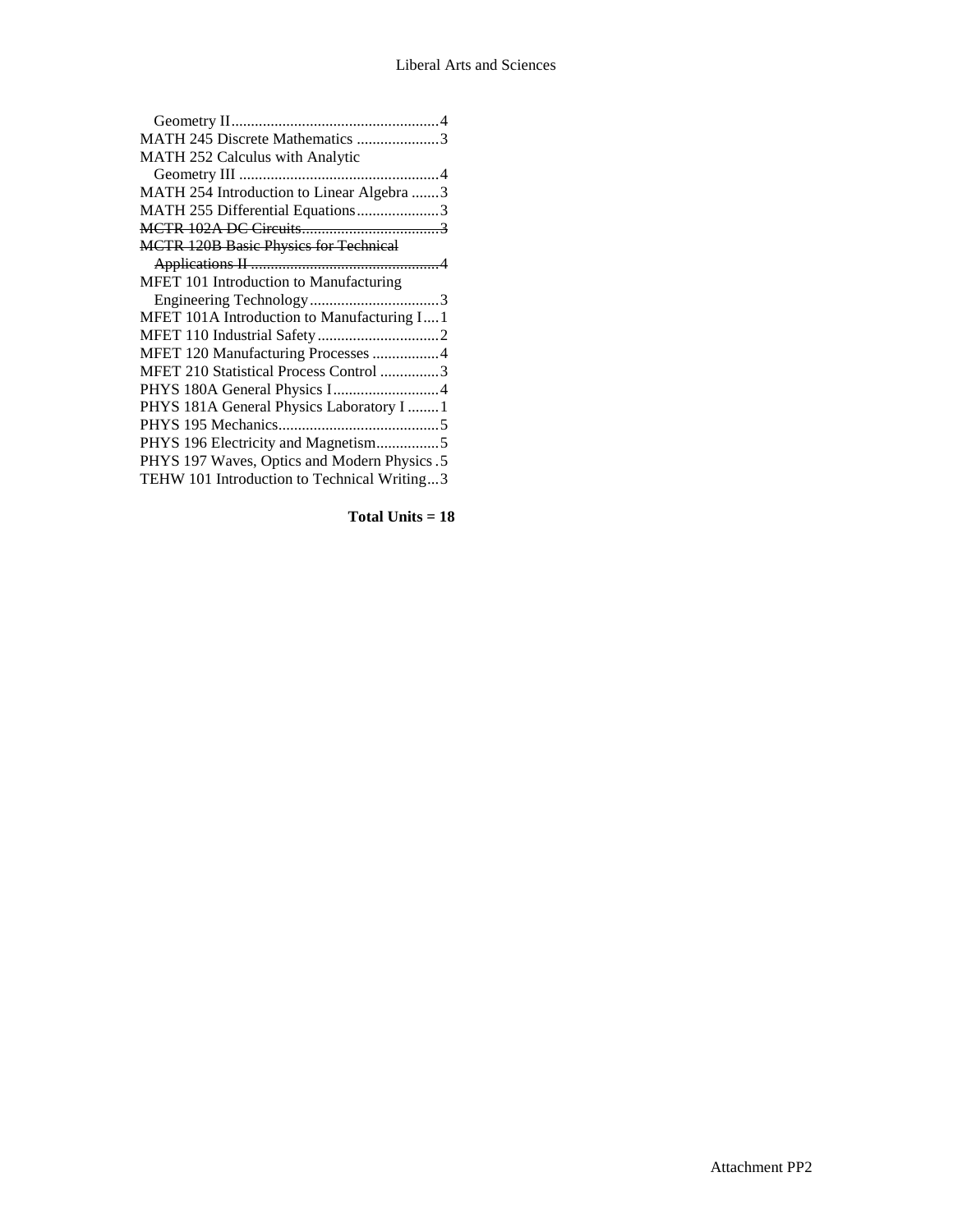# **Associate in of Arts Degree Liberal Arts and Sciences With an Emphasis in Social and Behavioral Sciences**

| Students should complete a minimum of 18                                          |
|-----------------------------------------------------------------------------------|
| units in Social and Behavioral Science courses:                                   |
| <b>Courses Required for the Major:</b><br><b>Units</b>                            |
| ADJU 101 Introduction to Administration of                                        |
|                                                                                   |
|                                                                                   |
| ANTH 102 Introduction to Physical                                                 |
|                                                                                   |
| <b>ANTH 103 Introduction to Cultural</b>                                          |
|                                                                                   |
| ANTH 104 Laboratory in Physical                                                   |
|                                                                                   |
| ANTH 107 Introduction to Archaeology3                                             |
| ANTH 115 Introduction to Archaeological Field                                     |
|                                                                                   |
| ANTH 210 Introduction to California Indians  3                                    |
| ANTH 215 Cultures of Latin America 3                                              |
| <b>BIOL 200 Biological Statistics or</b>                                          |
| MATH 119 Elementary Statistics or                                                 |
| PSYC 258 Behavioral Science Statistics3                                           |
| BLAS 100 Introduction to Black Studies3                                           |
| BLAS 104 Black Psychology 3                                                       |
| BLAS 115 Sociology from a Black                                                   |
|                                                                                   |
| BLAS 116 Contemporary Social Problems from a                                      |
|                                                                                   |
|                                                                                   |
|                                                                                   |
| BLAS 135 Introduction to Black Politics3                                          |
| BLAS 140A History of the U.S., Black                                              |
|                                                                                   |
| BLAS 140B History of the U.S, Black                                               |
|                                                                                   |
| BLAS 145A Introduction to African History  3                                      |
| BLAS 145B Introduction to African History 3                                       |
| BLAS 150 Black Women in Literature, Film and                                      |
|                                                                                   |
| BLAS 155 African American Literature 3                                            |
| BLAS 165 Sexuality and Black Culture3                                             |
| CHIC 110A Introduction to Chicano Studies3                                        |
| CHIC 110B Introduction to Chicano Studies  3                                      |
| CHIC 130 Mexican Literature in Translation3                                       |
| CHIC 135 Chicana/o Literature3<br>CHIC 138 Literature of La Raza in Latin America |
|                                                                                   |
| CHIC 141A United States History from a Chicano                                    |
|                                                                                   |
| CHIC 141B United States History from a Chicano                                    |
|                                                                                   |
|                                                                                   |

| CHIC 190 Chicano Images in Film 3              |
|------------------------------------------------|
| CHIC 201 Pre-Columbian Cultures of             |
|                                                |
|                                                |
| CHIL 101 Human Growth and Development3         |
|                                                |
| CHIL 131 Curriculum: Language/Science3         |
| CHIL 133 Language and Literature 3             |
| CHIL 135 Curriculum: Science and Math3         |
| CHIL 141 The Child, Family and Community3      |
|                                                |
| CHIL 152 School Age Program Planning 3         |
| CHIL 160 Observing and Understanding           |
|                                                |
| CHIL 161 Observations and Issues in Child      |
|                                                |
| CHIL 162 Observing and Guiding Child           |
|                                                |
| CHIL 165 Children With Special Needs 3         |
| CHIL 175 Infant-Toddler Growth and             |
|                                                |
| CHIL 176 Principles of Infant/Toddler          |
|                                                |
| CHIL 180 Nutrition, Health and Safety for      |
|                                                |
| CHIL 202 Administration of Early Childhood     |
|                                                |
| CHIL 210 Supervision of Early Childhood        |
|                                                |
| CISC 181 Principles of Information Systems 4   |
|                                                |
| FUTR 101 Introduction to Futures Studies 3     |
| GEND 101 Introduction to Gender Studies3       |
| GEOG 102 Cultural Geography 3                  |
| GEOG 104 World Regional Geography3             |
|                                                |
|                                                |
| HIST 105 Introduction to Western               |
|                                                |
| HIST 106 Introduction to Western               |
|                                                |
| HIST 109 History of the United States I 3      |
| HIST 110 History of the United States II 3     |
| HIST 115A History of the Americas I3           |
| HIST 115B History of the Americas II 3         |
| HIST 120 Introduction to Asian Civilizations 3 |
| HIST 121 Asian Civilizations in Modern         |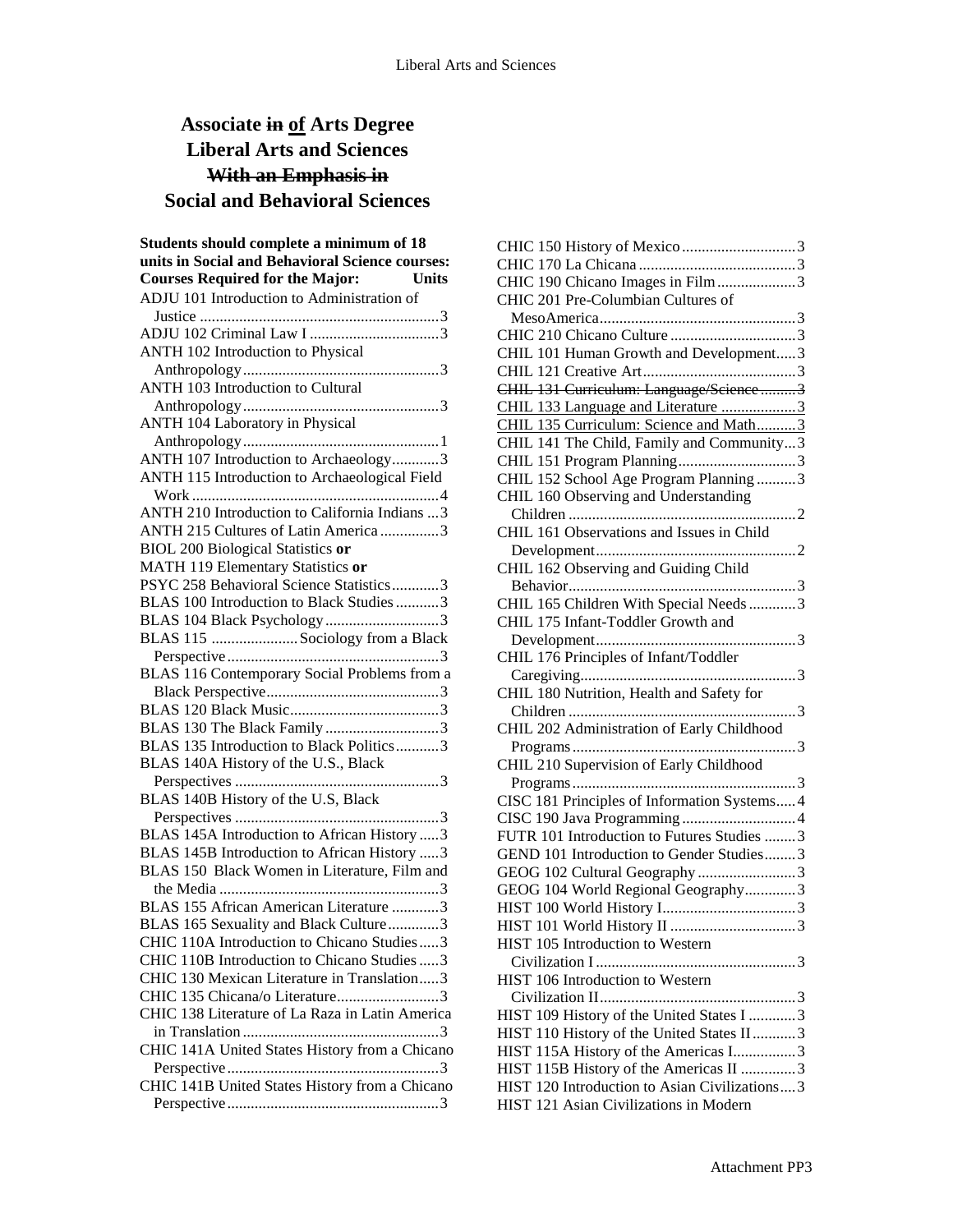| HIST 123 U.S. History from the Asian Pacific   |
|------------------------------------------------|
|                                                |
| HUMS 101 Introduction to Human Aging 3         |
| HUMS 110 Social Work Fields of Service3        |
| HUMS 120 Introduction to Social Work3          |
| LIBS 101 Information Literacy and Research     |
|                                                |
| PEAC 101 Introduction to Peace Studies 3       |
| PEAC 102 Nonviolence and Conflict              |
|                                                |
| PEAC 201 Environmental Sustainability, Justice |
|                                                |
| POLI 101 Introduction to Political Science3    |
| POLI 102 The American Political System 3       |
| POLI 103 Comparative Politics3                 |
| POLI 140 Contemporary International Politics3  |
| PSYC 101 General Psychology3                   |
| PSYC 135 Marriage and Family Relations 3       |
| PSYC 137 Human Sexual Behavior 3               |
| PSYC 155 Introduction to Personality 3         |
| PSYC 161 Introduction to Counseling 3          |
| PSYC 166 Introduction to Social Psychology3    |
|                                                |
| PSYC 230 Psychology of Lifespan                |
|                                                |
| PSYC 245 Abnormal Psychology 3                 |
| PSYC 255 Introduction to Psychological         |
|                                                |
| PSYC 260 Introduction to Physiological         |
|                                                |
| SOCO 101 Principles of Sociology3              |
| SOCO 110 Contemporary Social Problems 3        |
| SOCO 125 Sociology of the Family3              |
| SOCO 150 Sociology of Latinos/Latinas 3        |
| SOCO 201 Advanced Principles of Sociology3     |
| SOCO 223 Globalization and Social Change3      |
| SPAN 201 Third Course in Spanish5              |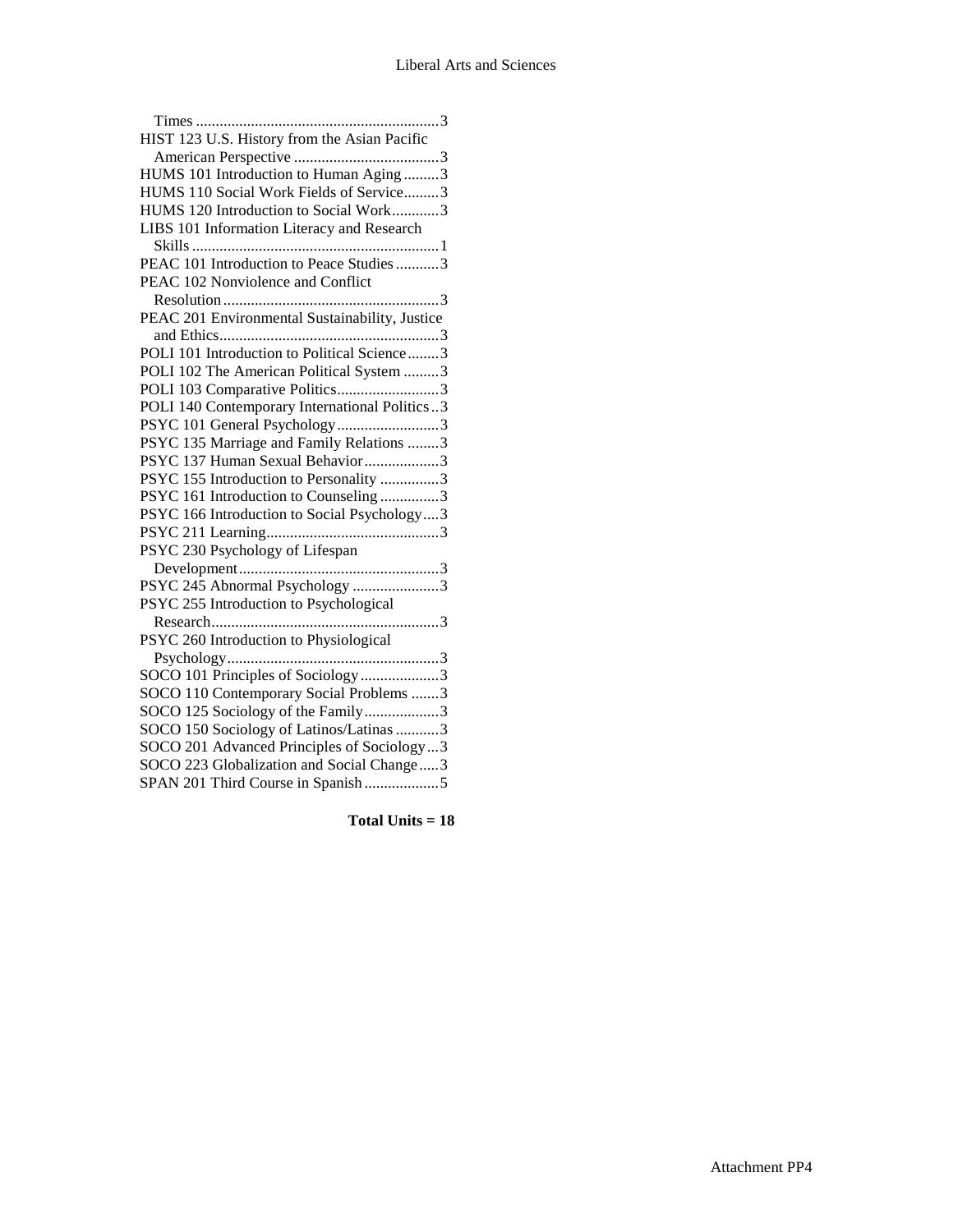Adoption of a program revision at Mesa College.

Proposed program revision at Mesa College:

## **Associate in of Arts Liberal Arts and Sciences- with an Emphasis in Art Studies-Art Art and Art Studies**

| <b>Courses Required for the Major:</b><br><b>Units</b> |
|--------------------------------------------------------|
| ARTF 110 Art History: Prehistoric to Gothic  3         |
| ARTF 111 Art History: Renaissance to                   |
|                                                        |
| ARTF 150A Two-Dimensional Design3                      |
|                                                        |
| Select a minimum of 9 units:<br><b>Units</b>           |
|                                                        |
|                                                        |
| ARTF 109 History of Modern Art3                        |
| ARTF 113 Arts of Africa, Oceania, and the              |
|                                                        |
|                                                        |
| ARTF 120 Native American Art 3                         |
| <b>ARTF 125 Art History: Arts of the Asian</b>         |
|                                                        |
| ARTF 130 Pre-Columbian Art3                            |
| ARTF 150B Beginning Graphic Design3                    |
| ARTF 151 Three-Dimensional Design3                     |
| ARTF 155A Freehand Drawing I3                          |
| ARTF 155B Freehand Drawing II3                         |
| <b>ARTF 161A Museum Studies/Gallery Exhibition</b>     |
|                                                        |
| <b>ARTF 161B Museum Studies/Gallery Exhibition</b>     |
|                                                        |
| ARTF 165A Composition in Painting I3                   |
| ARTF 165B Composition in Painting II3                  |
| ARTF 165C Composition in Painting III 3                |
| ARTF 165D Composition in Painting IV 3                 |
|                                                        |
|                                                        |
|                                                        |
|                                                        |
| ARTF 190A Black and White Art                          |
|                                                        |
| <b>ARTF 191 Cultural Influences on</b>                 |
|                                                        |
| ARTF 194 Critical Photography3                         |
| ARTF 198A Introduction to Printmaking I 3              |
| ARTF 198B Introduction to Printmaking II 3             |
| ARTF 198C Introduction to Printmaking III3             |
| ARTF 205A New Genres: Art in the Twenty-               |
|                                                        |

| ARTF 210C Life Drawing III3                          |  |
|------------------------------------------------------|--|
|                                                      |  |
|                                                      |  |
|                                                      |  |
| ARTF 231 Introduction to Digital Art3                |  |
| <b>ARTF 233 Introduction to Digital Photographic</b> |  |
|                                                      |  |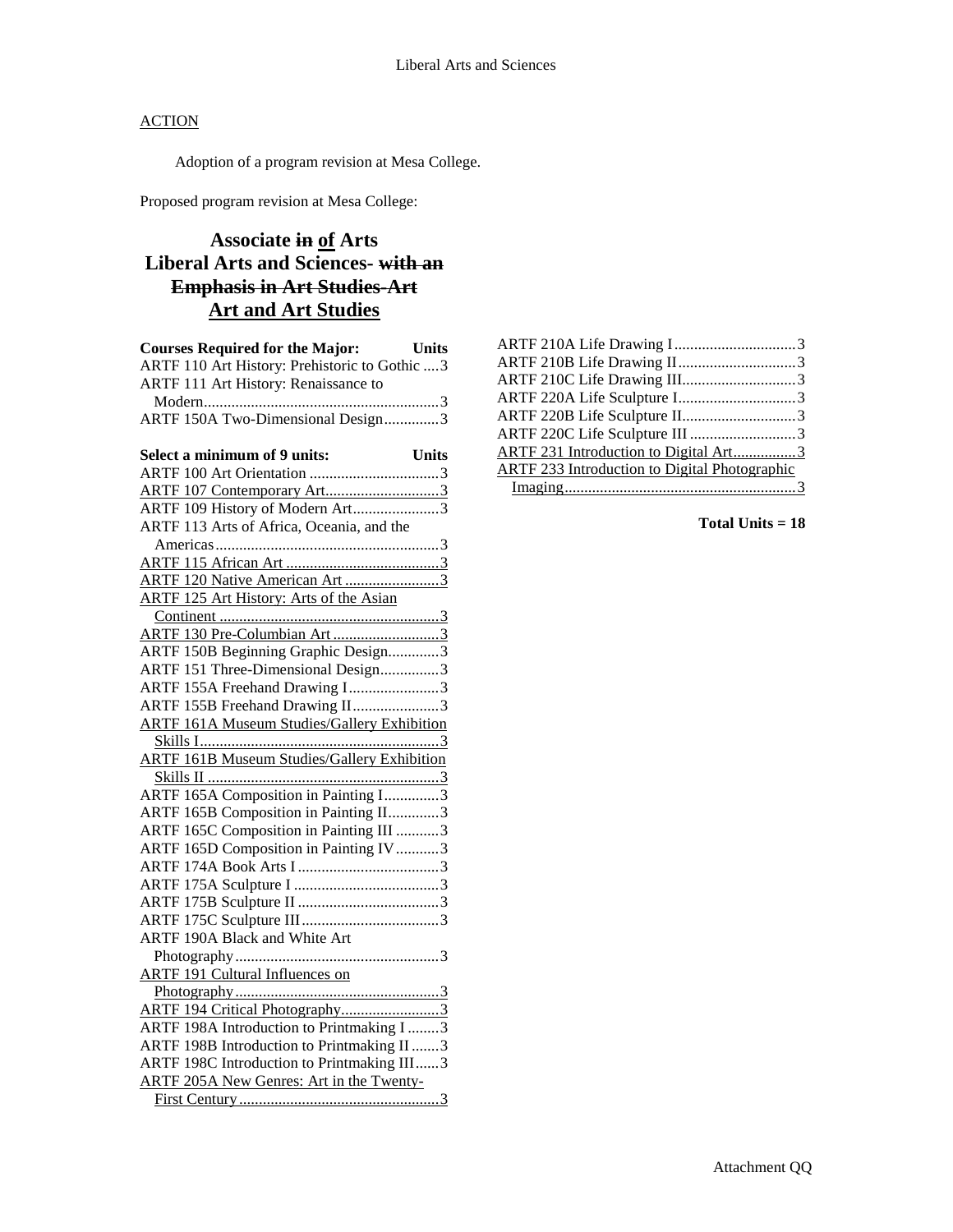Adoption of a program revision at Mesa College.

Proposed program revision at Mesa College:

## **Associate in of Arts Degree Psychology**

| <b>Courses Required for the Major:</b> Units<br>PSYC 101 General Psychology3 |              |
|------------------------------------------------------------------------------|--------------|
| Select 15 units from the following:                                          | <b>Units</b> |
| PSYC 111 Psychological/Social Aspects of                                     |              |
|                                                                              |              |
| PSYC 112 Interpersonal Relations 3                                           |              |
| PSYC 121 Introduction to Child Psychology  3                                 |              |
| PSYC 125 Introduction to Behavior                                            |              |
|                                                                              |              |
| PSYC 133 Psychology of Women3                                                |              |
| PSYC 135 Marriage and Family Relations 3                                     |              |
| PSYC 137 Human Sexual Behavior 3                                             |              |
| PSYC 155 Introduction to Personality 3                                       |              |
| PSYC 161 Introduction to Counseling 3                                        |              |
| PSYC 165 Theories of Consciousness 3                                         |              |
| PSYC 201 Academic and Career Opportunities                                   |              |
|                                                                              |              |
|                                                                              |              |
| PSYC 230 Psychology of Lifespan                                              |              |
|                                                                              |              |
| PSYC 245 Abnormal Psychology 3                                               |              |
| PSYC 255 Introduction to Psychological                                       |              |
|                                                                              | . 3          |
| PSYC 258 Behavioral Science Statistics or                                    |              |
| MATH 119 Elementary Statistics3                                              |              |
| PSYC 260 Introduction to Physiological                                       |              |
|                                                                              |              |
| PSYC 270 Work Experience  1 4                                                |              |
| PSYC 276 Field Work in Psychological                                         |              |
| Services                                                                     |              |
| PSYC 290 Independent Study  1 3                                              |              |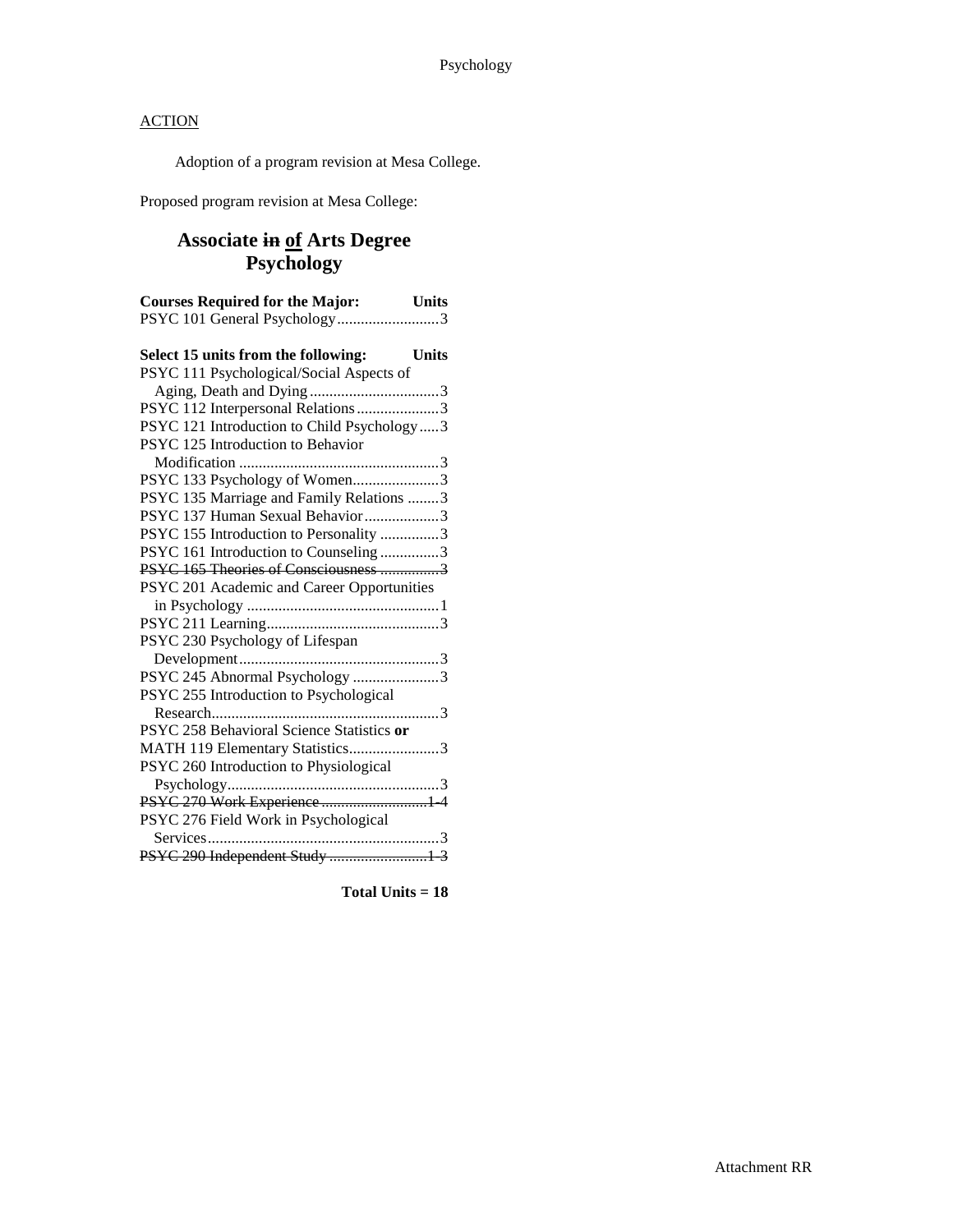Adoption of a program revision at Mesa College.

Proposed program revisions at Mesa College:

## **Certificate of Achievement Radiologic Technology**

| <b>Courses Required for the Major:</b>            | <b>Units</b> |
|---------------------------------------------------|--------------|
| RADT 050 Concepts in Imaging Technology2          |              |
| <b>RADT 085 Fluoroscopy and Radiation</b>         |              |
|                                                   |              |
| RADT 085L Fluoroscopy and Radiation Safety        |              |
|                                                   |              |
| <b>RADT 086 Fluoroscopy and Radiation</b>         |              |
|                                                   |              |
| <b>RADT 086L Fluoroscopy and Radiation Safety</b> |              |
|                                                   |              |
| RADT 105 Basic Radiologic Technology3             |              |
|                                                   |              |
| RADT 121A Radiographic Exposure3                  |              |
| <b>RADT 121B Radiographic Exposure</b>            |              |
|                                                   |              |
| RADT 121 Radiographic Exposure3                   |              |
| RADT 121L Radiographic Exposure                   |              |
|                                                   |              |
|                                                   |              |
| RADT 190 Radiographic Positioning I 1             |              |
| RADT 190L Radiographic Positioning-I              |              |
|                                                   |              |
| RADT 199 Radiographic Positioning I 1             |              |
| RADT 200 Radiographic Positioning II 1            |              |
| RADT 211 Radiographic Positioning III1            |              |
| RADT 201 Radiographic Positioning II1             |              |
| RADT 201L Radiographic Positioning II             |              |
|                                                   |              |
| RADT 210 Radiographic Positioning III1            |              |
| RADT 210L Radiographic Positioning III  1         |              |
| RADT 221 Advanced Imaging Techniques 2            |              |
|                                                   |              |
| RADT 240 Radiation Biology1                       |              |
| RADT 241 Sectional Anatomy1                       |              |
| RADT 242 Organization of Radiology1               |              |
| RADT 251A Directed Clinical Practice I3           |              |
| RADT 251B Directed Clinical Practice II4          |              |
| RADT 252A Directed Clinical Practice III 5        |              |
| RADT 252B Directed Clinical Practice IV 5         |              |
| RADT 253A Directed Clinical Practice V 5          |              |
| RADT 253B Directed Clinical Practice VI5          |              |

## **Associate in of Science Degree Radiologic Technology**

| <b>Courses Required for the Major:</b><br><b>Units</b> |
|--------------------------------------------------------|
| RADT 050 Concepts in Imaging Technology2               |
| <b>RADT 085 Fluoroscopy and Radiation</b>              |
|                                                        |
| RADT 085L Fluoroscopy and Radiation Safety             |
|                                                        |
| <b>RADT 086 Fluoroscopy and Radiation</b>              |
|                                                        |
| RADT 086L Fluoroscopy and Radiation Safety             |
|                                                        |
| RADT 105 Basic Radiologic Technology3                  |
|                                                        |
| RADT 121A Radiographic Exposure3                       |
| RADT 121B Radiographic Exposure                        |
|                                                        |
| RADT 121 Radiographic Exposure3                        |
| RADT 121L Radiographic Exposure                        |
|                                                        |
|                                                        |
| RADT 190 Radiographic Positioning I  1                 |
| RADT 190L Radiographic Positioning-I                   |
|                                                        |
| RADT 199 Radiographic Positioning I  1                 |
| RADT 200 Radiographic Positioning II 1                 |
| RADT 211 Radiographic Positioning III1                 |
| RADT 201 Radiographic Positioning II1                  |
| RADT 201L Radiographic Positioning II                  |
|                                                        |
| RADT 210 Radiographic Positioning III1                 |
| RADT 210L Radiographic Positioning III  1              |
| RADT 221 Advanced Imaging Techniques 2                 |
|                                                        |
| RADT 240 Radiation Biology 1                           |
| RADT 241 Sectional Anatomy 1                           |
| RADT 242 Organization of Radiology  1                  |
| RADT 251A Directed Clinical Practice I3                |
| RADT 251B Directed Clinical Practice II 4              |
| RADT 252A Directed Clinical Practice III 5             |
| RADT 252B Directed Clinical Practice IV 5              |
| RADT 253A Directed Clinical Practice V 5               |
| RADT 253B Directed Clinical Practice VI5               |

**Total Units = 55.5**

**Total Units = 55.5**